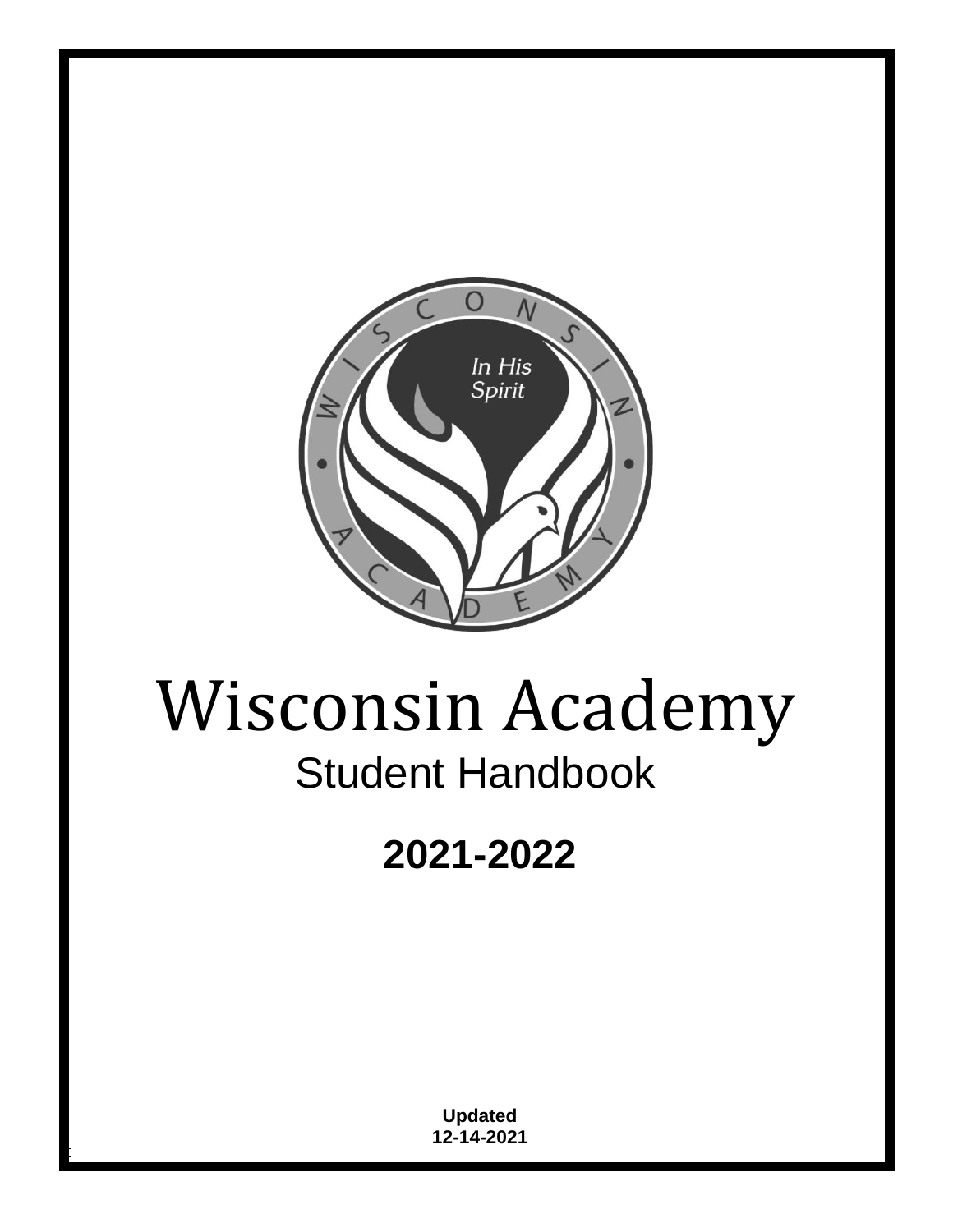## **Our Mission**

## *Developing leaders today who will walk with Jesus into eternity.*

## **Operated For**

• Young people who desire a Christian education.

## **Our Mission**

• Developing leaders today who will walk with Jesus into eternity

## **Operated By**

- The Wisconsin Conference of Seventh-day Adventists which is a 501(c)(3) corporation.
- The Board of Education, which is authorized to operate the academy.

## **Accreditation:**

- The Middle States Association (MSA)
- The North American Division of Seventh-day Adventists Department of Education
- The National Council for Private School **Accreditation**
- Registered with the State of Wisconsin

## **Contact Information**

Phone: 920-623-3300

Fax: 920-626-6688

Email: registrar@wisacad.org

Web: www.wisacad.org

Mail: Wisconsin Academy N2355 DuBorg Rd. Columbus, WI 53925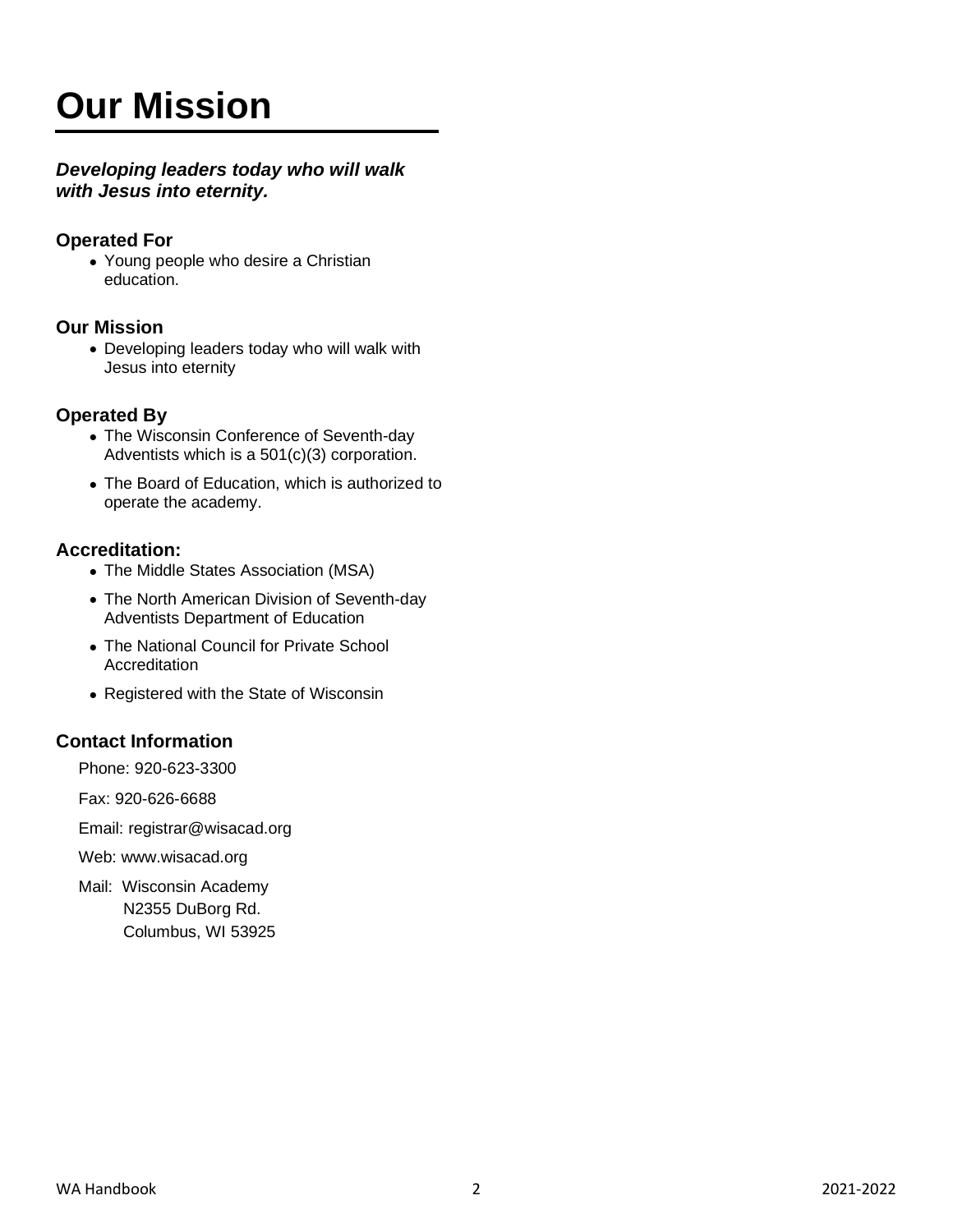## **Table of Contents**

- *2 Our Mission*
- *4 General Information*
- *7 Applying*
- *8 Spiritual Life*
- *10 Physical Development*
- *13 Social Development*
- *16 Vocational Development*
- *18 Intellectual Development*
- *30 Attendance Policy*
- *33 Behavior Guidelines*
- *37 Campus Life*
- *46 Media & Technology*
- *47 Financial Information*
- *51 Village Students*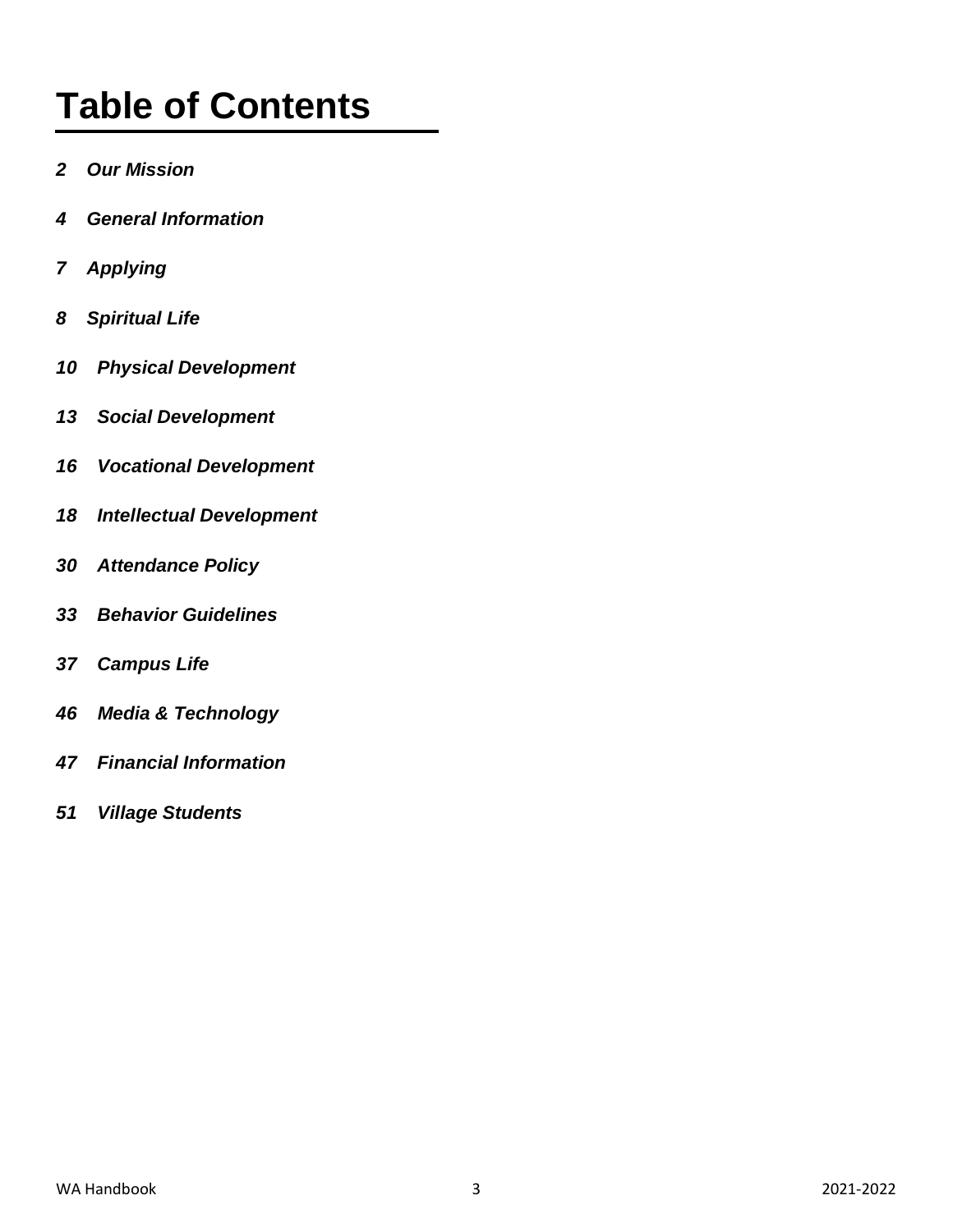## **General Information**

Wisconsin Academy maintains high standards not to discourage, but to challenge all students and help them reach honorable goals mentally, physically, and spiritually. Students will be expected to try sincerely to honor Christ in all they do. In addition, they are to respect and uphold the principles and policies of the school.

Potential students will want to read over this handbook carefully and give special attention to the statement of desired outcomes and the student statement of commitment before making the decision to attend Wisconsin Academy.

## **Expectations**

The principal, along with the administrative team and those faculty and staff hired by the administration and the Board of Education, have been charged with the responsibility for the successful operation of the school. As such,

- Students are to give proper respect to and show courteous behavior toward those in authority.
- Parents are to cooperate with and support the position of the administration, faculty, and staff.
- Students are to follow directions given by a staff member unless the student is being asked to do something illegal or immoral.
- We encourage open dialogue among students, parents, and staff in a kind and tactful manner as we jointly tend to the task of training and educating our youth.

## **Non-Discrimination**

Wisconsin Academy is a coeducational school that admits students of any race, religion, or national and ethnic origin. It does not discriminate in the administration of its educational policies, admission policies, and other school-administered programs.

## **Work-Study Program**

Wisconsin Academy offers its students a workstudy program, providing students with the

opportunity to help defray the cost of their education as well as giving them hands-on experience as they develop a positive work ethic.

## **School History**

Wisconsin Academy is a secondary co-educational boarding school formerly known as Bethel Academy and was founded in 1899 by the Wisconsin Conference of Seventh-day Adventists. It operated at Arpin, Wisconsin, until the spring of 1949. Beginning September 4, 1949, the school opened its doors near Columbus, Wisconsin, under the name of Wisconsin Academy.

## **Guest Information**

*Guest Rooms:* There are a limited number of guest rooms available in the women's dorm. Contact the administrative secretary at (920) 623-3300 for availability and reservations. Please note that a parent of the opposite gender may not stay in a student's suite.

*Motels:* The town of Columbus is only a few minutes from our campus. It has one motel:

**Boarders** 219 Industrial Drive Columbus, WI 53925 (888) 693-8262 www.staycobblestone.com

There are other motels in the nearby towns of Beaver Dam and Sun Prairie

Cafeteria: Meal tickets may be purchased with cash or charge cards from the Business Office Monday through Friday. Guests are encouraged to purchase meal tickets in advance for weekends they will be visiting Wisconsin Academy. Tickets are valid for the entire school year.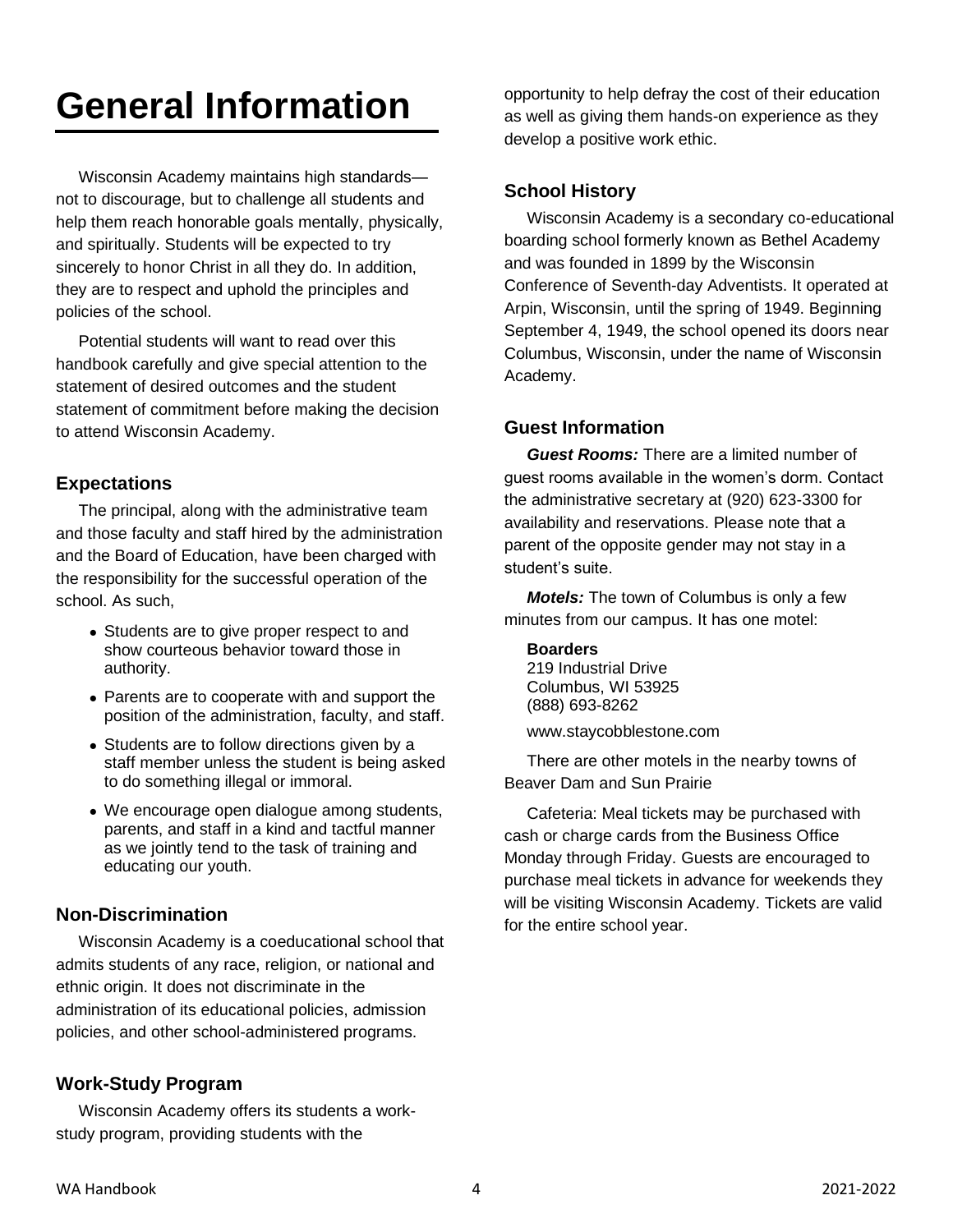## **Our Philosophy**

*"True education means more than the pursual of a certain course of study. It means more than a preparation for the life that now is. It has to do with the whole being, and with the whole period of existence possible to man. It is the harmonious development of the physical, the mental, and the spiritual powers. It prepares the student for the joy of service in this world and for the higher joy of wider service in the world to come." (Education, p. 14)*

The basic tenets of the Seventh-day Adventist Church, as well as the inspired writings of Ellen G. White, are directed toward God's restorative plan for fallen humanity. The Church conducts its own system of education to engender belief in these tenets, within the context of one's personal relationship with Jesus Christ, and to foster a desire to share that relationship with others.

Made in God's image, every human being, although fallen, is endowed with attributes akin to those of the Creator. Therefore, Seventh-day Adventist education seeks to nurture "thinkers, and not mere reflectors of other men's thought" (Education, p. 17); loving service rather than selfish ambition; maximum development of one's potential; and an appreciation for all that is beautiful, true and good.

An education of this kind imparts far more than academic knowledge. It is a balanced development of the whole person - physically, mentally, and spiritually. Its time dimensions span eternity. In Seventh-day Adventist education, homes, schools, and churches cooperate with divine agencies in preparing learners for citizenship here on this earth and in the New Earth to come.

The policies and practices of Wisconsin Academy are based on the principles found in the Bible and the inspired writings of Ellen G. White. They are in harmony with the policies and guidelines established by the North American Division of Seventh-day Adventists, the State of Wisconsin, Middle States

Association and the National Council for Private School Accreditation.

## **A Word to Parents**

Parents are earnestly requested to read carefully all regulations and recommendations in order that they may send their children to Wisconsin Academy with an intelligent understanding of its principles and requirements. They are urged to give the faculty their whole-hearted cooperation and support in upholding the standards of the school. Thank you for partnering with the staff to ensure that your children have a positive experience at Wisconsin Academy.

*"In the formation of character, no other influence counts so much as the home. The teacher's work should supplement that of the parents, but it is not to take its place. In all that concerns the well-being of the child it should be the effort of parents and teachers to cooperate."*

*Education, p 283.*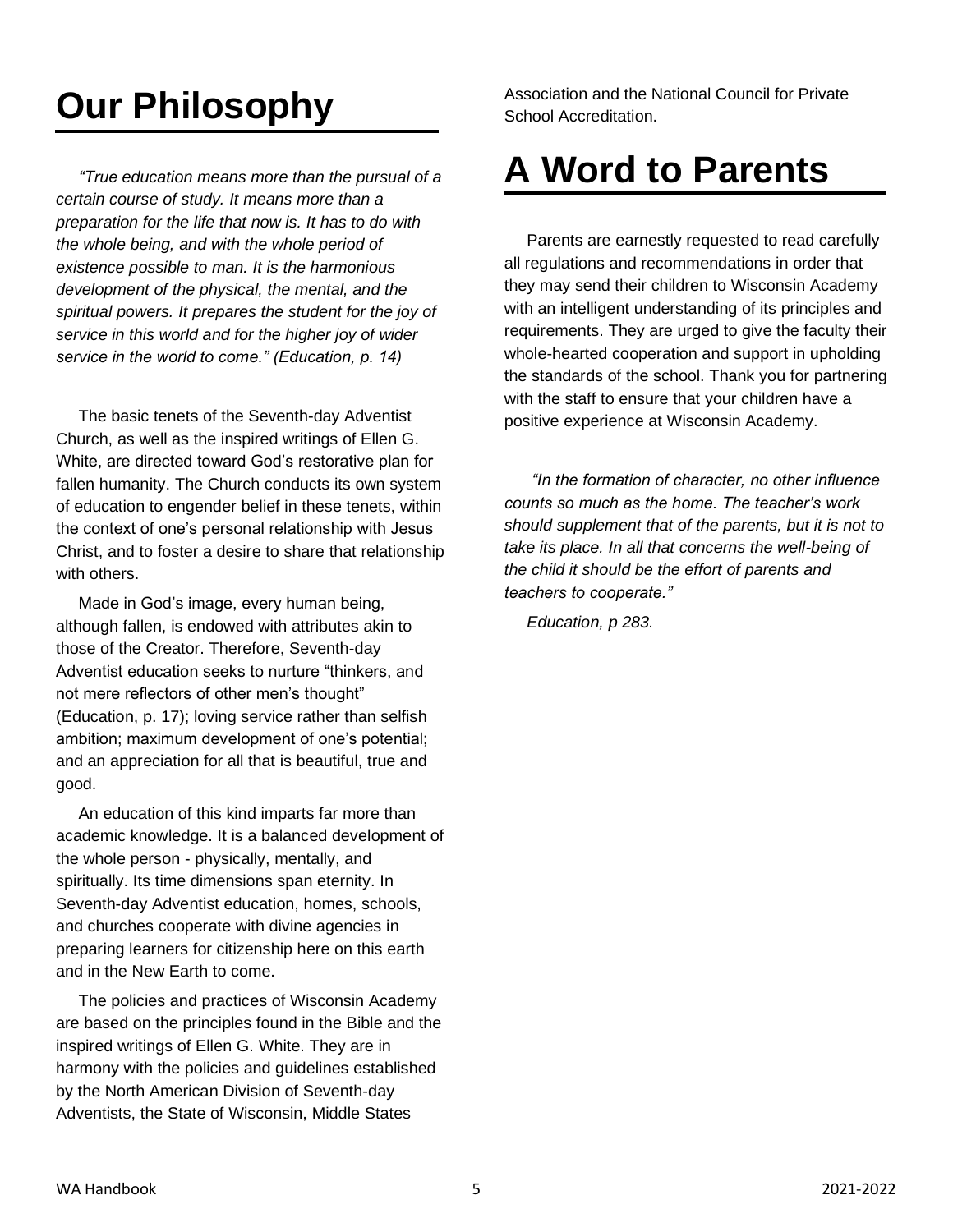## **Desired Outcomes**

*The desire of Wisconsin Academy is that the students will learn:*

- How to become a Christian and to clearly and comfortably explain that process to others.
- How to maintain a continually growing, joyful relationship with Christ and to understand clearly, the roles of grace, the Scriptures, constant surrender, and regular communion with God in this process.
- To highly value themselves and those around them as precious, redeemed children of God, regardless of their mistakes and failings.
- How to maintain healthy, lasting, nurturing relationships with others.
- To value the role of exercise, including physical labor, in a healthy, balanced life.
- To delight in the satisfying feeling of growing intellectually and to become lifelong learners.
- To discover the joy and personal satisfaction of service to others and to God.
- To value personal integrity in all its aspects (honesty, consistency of character, respect for others, etc.) and to practice it with growing consistency in their own lives.
- To appreciate accountability and to understand how to give and receive it in their interactions with others.
- To practice stewardship of God's gifts, including their own health, personal possessions, the property of others, and the natural environment.
- To desire to know, live, and share the message and mission of the Seventh-day Adventist Church.
- To develop an appreciation of beauty, both in His creation and in human expression.
- To treasure the unique blessing of the Sabbath.

## **Statement of Commitment**

- I commit myself to the process of achieving Wisconsin Academy's desired outcomes in my own life and in the lives of others.
- I will not engage in any behaviors that harm myself or others physically, emotionally, or spiritually.
- I will live by the policies outlined in the student handbook.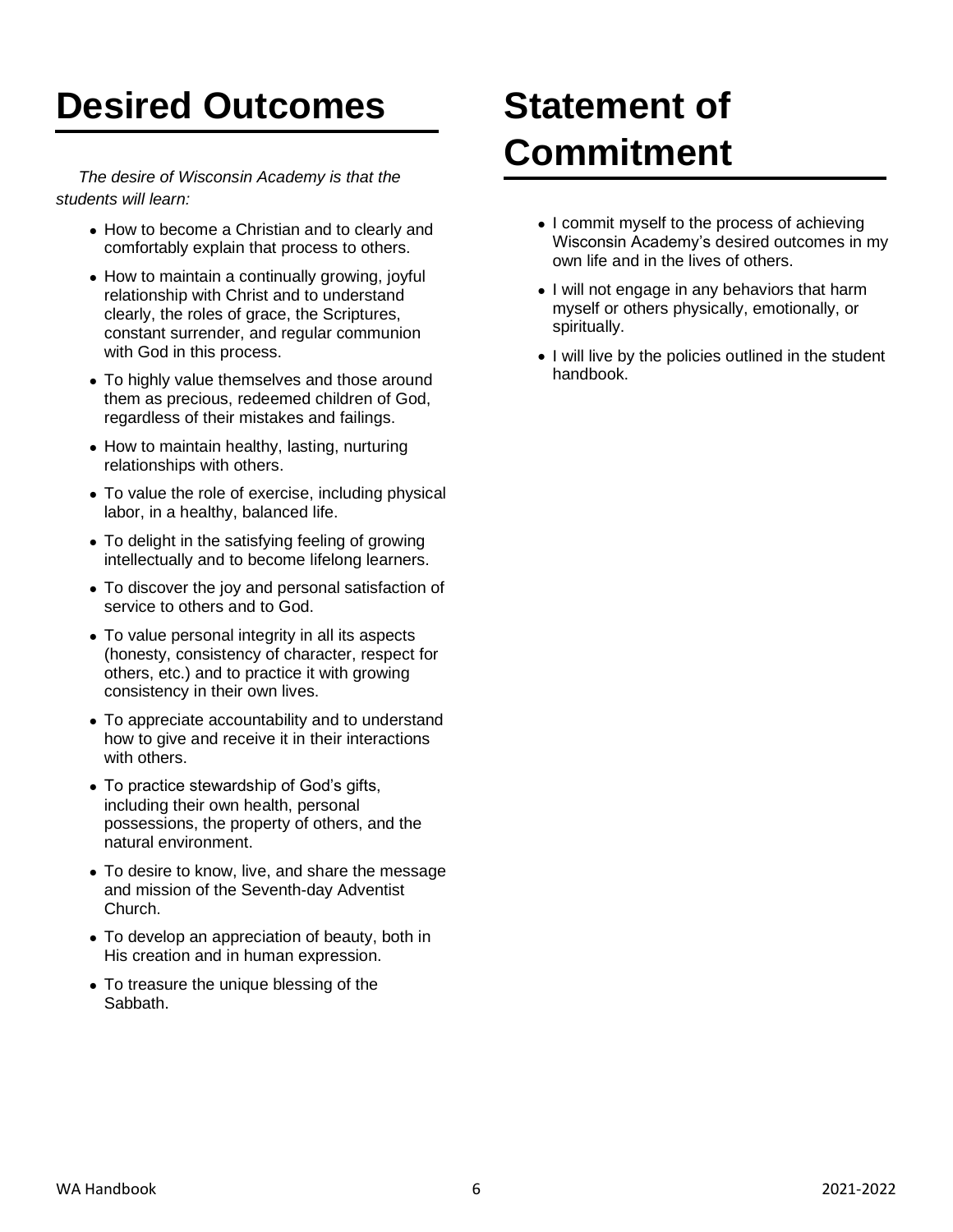## **Applying to Attend Wisconsin Academy**

## **Who Should Apply**

Wisconsin Academy is owned and operated by the Wisconsin Conference of Seventh-day Adventists and is designed to provide an environment of high academic standards and positive Christian living for mainstream learners in grades nine through twelve who are willing to live according to the principles as outlined in this school handbook. The voluntary act of applying for admission to Wisconsin Academy is a pledge of cooperation and support for the Christian principles and standards governing our school's operation.

Students desiring a Christian education are welcome to apply, including students of other religions and denominations, if they show respect for our principles and programs, maintain a reverent attitude during religious services, and observe all the regulations of the school.

## **Application Procedures**

*To apply to Wisconsin Academy, applicants and their parents must:*

- Submit an online application form at *www.wisacad.org.*
- Request an official transcript of grades from their previous school to be sent to WA (only those entering grades 10-12).
- Receive financial clearance from the Business Manager: (920) 623-3300 ext. 302.

## **Acceptance Process**

When all forms are received, the Acceptance Committee will review applications for approval. In some cases, the committee may require a personal interview with the applicant and parent(s)/legal guardian. After the admissions committee has reviewed applications, school administration will contact applicants to inform them of their acceptance status.

## **Right to Appeal**

If the applicant and/or his/her parent(s)/guardian(s) are not satisfied with the decision of the Acceptance Committee, they may appeal in writing to the Wisconsin Conference Board of Education.

## **Arriving On Campus**

#### *Registration Day*

The many details of work assignments, class schedules, and paperwork are processed at registration. Students will be given a checklist of tasks that need to be completed to make this process easier. Completion and return of all forms sent prior to Registration Day will expedite the registration process.

A student may not be assigned a room or move into the dorm until the full registration process has been completed.

## *Contractual Agreement*

Parents who enroll their students in Wisconsin Academy have entered into a contractual agreement with the school. School records might not be released until all financial obligations have been met.

The school agrees to provide a regular high school academic program designed for students who are able to perform at a standard level or above. The school reserves the right to ask non-performing students to withdraw. (See the Academic Probation Policy in the Intellectual Development section.)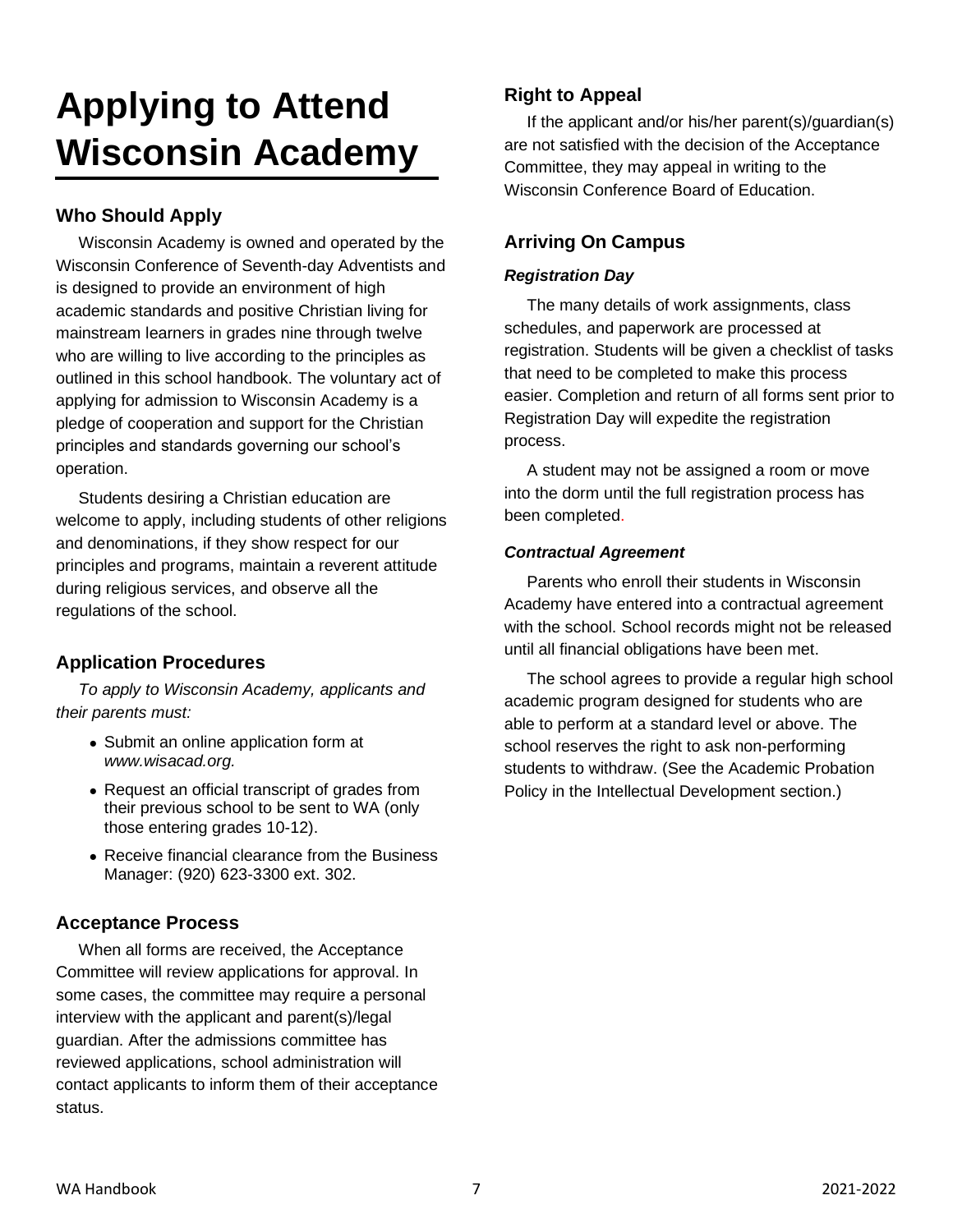## **Spiritual Life & Character Development**

## **Goals**

Wisconsin Academy is committed to providing an atmosphere and learning experiences that will enable each student to grow spiritually.

Our specific goals are that each student will be encouraged to:

- Begin and/or maintain a friendship with Christ.
- Grow to reflect the qualities of God's character: love for others, kindness, unselfishness, patience, and tolerance.
- Come to understand, by personal experience, salvation by grace through faith.
- Grow in knowledge of Scripture.
- Recognize and improve his/her personal talents for the purpose of helping others.
- Establish the habits of self-discipline necessary for success in all endeavors.

Tools for achieving these goals include:

- Personal devotions
- Worship services
- Bible classes
- A quiet, rural setting surrounded by God's book of nature
- Planned opportunities for student ministry to others, including participation in meetings, outreach, mission trips, etc.
- Meaningful Sabbath activities.

## **A Growth Experience**

Being a Christian includes adopting a lifestyle committed to continual growth in Christ. All who call themselves Christians will be at different levels of growth. We should be careful not to permit a spirit of criticism or self-pride to disrupt each individual's personal growth. Rather, we must encourage one another to keep our relationships with Jesus growing in order to achieve the character development He wants for us.

## **Personal Devotions**

Just as it is impossible to grow physically without proper nourishment, so it is with spiritual growth. Prayer and reading from the Bible or a devotional book is spiritual food for the soul and mind. At Wisconsin Academy we encourage all students to use the allocated time in the schedule for developing a personal devotional life.

## **Worship Services**

Worship services at Wisconsin Academy are designed to be a time of praise, worship, and inspiration. Services include dormitory worships, chapels, Friday vespers, Sabbath School, church services, and additional meetings on Sabbath, as well as special weeks of prayer and weekends of spiritual emphasis.

To receive the greatest personal benefit, as well as to show reverence, the following should be observed:

- Students should be quiet, respectful, and attentive in demeanor and posture in all meetings. They should enter quietly and remain inside until dismissed.
- Take care of personal needs before the service so that you will not need to leave your seat during the meeting.
- Students sitting together should sit up without leaning against each other. All students should allow sufficient spacing so as to avoid crowding in pews.
- Designated seating for students is in the front half of the chapel. Students may sit outside of the designated area as long as they are sitting with their own parents or a staff member.
- When on campus, village students are encouraged to attend Sabbath worship services and sit in the designated area unless they are with their parent(s). They are required to attend chapels.

## **Sabbath Preparation and Enjoyment**

The gift of the Sabbath carries a very special meaning for those who have experienced the blessings it brings. Creating an atmosphere which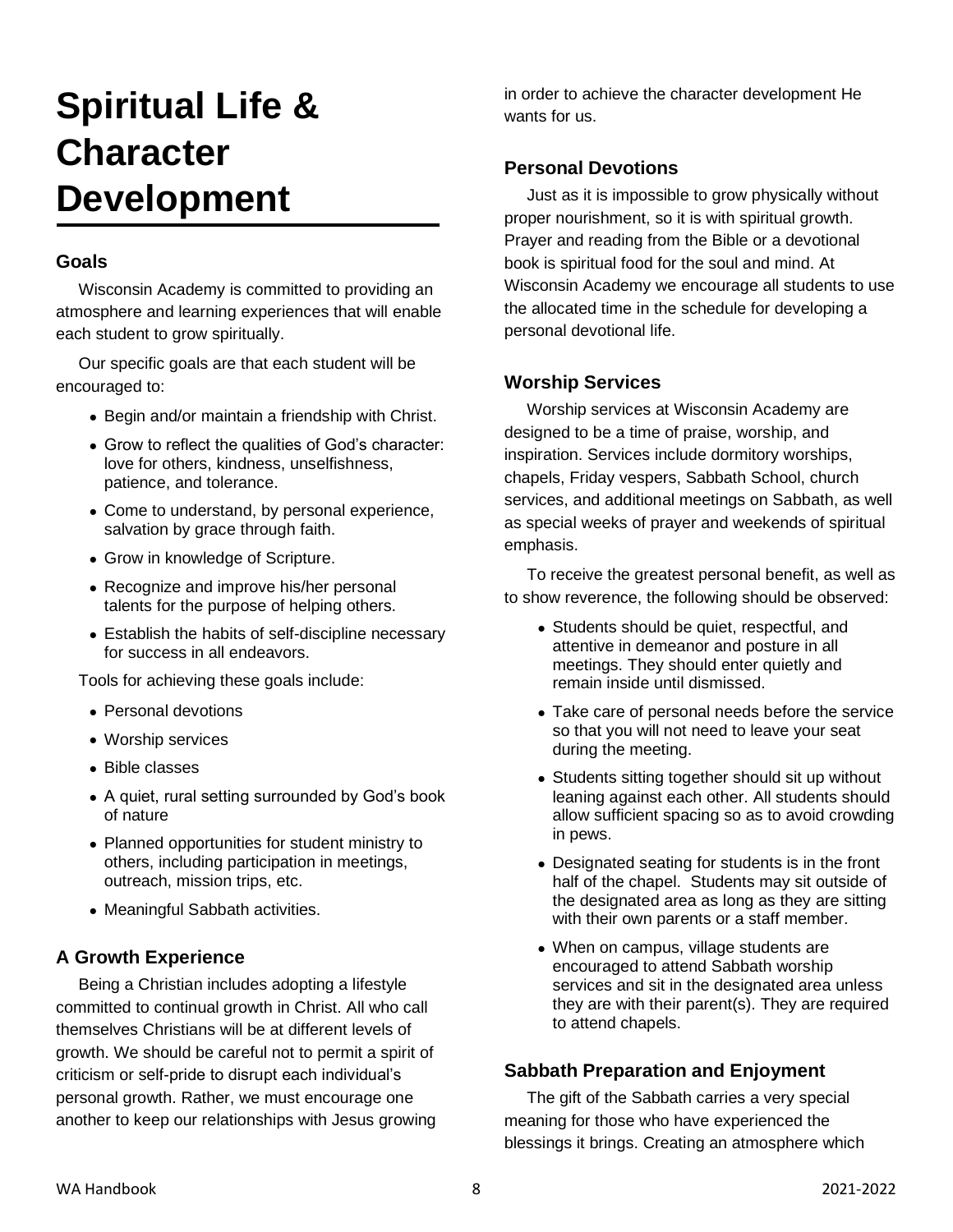enhances the Sabbath experience is an important goal at Wisconsin Academy.

As Seventh-day Adventists, we observe the Sabbath from Friday sunset through Saturday sunset. We welcome the Sabbath hours with a vespers service on Friday evening and close the Sabbath with a Hallowed Moments service at sundown on Saturday evening. All dormitory residents are expected to join in these times of worship.

During these special hours, we put aside all secular activities and devote our energies to developing strong and healthy relationships with God and with the people around us. We do this by attending the services and participating in Sabbath afternoon activities. These may include a nature hike, informal singing, Bible games, outreach in the community, discussion groups, etc. Village students are invited and encouraged to be a part of Sabbath activities on campus.

It is our desire that every student experience the promise found in Isaiah 58:13, 14: "If you keep the Sabbath Day holy, not having your own fun and business on that day, but enjoying the Sabbath and speaking of it with delight as the Lord's day and honoring the Lord in what you do, not following your own desires and pleasures, not talking idly – then the Lord will be your delight."

## **Outreach Activities**

A part of Wisconsin Academy's mission is to provide opportunities for students to discover the joy of service. In harmony with this goal, a major mission project is planned every other year during spring break if possible. Students planning to go on the project are expected to raise funds for their travel and other expenses. Other short-term mission projects may also be planned from time to time.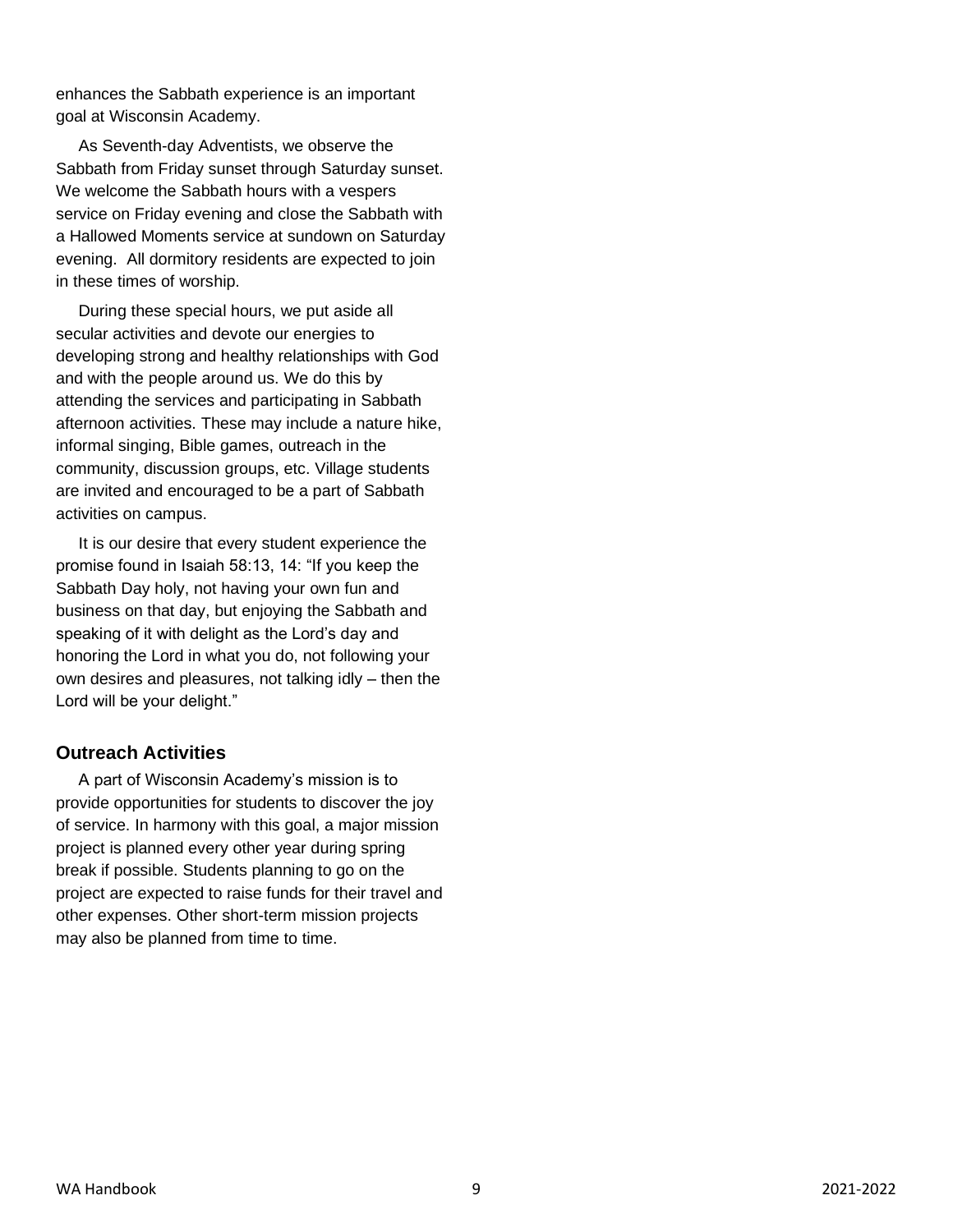## **Physical Development**

## **Goals**

Wisconsin Academy is committed to providing an atmosphere and learning experiences that will enable each student to achieve the physical excellence of which he or she is capable.

Students will . . .

- Learn to value physical fitness and healthy living.
- Learn to manage time and prioritize activities so they can accomplish what is needed for all aspects of health.
- Gain experience in selecting a healthy, balanced diet.
- Establish self-discipline and sleeping habits that will promote wellness.
- Maintain habits of personal hygiene and grooming that will enhance a healthy lifestyle and an effective Christian witness.

#### **Rest**

Adequate rest is essential for physical, mental, and spiritual growth, especially in the teen years. Most students at Wisconsin Academy have very busy schedules. In order to receive adequate rest, students will need to manage their time wisely. To help students obtain their needed rest, the dorms observe a 10:00 lights-out policy on school nights.

## **Food & Nutrition**

Wisconsin Academy provides a well-balanced food service program that promotes healthful living. Because of our regard for health, we practice a lowfat vegetarian diet and refrain from the use of caffeinated beverages.

To accommodate individual tastes, a salad bar is available at most meals in addition to the entrees and vegetables at the deck. Students with special dietary needs are invited to work with cafeteria personnel to design a plan to meet those needs.

The cafeteria is only open during regularly scheduled mealtimes. Other than during mealtimes, only employees who are working are allowed in the cafeteria dining hall, serving area, and kitchen.

Please note the following:

- Meals served in the cafeteria should be eaten there, and food, with the exception of a piece of fruit that is partially consumed, is not to be taken out of the cafeteria.
- Avoid wasting food. Please take only what you can eat.
- Christian courtesy is always expected in the cafeteria.
- Students may have food in their rooms if it is kept in sealed containers.
- Students are not to bring food or drinks into the dorm to sell.
- Meat and caffeinated beverages may not be brought onto campus.
- Guests may eat in the cafeteria by making prior arrangements with the Business Office. If this is not possible, contact administration.

## **Exercise**

Research clearly demonstrates a strong link between aerobic exercise and improved cognitive performance. Therefore, opportunities are available at Wisconsin Academy for regular exercise. All students are expected to be a part of the Personal Fitness class which meets Monday through Thursday and is granted 0.5 credits each year towards their PE requirement.

A daily recreation period is also built into the schedule. During this time, students are encouraged to join in the organized intramural games, or they may walk or jog in one of the designated campus areas. Various recreation activities are available, including but not limited to the following: softball, volleyball, basketball, soccer, football, floor hockey, and weightlifting.

Students wishing to walk or jog must always have permission from their dean and any supervising staff and have one or more partners. Females may walk or jog on even calendar dates. Males may walk or jog on odd calendar dates. Students may not walk or jog after dark.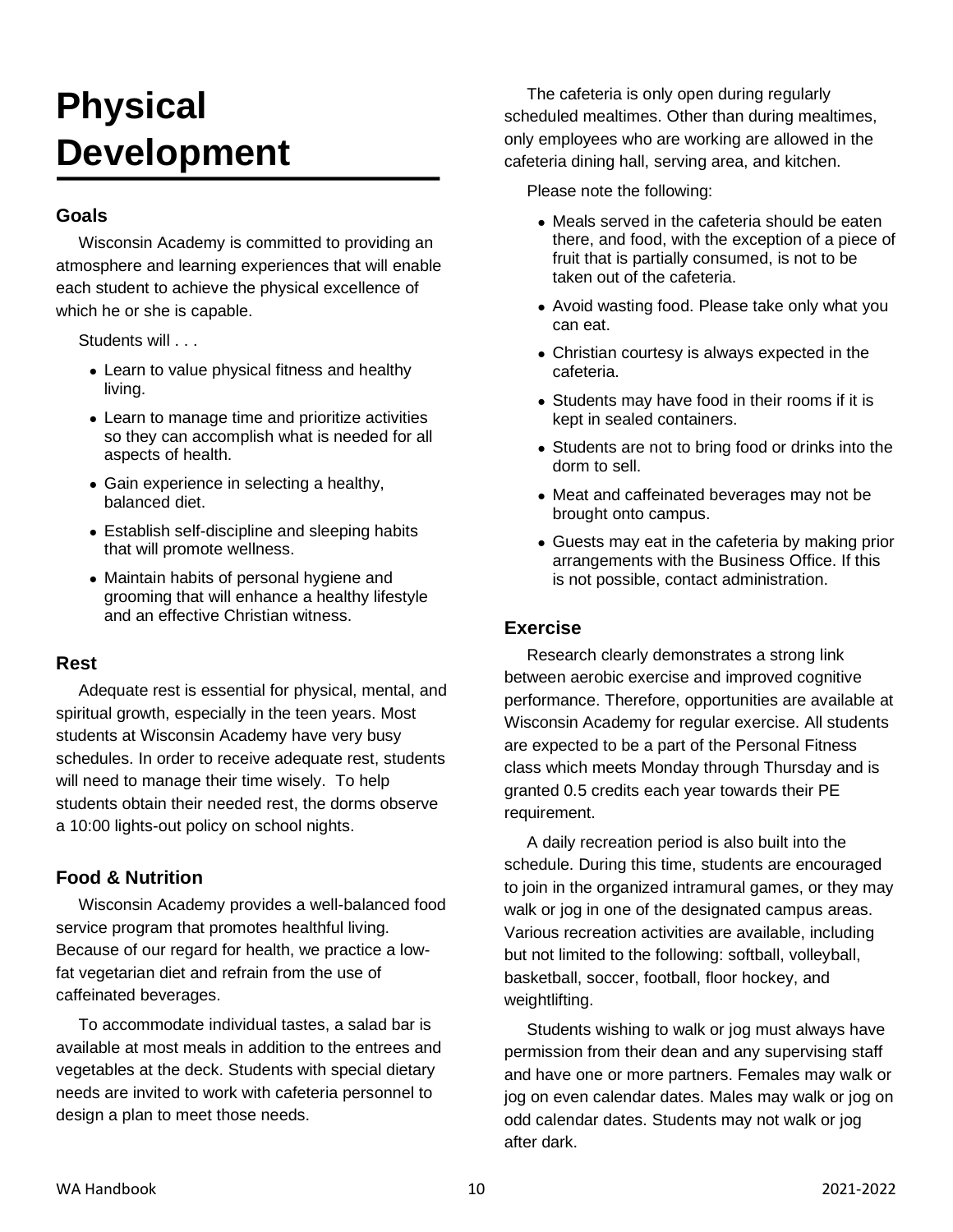There are to be no student activities in the gym or other PE facilities without direct faculty supervision unless specific permission is given.

## **Medical**

#### *Doctor Appointments*

Routine medical care is to be done during home leaves. On the occasion that a doctor must be seen during the school day, a medical doctor's note is required, or the absences and schoolwork missed will not be excused.

- Only emergency appointments with local physicians can be handled by the school.
- The school does not assume responsibility for any medical bills.
- When a staff member brings a student for a medical appointment, a complete copy of the medical paperwork will be kept in the student's medical file, and a complete copy will be provided to the student's parent/guardian.

#### *Examination and Medical Forms*

A medical health history and "Consent-to-Treatment Form" supplied by the school must be completed and signed by the parent/legal guardian and must be returned to the registrar's office before the beginning of the school term. These completed forms must be returned before school begins or the student may not enter classes. Every new student should have a physical examination and doctor's report.

#### *Immunizations*

State law requires that students be immunized against measles, rubella, mumps, polio, hepatitis B, DPT, and varicella. Records must be on file with Wisconsin Academy.

- A student immunization record filled out by a physician and signed by a parent/guardian must be given to the school at the beginning of each school year
- If a student has not been immunized because of personal convictions, a waiver form must be obtained from the school or county nurse

and completed before sending the student to classes. Students with a waiver may be excluded from school in the event of an epidemic. If a required immunization would be detrimental to a student's health, then there must be on file a statement signed by a licensed physician along with a history of required immunizations that have been received.

#### *Required Immunizations:*

| <i><b>Immunizations</b></i> | <b>Number of Doses</b> |
|-----------------------------|------------------------|
| • DTP/DTaP/DT/Td            | 4                      |
| $\bullet$ Tdap              | 1                      |
| $\bullet$ Polio             | 4                      |
| $\bullet$ MMR               | $\mathcal{P}$          |
| $\bullet$ Var               | 2                      |
| $\bullet$ Hep B             | 3                      |

A single dose, booster immunization against tetanus, diphtheria, and pertussis is required on entrance for grade 12. Two doses of Var vaccine are required on entrance to grade 12.

## *Medications*

All prescription drugs and over-the-counter drugs must be checked in with the dean or the registrar.

- It is state law that students are not to have prescription drugs in their rooms.
- Exception: Students may keep their own emergency medications (inhalers and EpiPens) with them at all times after an emergency action plan and a medication consent form have been completed by the parent/guardian and family physician and after administration and the school nurse have given approval. Medication consent forms are to be completed by the parent/guardian as well as the medical provider (for prescription medications) prior to administration of medication.
- Medications are stored and distributed from the deans' offices and the administrative office. Medication administration is documented on a Medical Administration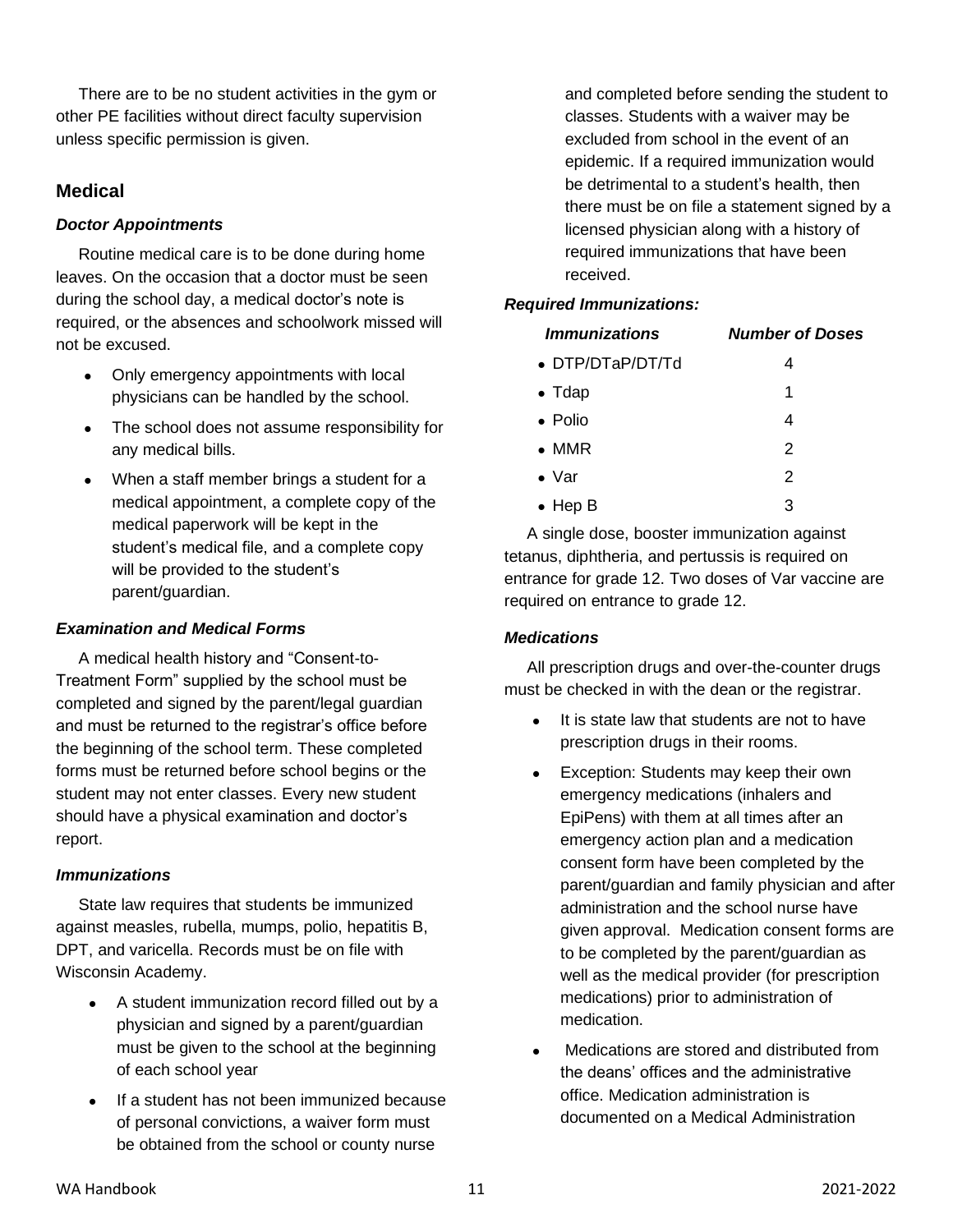Record after the designated staff member has witnessed the student taking the medication.

• Medication is put in a labeled single-dose envelope for distribution on field trips.

#### *Illness*

When you are ill, please follow this procedure:

- 1. Notify the dean on duty, school nurse, office personnel, or registrar prior to your first appointment (Personal Fitness, work, or class) to have your name added to the sick list. Do not miss class until the dean has put you on sick list.
- 2. If you become ill during a class or at work, you should report to the teacher or work supervisor before leaving any class or work. You must go back to your room and notify your dean on the way.
- 3. It is your responsibility to let your work supervisor know that you will not be at work.

When students have symptoms of illness, they will be checked by the deans, nurse, or office personnel. Those who have symptoms of influenza (flu) or other contagious illnesses will be sent to the dorm isolation room (or home for village students) to be monitored. They will be put on sick list at this time.

According to the CDC, students who get flu-like symptoms at school should "go home and stay home until at least 24 hours after they no longer have a fever (>100.4 degrees) or signs of a fever, without the use of fever-reducing medicine." <https://www.cdc.gov/flu/school/guidance.htm>

Parents have two options when their student has flu symptoms:

- 1. Parents will come to pick up their student that day or first thing the next morning if symptoms occur after 6 p.m.
- 2. Parents can ask the dean if a staff member is able to take the student to an Urgent Care or an Emergency Room to have the student evaluated by a doctor. If the student tests

positive for influenza (or another highly contagious infection), the parents are expected to pick up their student that day or first thing in the morning if the diagnosis is after 6 p.m.

#### **Concussion**

At the beginning of the academic school year, every student and the student's parent/guardian must sign and return to the school an acknowledgement of their receipt and review of concussion and traumatic brain injury information (Parent and Athlete Agreement). A student will not be allowed to participate in any athletic event, including recreation and PE, until the student and the parent have signed and returned the Parent and Athlete Agreement.

A dean, supervision staff member, or school nurse involved in a youth athletic activity will remove a student from the activity if they determine that the student exhibits signs, symptoms, or behavior consistent with a concussion or head injury OR if they suspect the person has sustained a concussion or head injury, in order to minimize the risk of further injury.

A dean, supervision staff member, or school nurse will not permit the student to "return to play", including weight training, cardiovascular training, or PE classes, until the athlete has been assessed by an appropriate health care professional trained in the evaluation and management of concussions who states that the student is asymptomatic at rest and may begin a graduated return-to-play protocol.

- Once the student athlete is symptom-free, is off any pain-control medications, and has received written medical clearance by an appropriate medical professional, the student athlete may begin a graduated, individualized return-to-play protocol supervised by a dean, supervision staff member, or administrator.
- During this time, the student's Personal Fitness will be planned in a way that discourages the return of concussion symptoms and aids in the healing process (e.g. light walking, etc.)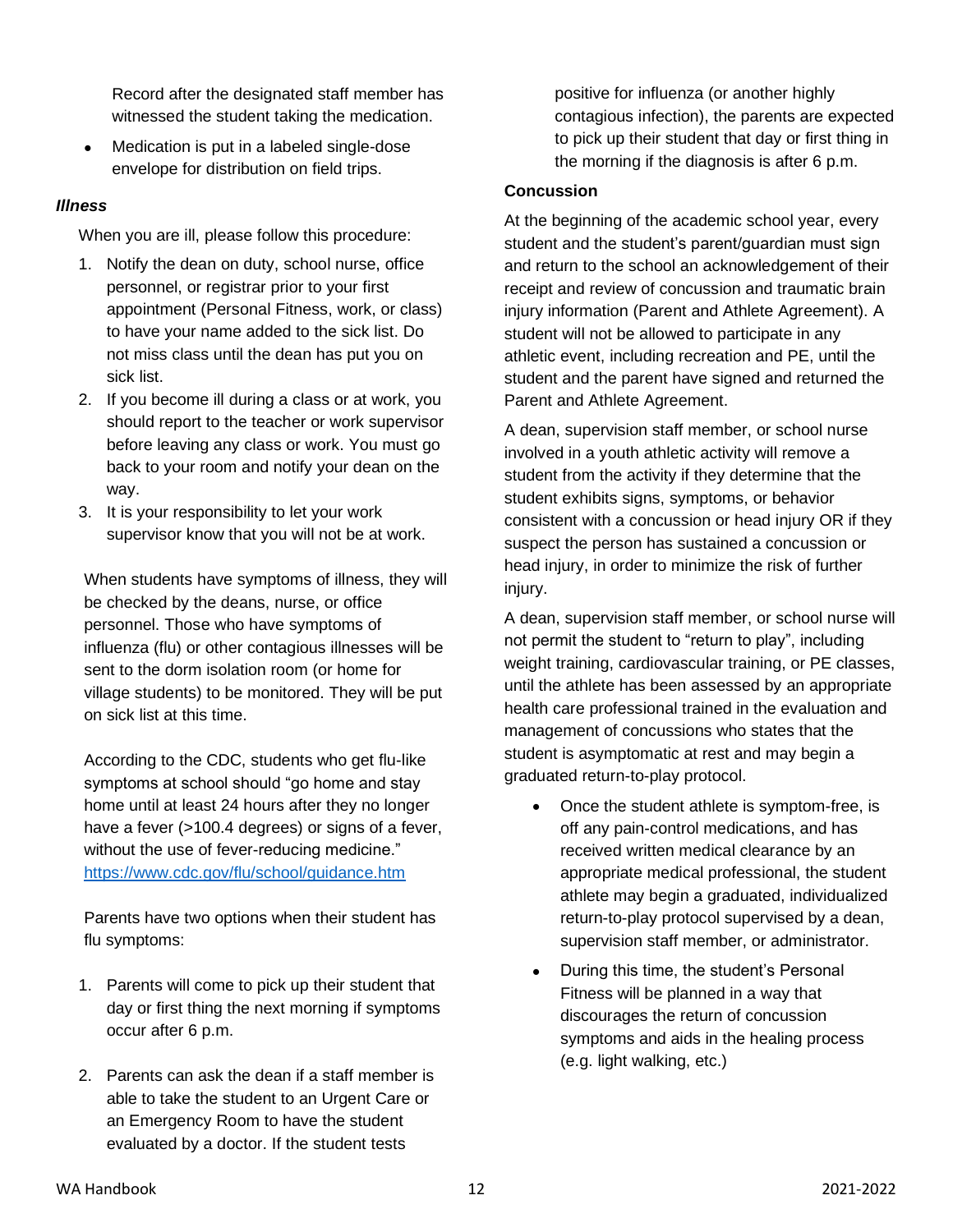## **Social Development**

## **Goals**

Wisconsin Academy is committed to providing an atmosphere and learning experiences that will enable each student to:

- Regard others as worthy of respect.
- Manifest Christian attitudes and Biblical principles of propriety and respect in all social relationships.
- Consider other points of view.
- Exercise self-control and self-discipline.
- Respect the property of others.
- Plan activities and events which adhere to biblical principles.

## **Campus Organizations**

The academy sponsors a number of organizations which are designed to provide leadership training and to develop the physical, mental, social, and spiritual powers of students. Faculty sponsors are assigned to all organizations and clubs. No student association, class, or club meeting has any official status unless at least one of the officially appointed sponsors is present at the meeting.

#### *Student Association (SA)*

All students, by virtue of their enrollment, are automatically members of the SA. Dues are included in every student's entrance fee. This association is the general organization of the student body and is responsible for social activities.

The Student Association is governed by a constitution, elected officers, and faculty sponsorship. It is responsible for monthly SA meetings and special programs throughout the including, but not limited to:

- SA Handshake
- Spirit Days
- SA Fall Picnic
- Fall Festival
- SA Banquet
- SA Spring Picnic

#### *Student Council*

Student Council is made up of sponsors, two representatives from each class (freshmen, sophomore, junior, and senior), and the Vice-President from Student Association, who is the chair. Student Council meets once a month to discuss ideas for improving the school.

#### *Guys' Club and Girls' Club*

These clubs meet for the purpose of promoting friendliness, culture, spiritual development, social enrichment, and entertainment. All students are automatically a member of his/her respective club. The cost of membership is included in the entrance fee.

#### *Class Organizations*

All students participate in class activities. The class dues are paid as part of the entrance fee.

Sophomore and junior classes organize during the first quarter. The freshman class organizes at the beginning of second quarter. The senior class elect a president and vice president in the spring of their junior year and the remaining officers during the first quarter of their senior year.

Each class plans booths for Fall Festival. Juniors plan and present Junior Benefit. Seniors plan Senior Experience, Senior Recognition, and Senior Class Trip.

#### *National Honor Society*

The purpose of this organization is to create enthusiasm for scholarship, service, leadership, and character development in students attending Wisconsin Academy. No student is inducted simply because of a high academic standing. Membership is a privilege and not a right. The National Honor Society strives to recognize the total student, one who excels in each of the four areas below:

Scholarship – Students who have at least a 3.50 cumulative GPA and have completed the first semester of their sophomore year meet the scholarship requirement for membership. These students are then eligible for consideration on the basis of service, leadership, and character.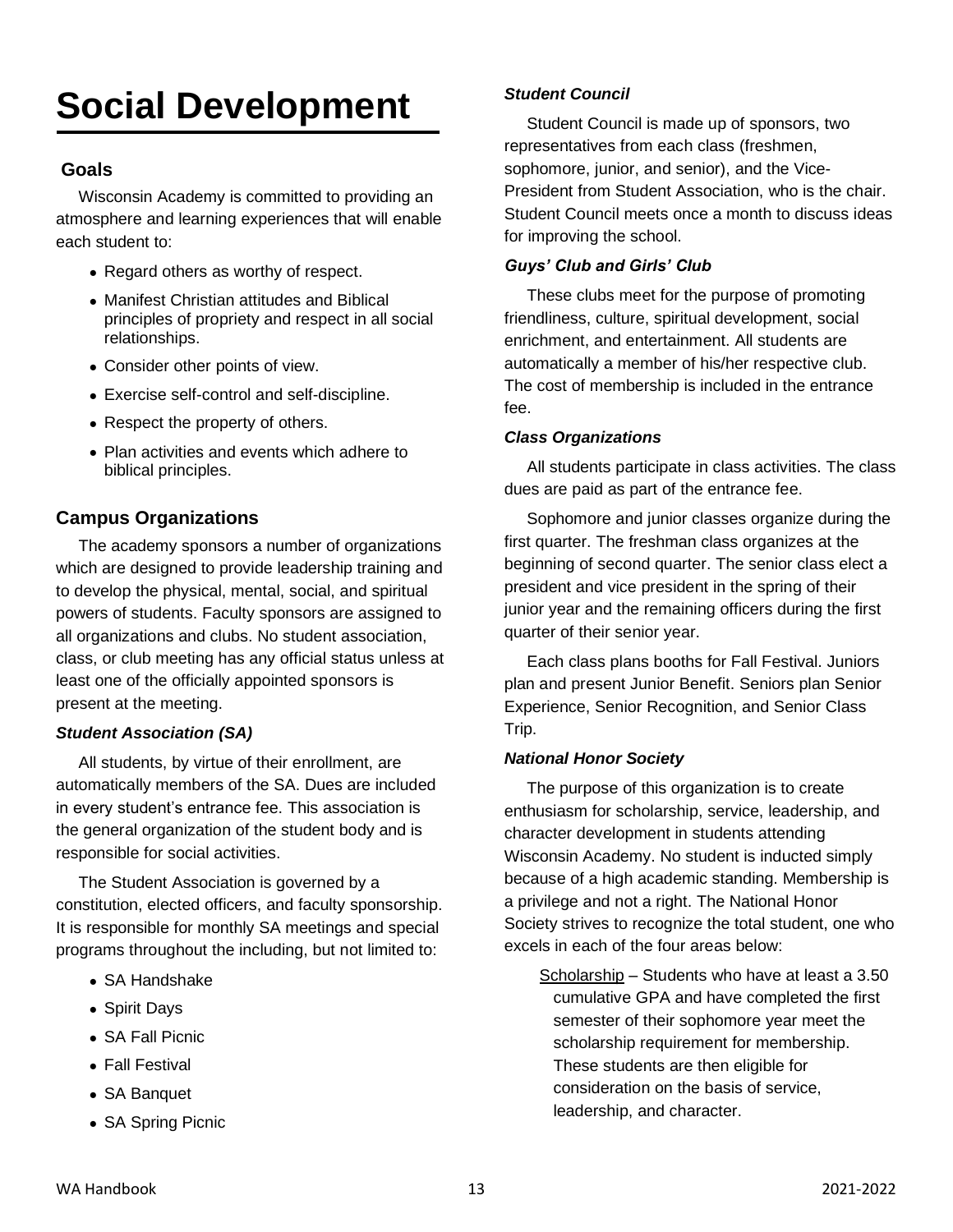- Leadership Student leaders are those who are resourceful, good problem-solvers, promoters of school activities, idea-contributors, dependable, and persons who exemplify positive attitudes about life. Leadership experiences can be drawn from school, church, or community activities while working with or for others.
- $S$ ervice This quality is defined through the voluntary contributions made by a student to the school or community, done without compensations and with a positive, courteous, and enthusiastic spirit.
- Character The student of good character upholds principles of morality and ethics, is cooperative, demonstrates high standards of honesty and reliability, and shows courtesy, concern, and respect for others.

#### *NHS Selection Process:*

Students meeting the scholastic requirements as stated above are notified and given an information form to complete and return to the NHS adviser.

The NHS Faculty Council, consisting of five fulltime teachers, evaluates the names against the other three criteria of leadership, service, and character. Students are accepted into membership upon recommendation of this council.

#### *NHS Induction*

An induction ceremony is held each spring for new members. Continued membership is contingent on maintaining the standards of the organization and regular participation in NHS activities. Failure to adhere to the standards as set forth by the National Honor Society may result in discipline and possible dismissal from the Society.

#### *Officer Eligibility Requirements for Campus Organizations:*

To qualify for a major office (president and vicepresident positions), a student must meet and maintain the following requirements:

- 3.00 cumulative GPA.
- All grades C or above for the preceding and current semester.
- Attendance record of C or above for the preceding and current semester
- Hold no other major office and not more than one minor office.

To qualify for a minor office (Resident Assistant and any office other than president and vicepresident), a student must meet and maintain the following requirements:

- 2.00 cumulative GPA.
- Attendance record of C or above for the preceding and current semester.

Any major discipline, such as suspension, may jeopardize holding major or minor offices. An office, once lost, may not be restored that school year.

#### **Campus Social Relationships**

Wisconsin Academy believes that building friendships and cultivating social skills are important parts of Christian education. God designed us to develop relationships that bring glory to Him. Because of this, we encourage students to develop social interactions appropriate for Christian young people, which will honor God. This calls us to a higher standard than what society and culture may emulate.

We believe that appropriate friendships are best developed in groups, thus, a friendly intermingling of young men and women in group association is encouraged. Outings, social gatherings, and other forms of wholesome association and recreation are also planned throughout the year.

We believe that developing exclusive relationships at a young age can be detrimental and diminishes broader social development. We encourage students to form appropriate friendships but not exclusive romantic relationships. In order to ensure this, we believe the following guidelines are helpful.

#### *Guidelines*

Students are expected to conduct themselves in a Christian manner in all social interactions. The school has an appropriate-conduct policy designed to promote the principles of self-restraint and selfrespect in relationships. This is applied regardless of gender. The privilege of being together will be taken away if inappropriate behavior occurs. Inappropriate behavior includes but is not limited to the following: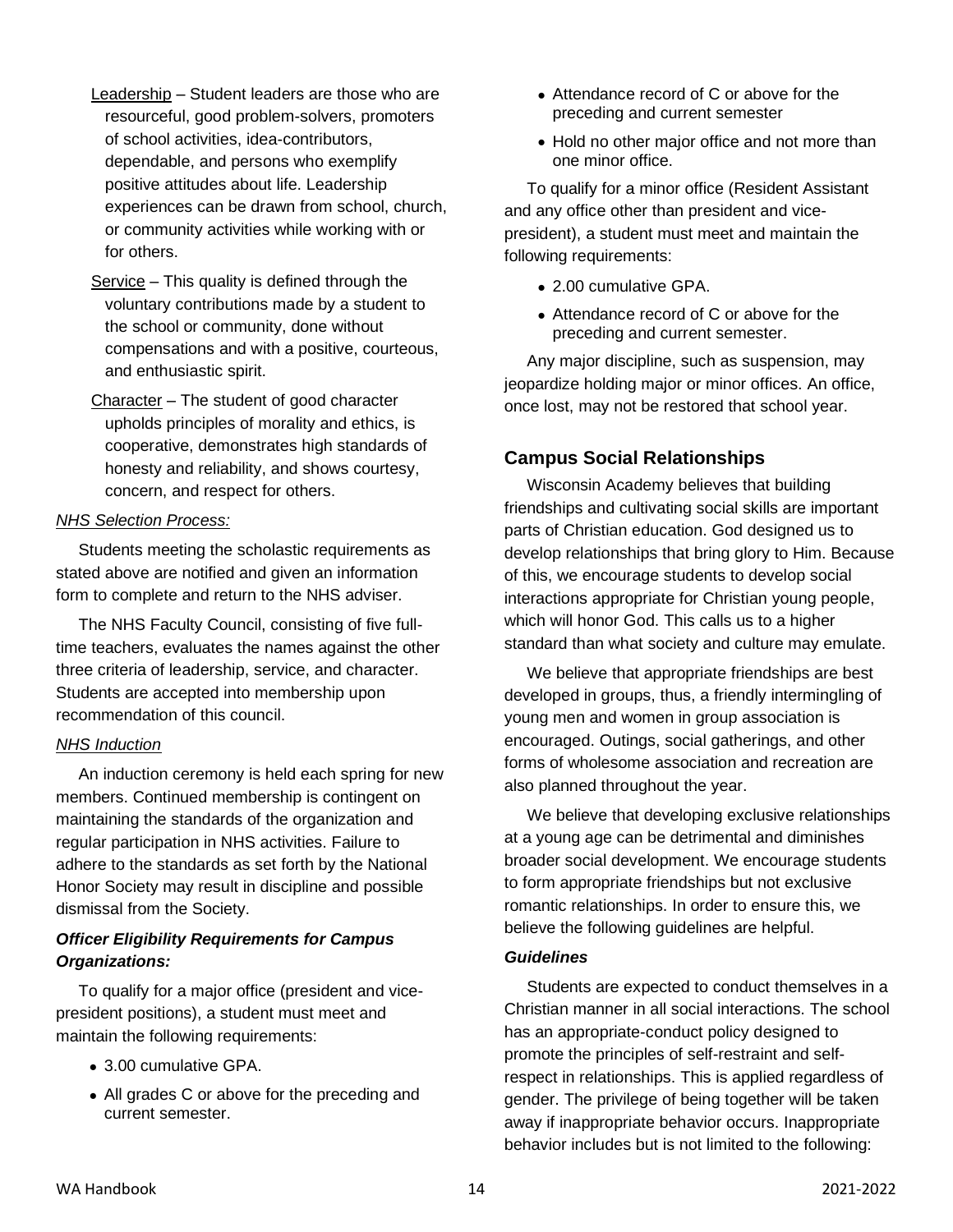- Being in an unsupervised area
- Derogatory language
- Behavior such as holding hands (this excludes games/activities permitted by the school), romantic hugging, kissing, giving back rubs, and physically intimate behaviors.
- Sitting on someone's lap
- Hitting, slapping, shoving, etc.
- Being in each other's "personal space"
- Inappropriate texting/posting on social media sites
- Spending excessive time together
- Running fingers through someone's hair or doing someone's hair outside the dorm.

Appropriate expressions of empathy and care for friends to be used sparingly include a quick side hug or a hand on the shoulder briefly. This is not to be abused or made an excuse for inappropriate behavior and is at the discretion of the staff members.

Escorting to the residence halls after recreation is not allowed. Escorting is permitted only for specially designated events, such as banquets. The splitting point after recreation is in front of the gym where guys take the sidewalk to their own dorm and ladies take the sidewalk to their own dorm.

Students sitting together should sit up, without leaning against each other. There may be times when students wish to use blankets either to sit on or to keep warm. At no time should students use the same blanket to wrap up in or to cover themselves with.

While on the floor or lawn, students are expected to maintain enough distance that someone could easily walk between them.

#### *Social Restriction*

Students who take part in inappropriate behavior may be placed on "social restriction" by a faculty member. Being on "social restriction" is like a time-out period from a specific person or persons. Once placed on social restriction, the students will remain on social until informed otherwise by administration. The Administration Committee will determine the length of time students are on social restriction by considering the nature of the behavior and the history of the students' social conduct.

While on social restriction, students are not to have any contact or communication with each other. This includes, but is not limited to, talking, talking on the phone, texting, e-mailing, posting on social networks, and writing letters/notes on paper. Any communication with other students who are on social restriction will result in more severe consequences.

#### *Engagements*

Experience has shown that serious courtship which leads to engagement results in a student losing interest in many phases of school activities. Therefore, students are not permitted to be engaged while attending Wisconsin Academy.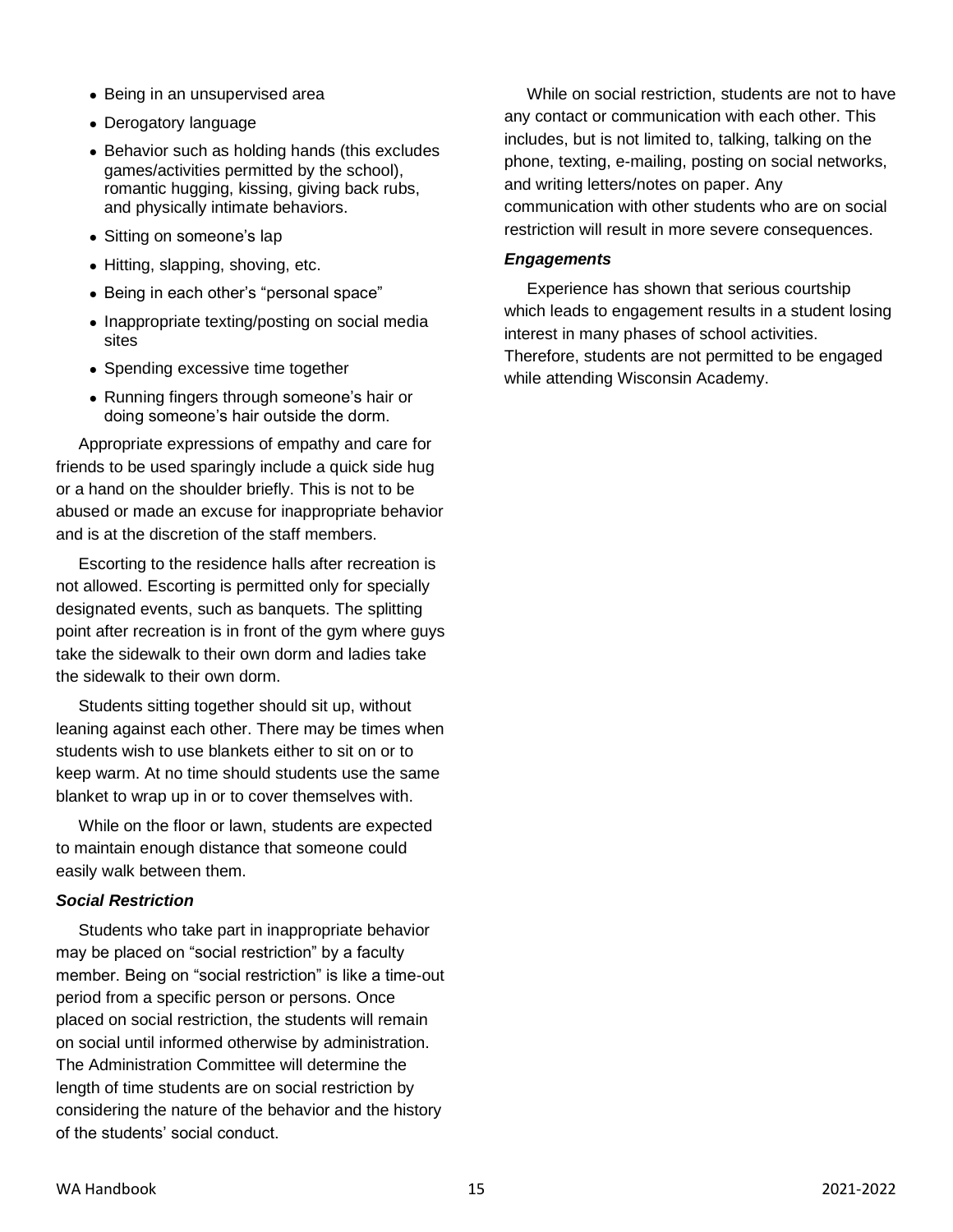## **Vocational Development**

## **Philosophy & Goals**

Scripture encourages the development of a personal work ethic. "In all the work you are doing, work the best you can. Work as if you are working for the Lord not for men. Remember that you will receive your reward from the Lord, which He promised to His people; You are serving the Lord Christ" (Colossians 3:23, 24).

Learning to work, to be punctual, and to faithfully perform assigned duties are as much a part of education as any other aspects of school life. The work-study program is a vital part of Seventh-day Adventist education.

Goals of the work-study program are for each student to:

- Learn good work habits to equip him/her for success in life.
- Learn the value of money
- Learn the value of time, strength, and opportunities
- Defray part of his/her expenses while at school
- Be under far less temptation to indulge idle and spendthrift habits.

Students who are cooperative, industrious, teachable, and dependable will be the most successful in fulfilling the goals of the academy's work program.

## **Student Work-Study Program**

The work coordinator will assign all work positions. Job positions will be determined at registration or shortly thereafter. Because preferred jobs fill quickly, the earlier students are accepted, the more work choices are available to them. Effort will be made to place students in areas of their work preferences. However, a condition of employment at Wisconsin Academy is that students agree to work where they are assigned. The work coordinator reserves the right to change student jobs to alternate areas as need

dictates. Opportunity will be given for students to apply in areas of their preference.

Dormitory students will be given preference in work positions due to the additional expenses of boarding.

Enrollment and availability of jobs may limit the number of hours a student is able to work. Labor rates are in accordance with state and federal regulations.

The school can make no guarantee regarding the amount a student will earn toward expenses. This largely depends on the individual; however, a diligent worker can generally earn \$1,500 during the school year. Campus earnings are credited directly to the student's account and are reflected on the monthly statement. No checks are issued.

Every student must have a social security number in order to work. Please apply for this number, allowing sufficient time to receive it, prior to arriving at the academy. It generally takes six weeks to receive a Social Security Card after application has been made. In addition to a Social Security Card, a valid driver's license, passport, or birth certificate must be presented.

## **Job Changes**

Students are not allowed to drop their work assignment or transfer to another department without permission from parents, work supervisors, and the work coordinator.

In special circumstances, such as personality/atmosphere clashes, extended illness, or academic difficulties, where it is determined that a different job position would be beneficial, the work coordinator may approve a change of jobs.

Reassignment may not always be possible for students who quit or who do not perform up to work standards. Students who refuse to work their assigned jobs will lose financial assistance and may be asked to withdraw.

## **Work Attendance**

Students who know they will be absent from work for an excusable reason, including school-sponsored activities, must notify the work supervisor at least 24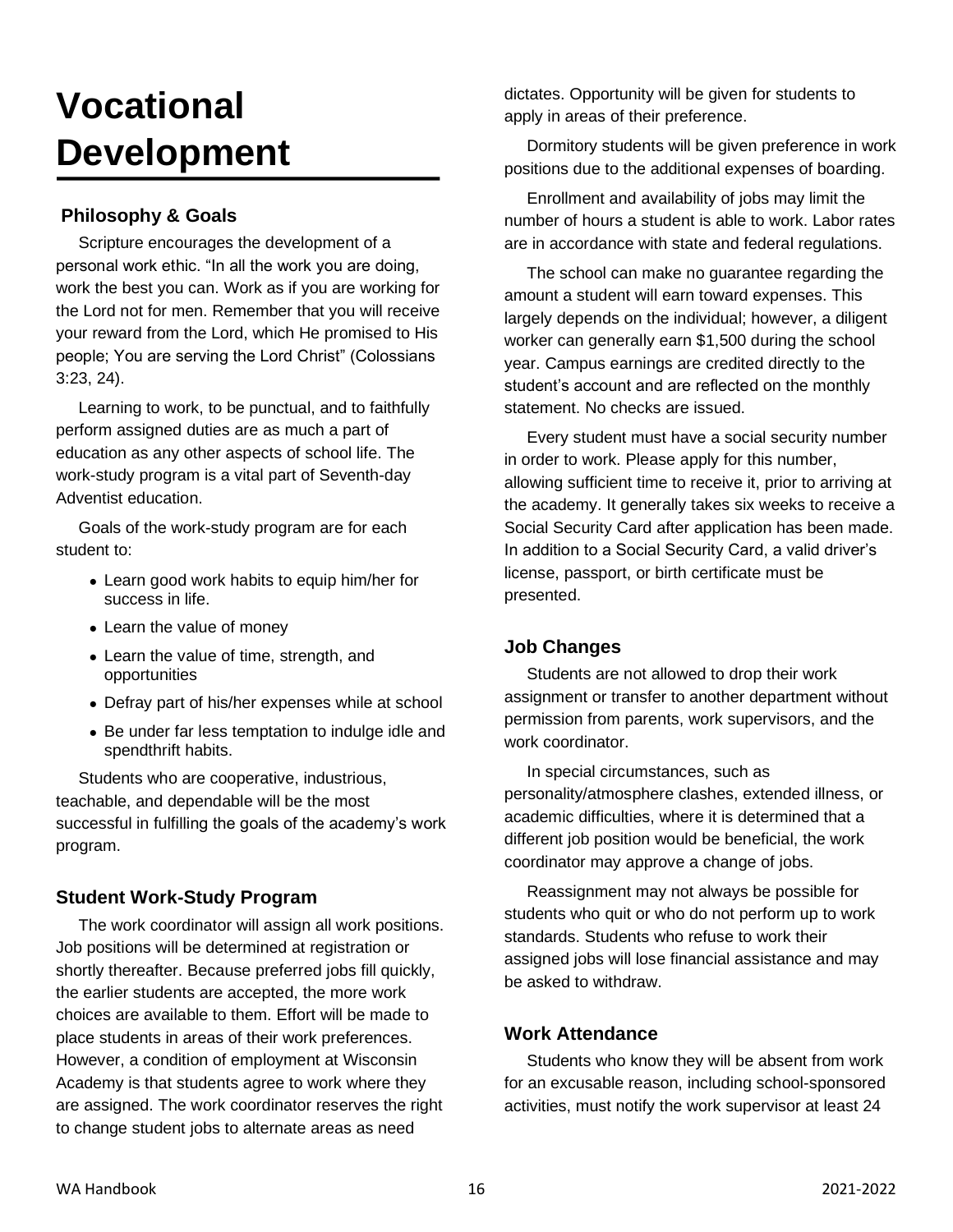hours in advance or as soon as they know they will miss work if the absence is due to illness.

Work attendance is part of the overall attendance program of the school. Tardies and absences will be treated the same as a tardy or absence from classes, including the accumulation of attendance points.

## **Work Opportunities**

Wisconsin Academy offers a variety of work opportunities. Keeping in mind the on-campus personnel needs of the school, the work coordinator makes job assignments on the basis of the student's abilities and interests.

Jobs are typically available in these areas each year, while others are created as needed:

- Teachers' readers/workers
- Office workers
- Residence Hall Assistants (RAs)
- Phone monitors
- Kitchen workers
- Maintenance of buildings
- Care of grounds
- Lighthouse Thrift Store
- Industry

## **Work Expectations**

Students are expected to perform duties in cooperation with their work supervisors, who will make work expectations clear by a written job description. Work supervisors will assist student workers in developing work skills and a work ethic that will help them be successful both now and in later years.

Every student who works will be evaluated at the end of each quarter, and a work grade will be given by the supervisor.

Upon recommendation of the work supervisor and authorization of the work coordinator, students may lose campus employment. Reasons include but are not limited to:

• Failing to report for work regularly or unexcused absences.

- Demonstrating an unwillingness, in action or attitude, to cooperate with their supervisor.
- Failing to perform the duties assigned in a satisfactory way.
- Repeatedly being late for work or failing to clock in.

Again, students who refuse to work their assigned jobs will lose financial assistance and may be asked to withdraw.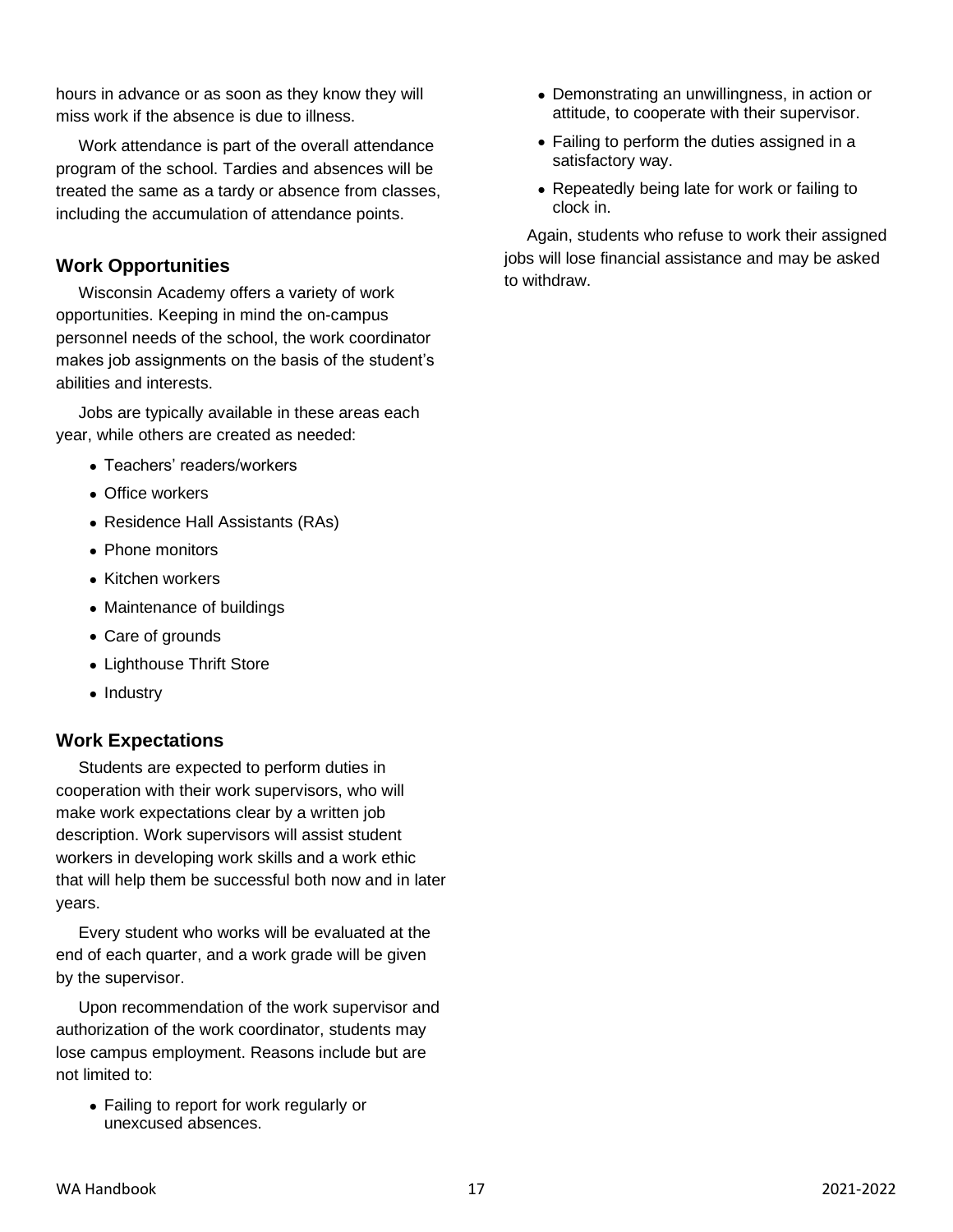## **Intellectual Development**

## **Goals**

Wisconsin Academy is committed to providing an atmosphere and learning experiences that will enable each student to achieve the intellectual excellence of which he or she is capable. Wisconsin Academy's goal is that each student will. . .

- Recognize that God is the source of both knowledge and wisdom.
- Become a thinker rather than a mere reflector of others' thoughts.
- Gain a foundation of knowledge and skills that will enable him/her to excel at higher levels of education.
- Establish the habits of self-discipline necessary for success in all future endeavors.

## **Class Standing**

| Freshman:  | Students who have completed the<br>eighth grade.                                                                       |
|------------|------------------------------------------------------------------------------------------------------------------------|
| Sophomore: | Students who have earned 6 credits or<br>will have earned 12 credits by the end<br>of the school year.                 |
| Junior:    | Students who have earned 12 credits<br>or will have earned 17 credits by the<br>end of the school year.                |
| Senior:    | Students who have earned 17 credits<br>or whose class load will permit<br>graduation at the end of the school<br>vear. |

## **Graduation Requirements**

## *General Diploma*

It is the student's responsibility to take the courses necessary for graduation. To receive a general diploma, a student must satisfactorily complete 23 credits which must include the following:

- One year of religion for each year spent in an Adventist academy
- Computer 1 credit
- English  $-4$  credits
- Fine Arts 0.5 credit
- Foreign Language 1 credit
- $\bullet$  Health  $-0.5$  credit
- Mathematics 3 credits
- Physical Education 2 credits
- Science 3 credits
- Social Studies 3 credits
- Vocational 1 credit
- One year of Personal Fitness for each year spent at WA
- Electives to meet required credits

The student must have at least a 2.00 cumulative GPA and be enrolled as a member of the senior class the semester immediately preceding the expected date of graduation.

No more than two credits of music and two credits of physical education may apply towards the 23 credits required for graduation.

## *College Prep Diploma*

To receive a college prep diploma, a student must satisfactorily complete 24 credits which must include the following:

- One year of religion for each year spent in an Adventist academy
- Computer 1 credit
- English  $-4$  credits
- Fine Arts 1 credit
- Foreign Language 2 credits
- $\bullet$  Health 0.5 credit
- Mathematics 3 credits (minimum requirements include Algebra 1, Geometry, and Algebra 2)
- Physical Education 2 credits
- Science 4 credits (excludes Earth Science)
- Social Studies 3 credits
- Vocational 1 credit
- One year of Personal Fitness for each year spent at WA
- Electives 1 credit minimum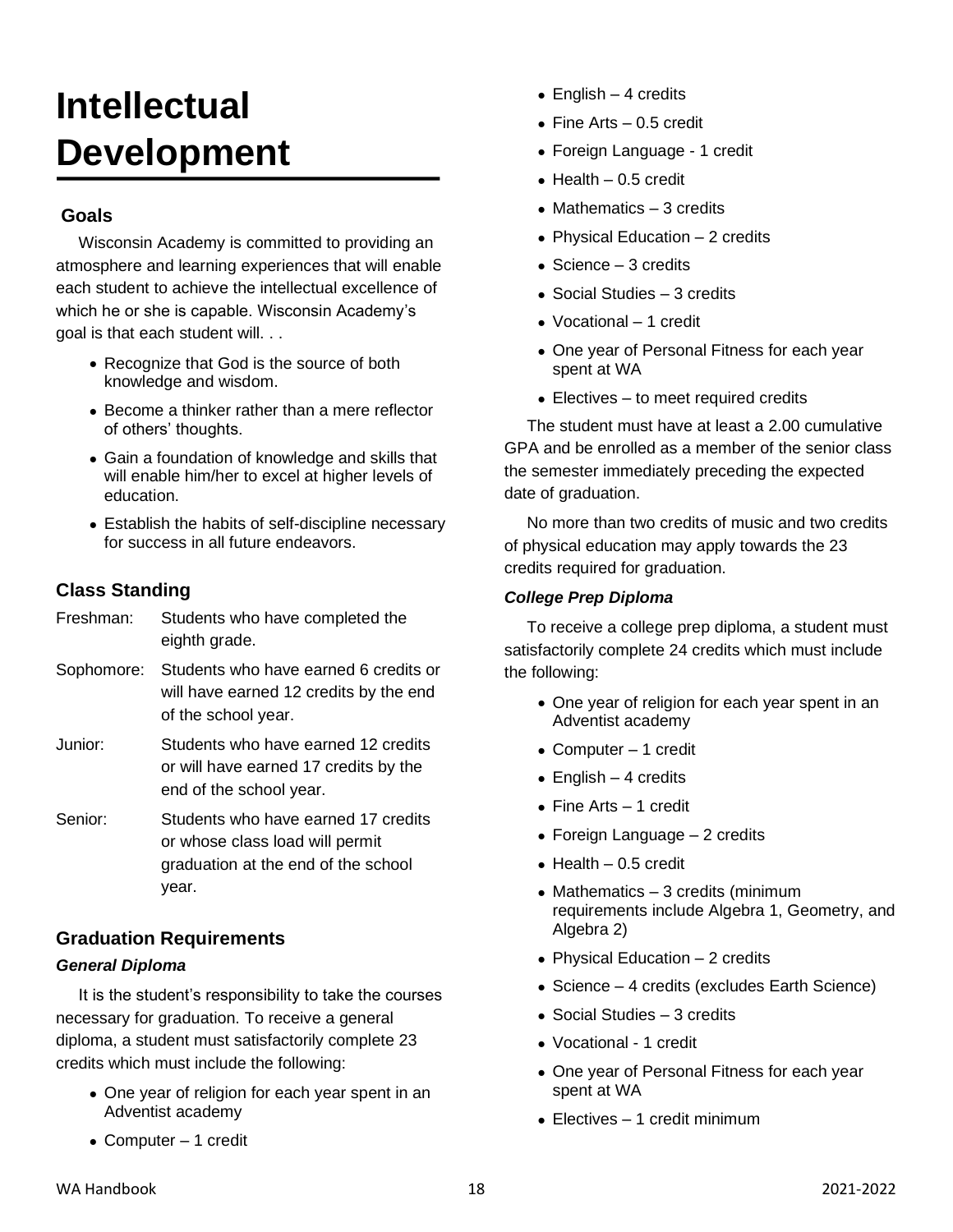In addition to four sciences, students pursuing the college prep diploma are required to choose an area of emphasis by taking four credits in either math, music, English, or social studies. Science must include Biology and Chemistry. Other choices are Physical Science, Physics, Human anatomy & Physiology or Environmental Science. Math must include Algebra I, Geometry, Algebra II, and Pre-Calculus. Social Studies must include American History (1 credit) and Government (1/2 credit). Other choices for Social Studies are World Geography (1 credit), World History (1 credit), and Economics (1/2 credit).

Students following the outlined classes for an academic diploma are required to maintain a grade of C- or better in each of their classes, and they must have at least a 3.0 cumulative GPA. Students must be enrolled as members of the senior class the semester immediately preceding the expected date of graduation. No more than two credits of music and two credits of physical education may apply towards the 24 credits required for graduation.

#### *Honors & High Honors*

Recognition is given at graduation to those students who have earned high academic achievement.

| High Honors:    | $3.75 - 4.00$ | Gold Cords         |
|-----------------|---------------|--------------------|
| Honors:         | $3.50 - 3.74$ | Red Cords          |
| 4-year Seniors: | --            | <b>White Cords</b> |

## **Recommended Courses By Year**

#### *Freshman Year*

Algebra I/Pre-Algebra English I Strategies for Success Health Life Skills (Shop/Home Ec) Physical Education Physical/Earth Science Religion I World Geography Personal Fitness

#### *Sophomore Year*

Biology

Computer Applications

English II

- Geometry/Algebra I
- Personal Fitness
- Religion II
- World History

#### *Junior Year*

- Algebra II/Geometry
- American History
- Chemistry/Earth Science
- **Electives**
- English III
- Religion III
- Spanish I/French I
- Personal Fitness

#### *Senior Year*

Electives

Economics

English IV

Environmental Science/A&P/Physics

**Government** 

Pre-Calculus/Accounting

Religion IV

Spanish II/French II

Personal Finance/Life Skills (Shop, Home Ec, Industrial Arts, Gardening)

Health

Students should plan to take all classes required for their particular grade level. Students are not to take subjects outside of their grade level without the approval of the Academic Standards Committee. Some classes have prerequisites.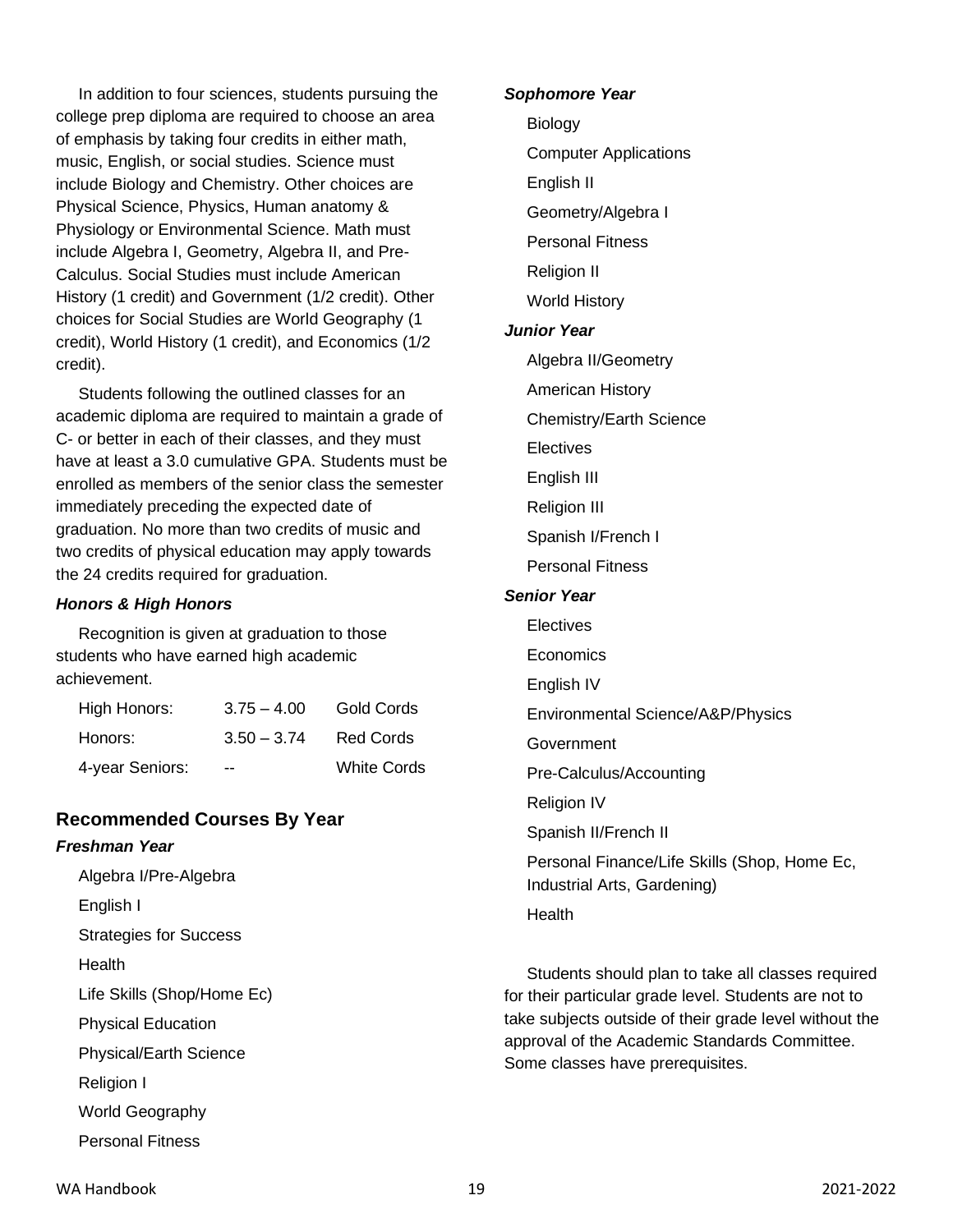## **Courses of Study**

*Please note that not all courses are offered every year.*

## **Art**

## *Art Dimensions*

0.5 credit

*Art class is taught at the introductory level with the goal of creating a lifelong appreciation for art and artistic expression. Drawing and painting are emphasized, with additional units involving clay, fun crafts, and art history. (Lab fee: \$25)*

## **Computer Technology**

## *Coding*

0.5 credit

Prerequisite: Algebra I, Physical Science, & Geometry

*This course is designed to teach students the fundamentals of object-oriented programming. Students take on the role of software engineers and practice skills that are used in the field. Topics include syntax, sequencing, repetition, conditional logic, nested loops, automation, pattern recognition, simple motion, keyboard and mouse events, operators, expressions, variables, and using arrays and objects to store structured data.*

## *Computer Applications*

1 credit

Prerequisite: Keyboarding Proficiency

*This course is designed to teach the fundamentals of Windows 10 and to emphasize the practical use of word processing, spreadsheets, databases, and presentations using Microsoft Office. Elements of computer literacy are also covered in the course and may include computer ethics, working with hardware, networking, and coding.*

## *Adobe Photoshop*

0.25 credit Prerequisite: Computer Apps I

*This course is designed to teach students the basics of photo editing and raster graphic manipulation using Adobe Photoshop professional software.*

## *Adobe InDesign*

0.25 credit Prerequisite: Photoshop

*This course is designed to teach students the basics of page layout and design using Adobe InDesign professional software.*

## *Video Editing*

0.5 credit Prerequisite: Computer Apps I

*This course is designed to teach students the basics of video editing skills using Adobe Premiere Pro software.*

## **English**

## *English I*

1 credit

*This course is designed to build reading comprehension through a study of non-fiction and fiction sources, expand vocabulary through the study of Greek and Latin roots, review basic grammar and usage skills, and develop writing skills through the writing process.*

## *English II*

1 credit Prerequisite: English I

*This course is designed to continue the development of reading comprehension through the study of world literature. Grammar and usage skills are developed through the writing process. Creative writing will be continued, but emphasis will be placed on developing skills in expository writing.*

## *English III*

1 credit Prerequisite: English II

*This course integrates composition, grammar, vocabulary, speech, and critical thinking through a survey of American literature from the beginning of the American tradition to modern literature of the 20th and 21st century. The course builds on skills learned in English I and II, and continues the use of the writing process in creative and expository writing.*

## *English IV*

1 credit Prerequisite: English III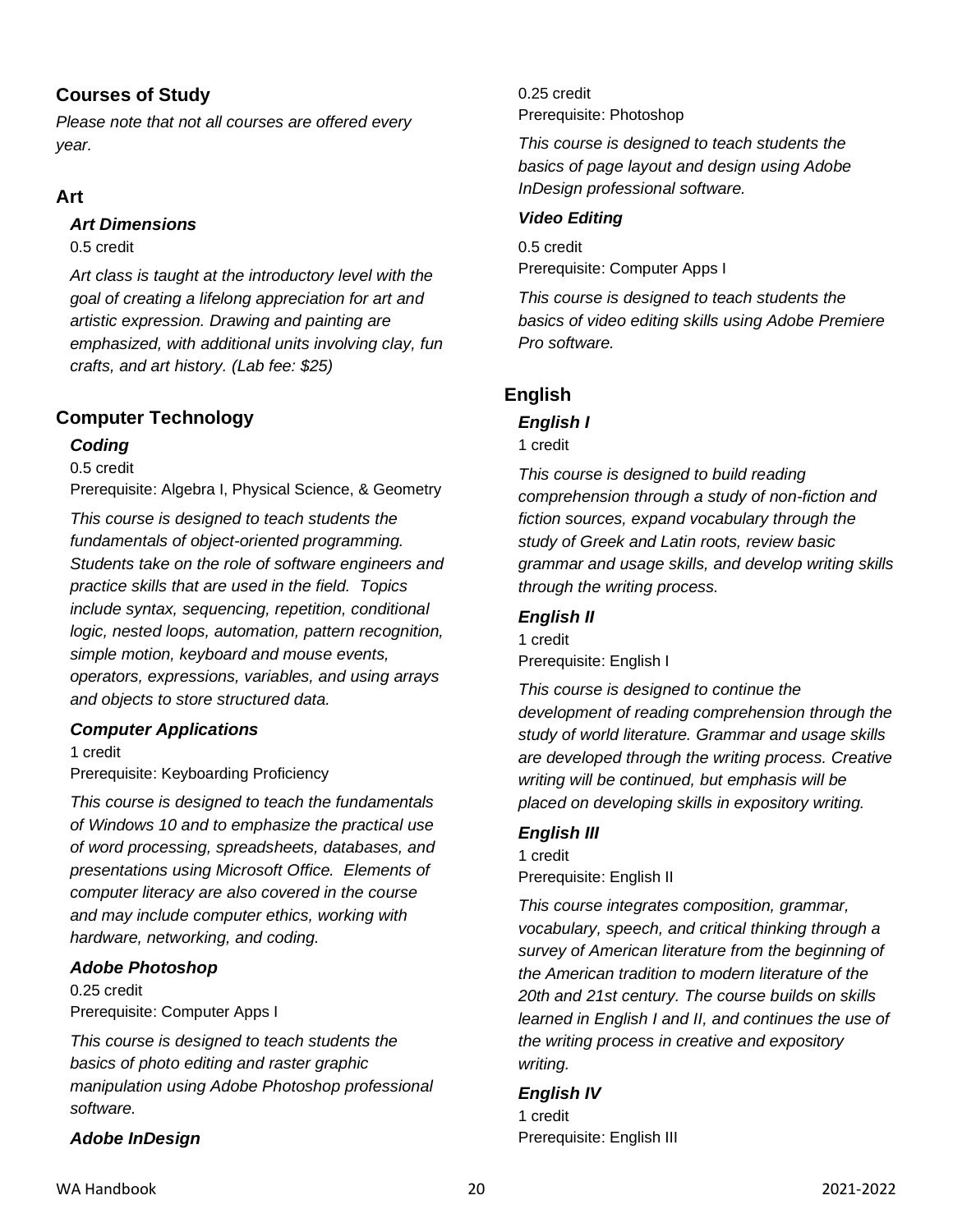*This course integrates composition, grammar, vocabulary, speech, and critical thinking through a survey of English literature from the Anglo-Saxon period to the 21st century. The course continues to build on skills learned through the writing process with an emphasis on analytical, persuasive, and research writing. Upon completion of this course, students should feel adequately prepared for college composition classes.*

## **Foreign Languages**

#### *French I*

#### 1 credit

*This course is an introduction to basic French. It includes French vocabulary and how to conjugate verbs.* 

#### *Spanish I*

1 credit

*This course is an introduction to basic Spanish. The students learn Spanish vocabulary and how to conjugate verbs. Emphasis is placed on Spanish culture and history.*

#### *Spanish II*

1 credit Prerequisite: Spanish I

*This course is designed to fine-tune the student's speaking, reading, and writing skills. Listening to and comprehending the language is of special emphasis.*

## **Mathematics**

#### *Pre-Algebra*

1 credit

*Pre-Algebra is a course that eases the transition from arithmetic to algebra. It reinforces arithmetic skills while developing the pre-algebra concepts of variable recognition, signed numbers, formulas and single variable equations. Students will be introduced to algebraic symbolism, simplifying expressions, solutions to elementary equations, and the graphic representations associated with variables.*

#### *Algebra I*

1 credit

*This course is designed to give the student an introduction to the fundamentals of algebra which form a foundation for all future mathematics courses. Topics include variables, polynomials, solving linear equations, factoring, graphing, inequalities, functions, and problem solving with rational and irrational numbers.*

#### *Algebra II*

1 credit Prerequisite: Algebra I

*Algebra II is a math course in the study of algebraic expressions, equations, inequalities, and functions. This course complements and expands the mathematical content and concepts of Algebra I and Geometry. Some of the topics covered include complex numbers, exponents, radicals, matrices, systems of linear equations, functions (absolute value, exponential, logarithmic, quadratic, radical, polynomial, and rational) and their behavior, solving nonlinear equations, probability, and trigonometry.*

#### *Geometry*

1 credit Prerequisite: Algebra I

*Geometry is a critical component of a mathematics education because students are required to focus and develop skills with logical proof and critical thinking when solving problems or evaluating arguments. Topics in geometry include logic and proof, parallel lines and polygons, perimeter and area analysis, volume and surface area analysis, similarity and congruence, trigonometry, and analytic geometry.*

#### *Pre-Calculus*

1 credit

Prerequisite: 3 years of secondary mathematics (Algebra I, Geometry, or Algebra II) with a B- or better average in the last 2 semesters and/or instructor's approval.

*Pre-Calculus is a two-semester course. It serves both as an advanced high school mathematics course as well as modest introduction to calculus. Pre-calculus reinforces and expands on the major areas covered in Algebra II. The major topics covered include equations, inequalities, number patterns, linear modeling, functions, inverse functions, polynomial functions, exponential and*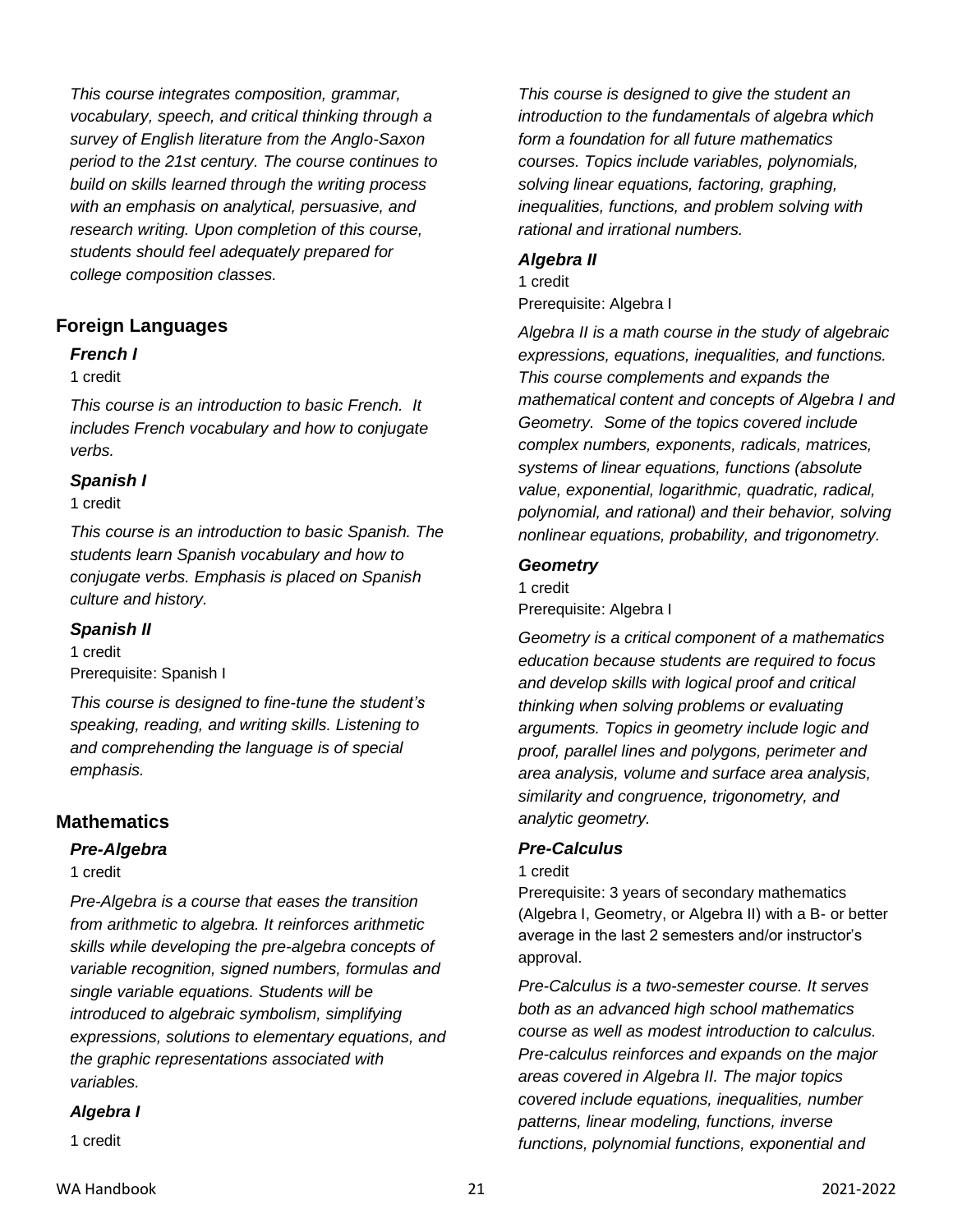*logarithmic functions, and trigonometry. Students will learn to take ownership of the skills necessary for higher level mathematics. They will also develop strategies for solving real-world problems, using analytical and graphical presentations of solutions.*

## **Music (Fine Arts)**

#### *Bell Choir*

0.5 credit Prerequisite: Background in reading music

*A program designed using English handbells with emphasis on technique and musicianship. Class size is limited and open by audition. Performance on and off campus is required. This class is considered a touring group.*

## *Choralaires*

0.5 credit

Requirement: Membership in choir and currently taking voice lessons

*A class designed as a select vocal ensemble which tours throughout the state. Members of the Choralaires are chosen by audition and invitation. This class is considered a touring group.*

#### *Choir*

0.5 credit

*Choir is a performing vocal musical organization. Students are taught to sing in four-part harmony. Performances on and off campus are required.*

## *Instrumental Ensemble*

0.5 credit

*This class is geared to meet the performance needs of most instrumentalists. It features the typical instruments that would be found in a band or orchestra.*

## *Instrumental Lessons*

0.5 credit

*Lessons are available for the typical instruments found in an orchestra or band. Practice time is required. A weekly lesson fee is charged.*

## *Music Theory*

0.5 credit

*Students are taught the basic fundamentals of music theory.*

## *Piano*

0.5 credit

*Students are taught music, note reading, and rhythm. A wide variety of music is used and is geared to the students' needs. Practice time is required. A weekly lesson fee is charged.*

#### *Voice*

0.5 credit

*Students are taught the basic fundamentals of singing, such as breath control, tone production, and music reading. A wide variety of music is used and is tailored to the students' needs. Practice time is required if taken for credit. A weekly lesson fee is charged.*

All private lessons are charged a weekly fee.

## **Physical Education**

## *Health*

0.5 credit

*This course is designed to teach the health principles of a Christian lifestyle which are in harmony with the Bible and the Spirit of Prophecy. The student will become more aware of the long term benefits of a healthy lifestyle. Areas included are regular physical exercise, mental well-being, proper diet, substance abuse, first aid, and CPR certification.*

## *Officiating*

0.5 credit

*This course is an introduction to the administration of and participation in the methods of officiating in team and individual recreational activities.*

## *Personal Fitness*

0.5 credit

*This course teaches habits of personal exercise by participation in a daily fitness routine.* 

## *Physical Education*

1 credit

*Basic motor skills, sports skills, and the rules of several team sports will be covered. Students will be expected to exemplify sportsmanship as well as a Christian attitude on and off the field.*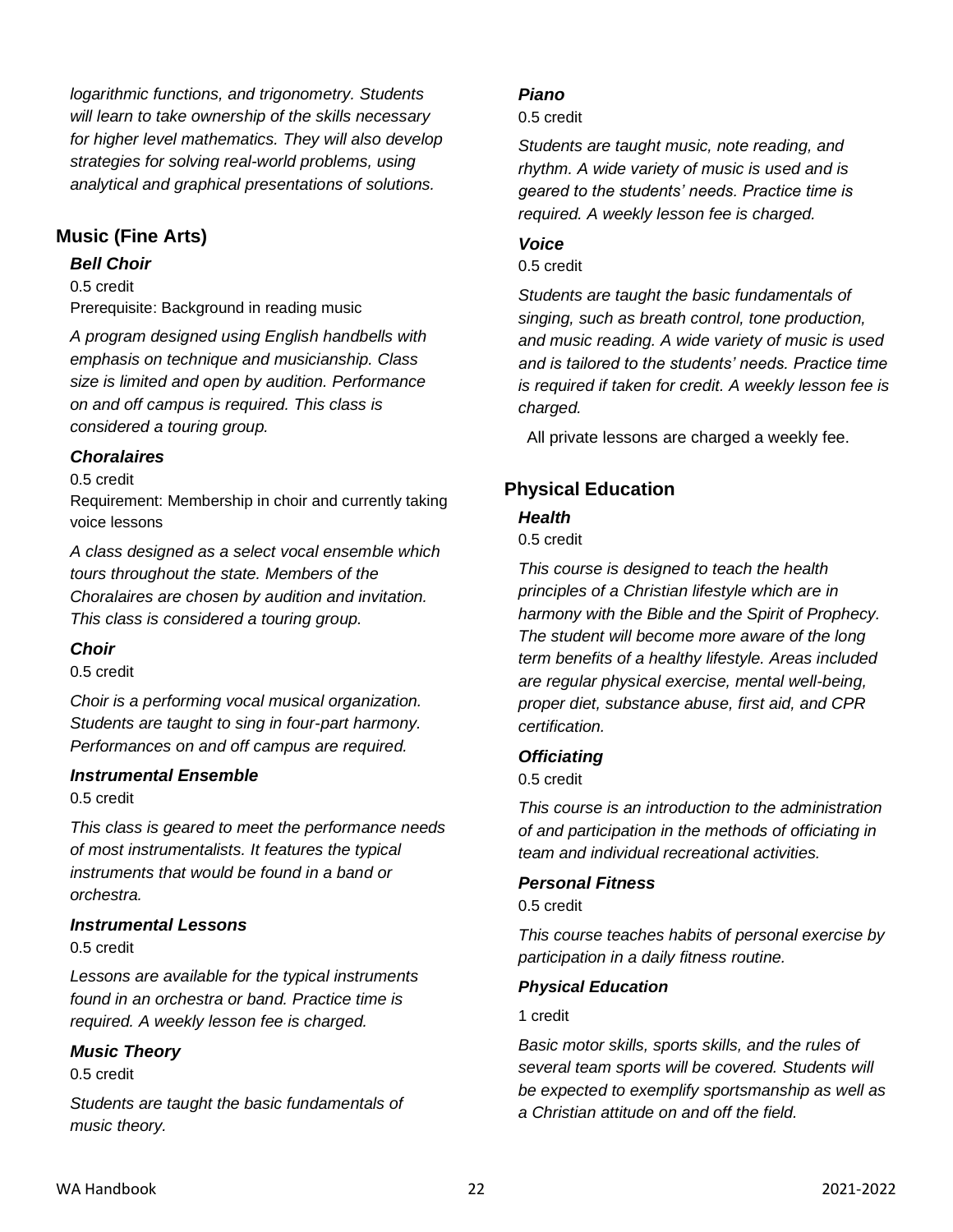## **Religion**

#### *Bible I*

#### 1 credit

*An in-depth study of the development and purpose of the Bible and how God's love and character are demonstrated through creation, redemption, and in human relationships.* 

#### *Bible II*

1 credit

Prerequisite: Sophomore class standing

*A study of the redemptive history of God's chosen people, beginning with the Exodus, through the inter-testament time, and concluding with the New Testament church as modeled in the book of Acts. Second semester is a study of the history of the Christian Church from AD 70 to the present time, concluding with a study of the rise and development of the Seventh-day Adventist Church.*

## *Bible III*

1 credit Prerequisite: Junior class standing

*Bible Beliefs – A systematic study from the Bible of the 28 fundamental beliefs of the Seventh-day Adventist Church.*

*Sanctuary – A study of the Mosaic tabernacle and its services with emphasis on the parallel ministry of Christ, our High Priest in Heaven.* 

*Daniel and Revelation – A study that stresses Christ's presence in the practical life and in prophetic events leading to the Second Coming.*

## *Bible IV*

1 credit Prerequisite: Senior class standing

*Marriage and Family – A study of biblical principles of relationships and their application to marriage and family life. Subjects include dating, mate selection, engagement, marriage, home religion, parenting, and family finance.*

*Worldviews and Religion – An introductory study of worldviews, contemporary denominations, religious movements and cults, and world religions as viewed from a biblical perspective.*

*John – A contextual study of the life of Christ with the purpose of helping students develop devotional attitudes and habits.*

*\**Parental Choice Religious Opt-Out Policy

*The parent/guardian of any student participating any Parental Choice Program has the right to request that their student opt-out of religious courses. To opt-out, the parent/guardian must submit a written request to the Academics Standards Committee prior to the start of each academic school year.* 

*If the student is opted-out of a Religion course, that student must take another academic course of the same equivalent credit. Replacement courses must be from core subject areas. The Academic Standards Committee will approve of the replacement course in advance.*

## **Science**

## *Biology*

1 credit

*This course is a comprehensive study of life at all levels of biological organization. Topics studied include the scientific method, cell biology, genetics, creation/evolution, invertebrates, vertebrates, plants, and ecology. Laboratory is a part of this course.* 

## *Chemistry*

1 credit

Prerequisite: Algebra I with a grade of C or above

*This course is a study of fundamental chemical concepts and principles. Topics of study include matter, chemical reactions and equations, atomic structure, bonding, phases of matter, solutions and energy changes. Additional topics may include solutions, kinetics and equilibrium, acids and bases, and organic chemistry. Laboratory is a part of this course.*

#### *Earth Science*

1 credit **Elective** Prerequisite: Biology

*This course is a study of Earth's structure and basic systems. Topics of study include the scientific method, minerals and rocks, meteorology, climate,*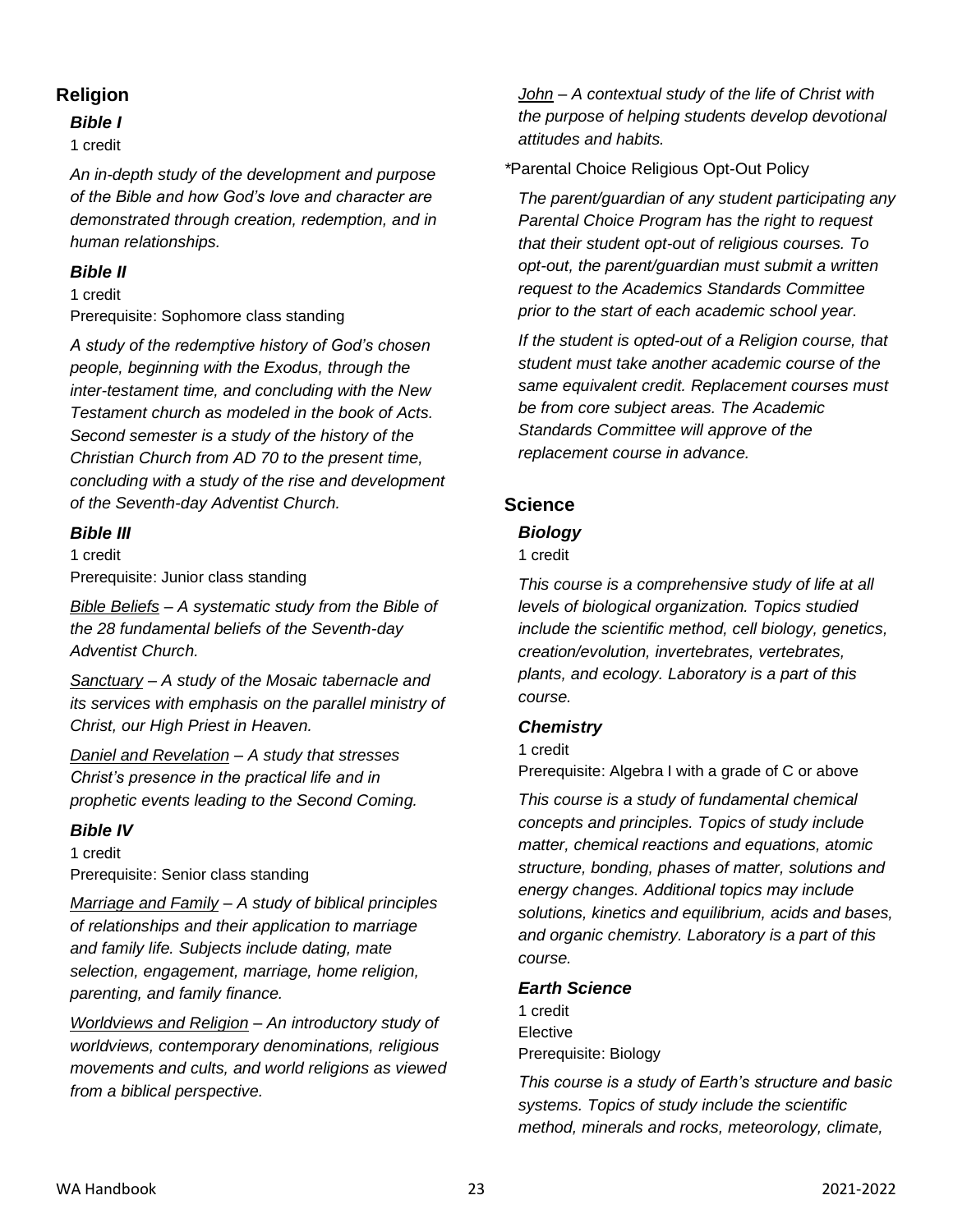*oceans, tectonic plates and their effects, geological history, and sound scientific reasoning from a Christian perspective.*

#### *Environmental Science*

1 credit/4 credits at Andrews University Prerequisite: Biology with a grade of C or above This course is designed for juniors and seniors only.

*This course is designed to convey key principles of environmental science. Students will learn basic ecological principles, applying a systems perspective to understanding the consequences of human interactions with our natural environment. Discussions deal with contemporary environmental issues. Topics may also include botany, ornithology, entomology, environmental chemistry, and organismal biology. Laboratory (indoors and outdoors) is a part of this course. Students may receive four semester credits for Environmental Science (BIOL 208) through Andrews University for which a recording fee is charged. This class is designed for juniors and seniors only.*

#### *Human Anatomy and Physiology*

1 credit

**Elective** 

Prerequisites: Biology with a grade of C or above

*This course is designed to provide information about the structure and function of the human body. Topics of study include biochemistry, cell physiology, tissues, and anatomy and physiology of major organ systems. Laboratory is a part of this course.*

#### *Physical Science*

1 credit

*This course is a study of inanimate natural objects, including physics and chemistry. Topics that may be studied include motion and forces, energy, waves, matter, reactions, and the application of chemistry. Laboratory is part of this course for the purpose of giving students hands-on learning and practical applications as well as to teach content.*

#### *Physics*

1 credit Prerequisite: Algebra II Class enrollment determines course offering

*This class is a study of matter and energy and their interactions. Topics include mechanics, heat, light, sound magnetism, and electric fields. This physical science course is usually taken the senior year. Laboratory is a part of this course.*

#### **Social Sciences**

#### *American Government*

0.5 credit Prerequisite: Senior class standing

*This class focuses on governmental and economic systems of the world with emphasis on how the U.S. Government functions.*

#### *American History*

1 credit

*American History covers a grand sweep of history from the arrival of the first Americans through settlement by diverse colonists up to the gaining of independence. Complex societies of Native Americans come into contact with people from Europe and Africa resulting in a cultural mingling filled with tension and adaptation. This class covers the pre-colonial time period through the present, and the vast social changes reshaping American life.*

#### *Economics*

0.5 credit

*A course designed to teach students not only about world economics, but also about personal financial management from a Christian perspective.*

#### *Emergency Preparedness*

0.5 credit

May also be taken for vocational credit. This course is designed for juniors and seniors only.

*Provides an introduction to basic philosophy and concepts of Emergency Preparedness as required by FEMA (Federal Emergency Management Agency) and most states which certify staff. Includes use of FEMA-provided modules in the Professional Development Series which are accepted prerequisites for advanced classroom courses. A passing grade is required on each module for satisfactory grade and receipt of a Professional Development Series Certificate of Completion. CPR-AED certification will be included*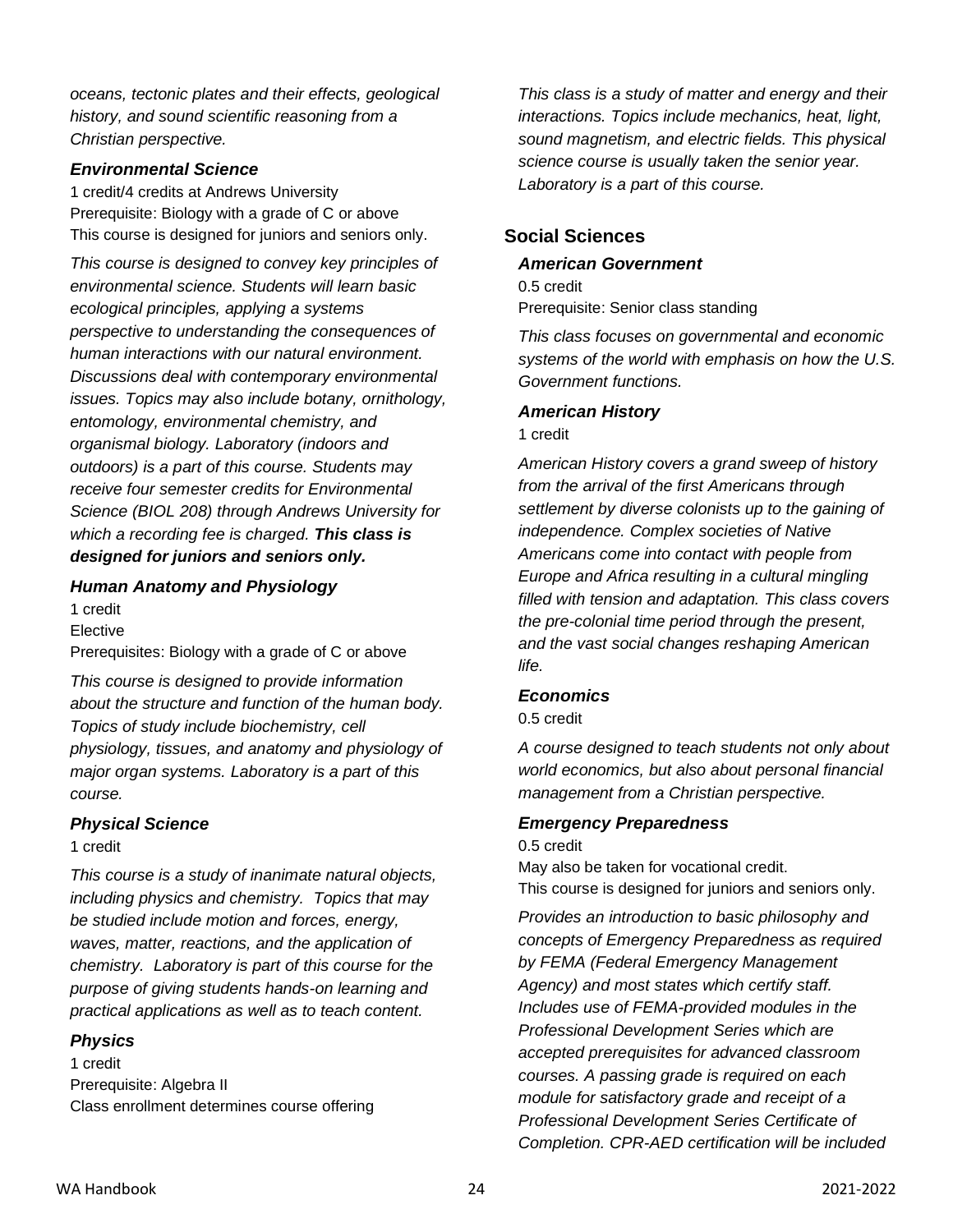*in this class as well as other certifications as time allows. A lab fee of \$85 will be assessed for this class for materials and field trips.* 

#### *World Geography*

#### 1 credit

*This class is a study of the earth and its people. In addition to an emphasis on the earth's physical features and the location of various points of interest, World Geography provides an overview of earth's ecological systems and the culture, economy, and distribution of earth's major people groups.*

#### *World History*

#### 1 credit

*This course covers the development of world cultures with emphasis given to geographical features, social factors, and political happenings. It is usually taken the sophomore year.*

## **Vocational**

#### *Accounting*

#### 1 credit

*This is an introductory course which acquaints the student with accounting concepts, principles, and practices and provides an introduction to the basic accounting procedures used to operate a business. The student will be able to carry out entry level tasks in accounting and will be prepared to study business courses in college.*

#### *Home Economics*

#### 0.5 credit

*This course teaches the basics of meal preparation and sewing. It is project-based and there is a lab fee.*

#### *Shop*

#### 0.5 credit

*This course teaches the use of various tools and woodcraft. It is project-based and there is a lab fee.*

#### *Industrial Arts*

#### 1 credit

*This class introduces students to different vocational careers and skills. Topics covered include basic construction, electrical wiring,* 

*plumbing, welding, auto mechanics, and the use of power tools.*

## **Class Load**

A full class load consists of 5 to 6 credits of study plus a work assignment. Class loads of over 8 credits per year plus work are considered an overload. Any student desiring to take an overload must receive approval from the Academic Standards Committee. All correspondence work will be considered part of the student's load. Students will carry a minimum class load of 6 classes each semester. If Wisconsin Academy offers a class, the class must be taken here unless the registrar asks a student to take a summer school class or credit recovery class elsewhere. Wisconsin Academy students wanting to take a class somewhere else must submit a request to the Academic Standards Committee.

## **Credit and Grading System**

Wisconsin Academy grants credit based on the Carnegie Unit system, requiring 200 minutes of class time per week. A one semester course earns 0.5 of a Carnegie Unit, and a full year course earns 1.00 Carnegie Unit.

#### *Grading System:*

Wisconsin Academy uses a standard grading scale with +/- as follows:

- $\bullet$  A = excellent
- $\bullet$  B = above average
- $\bullet$  C = average
- $\bullet$  D = below average
- $\bullet$  F = failure
- $\bullet$  I = incomplete, and may be raised to any grade when work is completed
- $WP =$  withdrew, passing
- $\bullet$  WF = withdrew, failing
- $\bullet$  AU = audit

The following standard percentages are used to establish grades and for calculating grade point average (GPA):

Percentage Grade Grade Points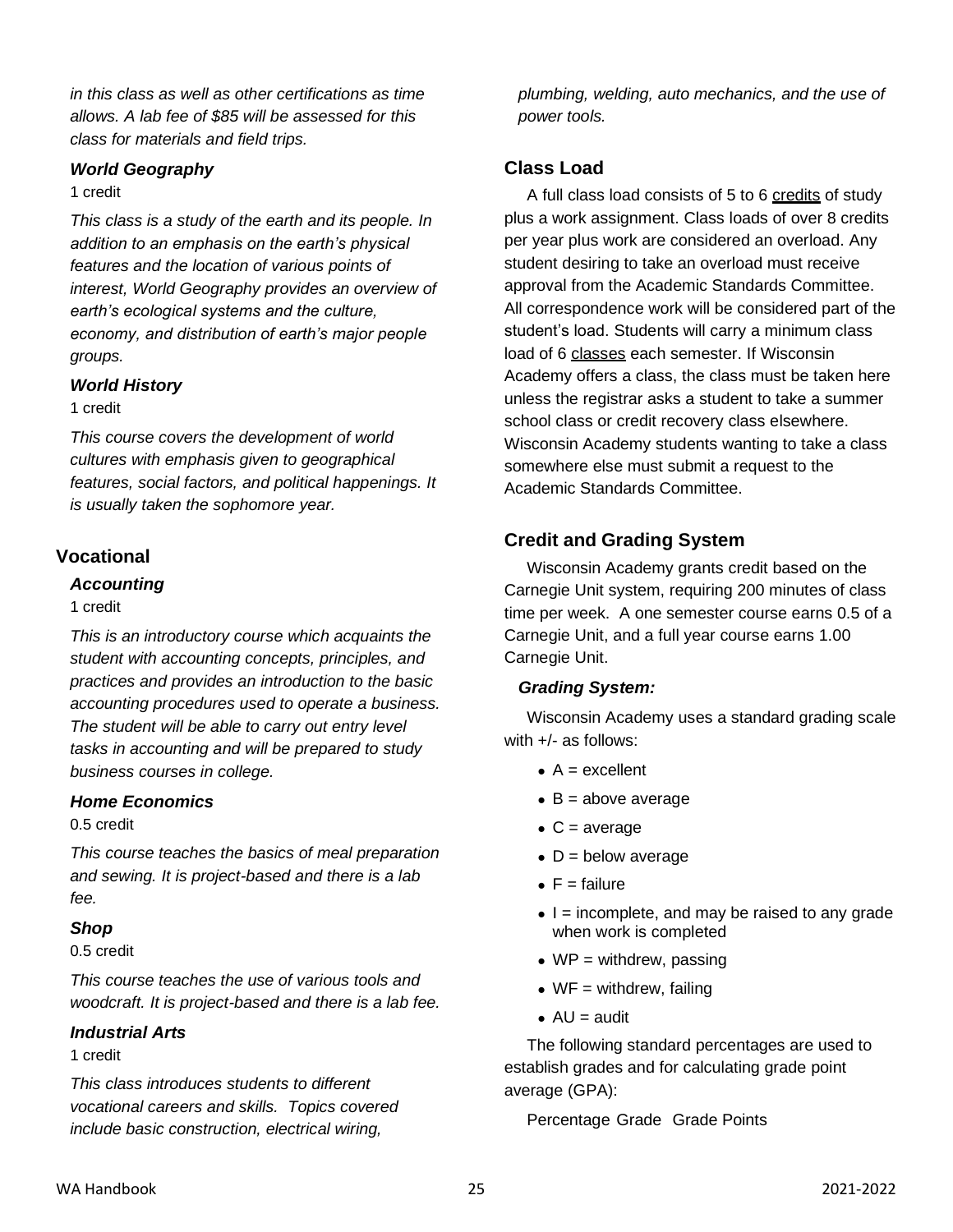| 93 – 100  | А  | 4.00 |
|-----------|----|------|
| 90 – 92   | А- | 3.67 |
| 87 – 89   | B+ | 3.33 |
| 83 – 86   | в  | 3.00 |
| $80 - 82$ | в- | 2.67 |
| $77 - 79$ | C+ | 2.33 |
| $73 - 76$ | C  | 2.00 |
| $70 - 72$ | C- | 1.67 |
| 67 – 69   | D+ | 1.33 |
| 63 – 66   | D  | 1.00 |
| 60 – 62   | D- | 0.67 |
| 0 – 59    | F  | 0.00 |

#### *Grade Reports*

The school year is divided into two semesters.

Permanent grades are recorded on the student's transcript at the end of each semester for each class in which the student is enrolled.

The final semester grade is comprised of class work, quizzes, projects, and tests during the semester, as well as a final semester exam or project.

Interim progress reports are issued at the end of the first and third quarters in order to inform the students and parents of academic progress to that point; however, progress grades are not reported to the permanent transcript, nor do they affect the cumulative GPA.

## **Late Work Policy**

Assignments are due on time. Students choosing to hand in an assignment a day late will receive 20% off after the teacher grades the assignment unless a late pass is used. If students choose to hand in an assignment two or more days late, the student will receive 50% off after the teacher grades the assignment. Homework may be handed in up until the test over that unit, when any missing work becomes a zero.

Teachers will give each student three late passes per semester. Each pass can be used to hand in an assignment late without being penalized; however, the teachers will designate which assignments are

eligible. For example, speeches and projects may not be included in the list of assignments that can be done late.

#### **Academic Integrity Policy**

Academic integrity is moral and honest behavior in an academic setting. It means not trying to pass someone else's work off as your own by copying another person's work or allowing someone to copy your work. This includes plagiarizing -- taking someone else's ideas or thoughts and using them without giving proper credit to the source.

Wisconsin Academy takes a strong stance on the subject of academic integrity. Because of this, the following measures have been put into place to encourage honesty.

Following is the general sequence of consequences for academic dishonesty; however, these consequences may be modified depending on the nature of the offense.

#### *Level 1: First incident of academic dishonesty*

The teacher will give a warning to the student in the presence of a member of the Academic Standards Committee and will also document the incident in FACTS. The registrar will send an email to all staff to notify them of the first incident. The students will have the option to redo the assignment and receive a late penalty.

#### *Level 2: Second incident of academic dishonesty*

The principal and registrar will meet with the student, and the student will receive no credit for the assignment. The teacher will document the incident in FACTS. The registrar will send an email to all staff to notify of the second incident and will also notify the student's parents/guardians.

#### *Level 3: Third and subsequent incidents of academic dishonesty*

Administrative Committee will meet with the student, and the student may receive consequences up to suspension or expulsion.

## **Policy for Academic Probation**  *New Students*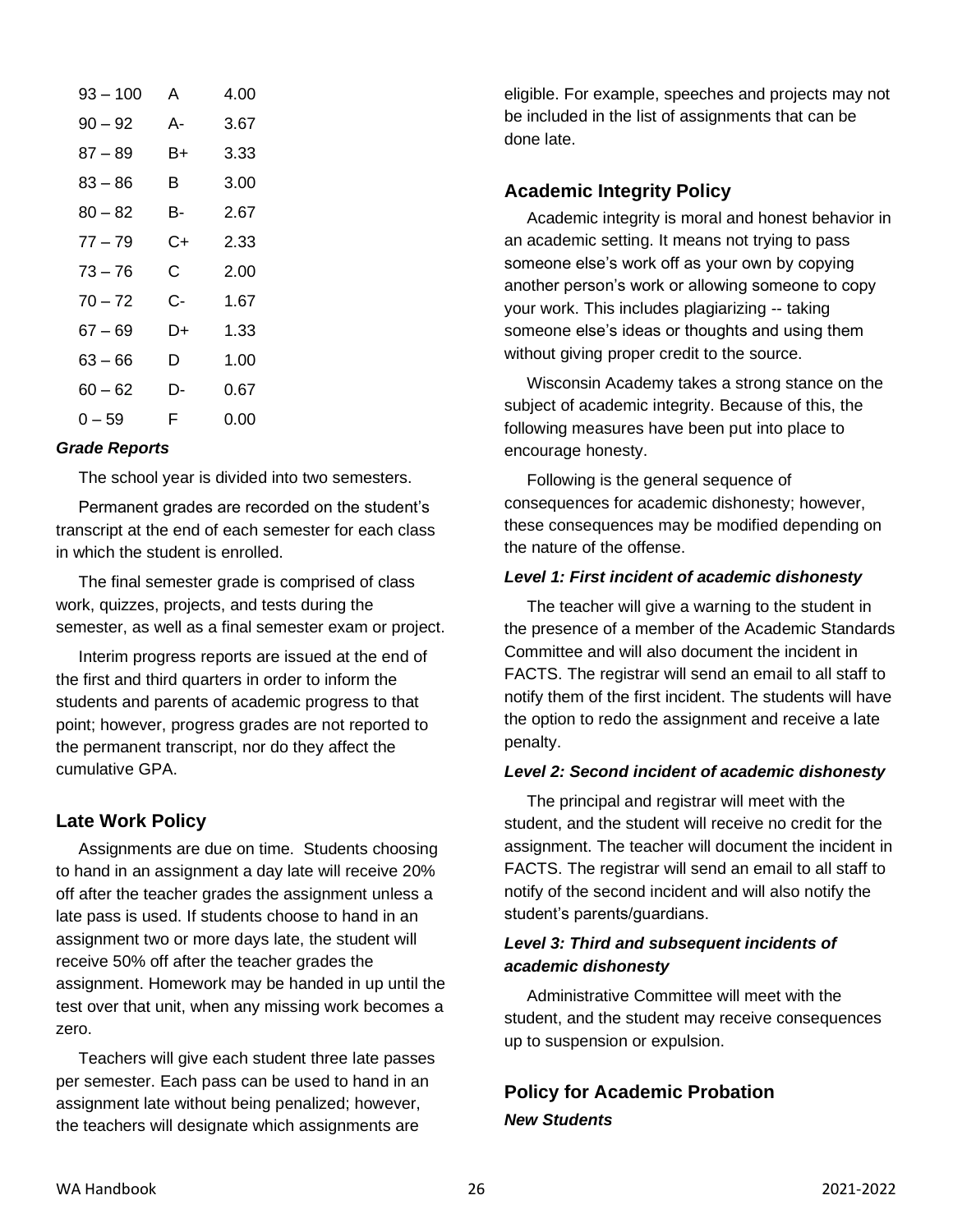**Acceptance on Academic Probation:** WA provides a regular high school academic program, designed for students who are able to perform at a standard academic level or above, and does not offer special education services. Students with a history of failing grades and/or have had an Individualized Educational Plan (IEP) may be accepted on academic probation. Students accepted on probation may be limited in their class load, and their academic progress will be reviewed quarterly. The probationary student will attain regular standing at the end of the first semester if he/she has no failing grades, no more than one D\*, and a current GPA (most recent semester) above a 1.67. Wisconsin Academy reserves the right to ask students who continue a pattern of failing grades to withdraw at the end of the semester.

Parents of students with established IEPs may contact the Columbus public school district (920-623- 5956) if they wish to set up an evaluation for a service plan. Wisconsin Academy will work with the public school district to make recommended accommodations for students when practicable. However, by accepting a student with an established IEP and/or a service plan, the faculty and administration of WA are not guaranteeing that the academy is able to meet the academic needs of the probationary student and reserve the right to ask a student to withdraw if it is clear that the student's academic needs are not being met or if he/she remains on probation for two consecutive semesters.

#### *Continuing Students*

**Academic Probation:** Students receiving two D's\* or one F and/or a current GPA (most recent quarter or semester completed) of less than 1.67 will be placed on academic probation. Students placed on probation will meet with the registrar to assess their academic plan. While on academic probation, they will receive extra study time and may be assigned a tutor in order to provide more opportunity to accomplish their academic goals. A student's status of academic probation will be reviewed every nine weeks.

Students remaining on academic probation for more than two quarters will be disqualified from holding an office for the remainder of that school year and may lose financial aid. Students on academic probation for failing grades in two consecutive semesters may be asked to withdraw from school.

\*D+ counts as a D in the context of determining academic probation.

## **Scholastic Counseling**

Parents should feel free to contact the registrar at (920) 623-3300 ext. 323 about their students' scholastic needs. For continuing or exceptional counseling needs, the registrar makes referrals to other professionals. Testing for special needs may be arranged through the administration and provided by the Columbus School District.

The registrar, deans, and Academic Standards Committee work together to help students with deficient grades, and tutoring is arranged as needed. Students who may need extended time on homework should submit a request to the Academic Standards Committee.

## **Standardized Testing**

Wisconsin Academy is a non-Saturday testing center for the ACT and SAT. Other standardized testing is offered yearly.

## **Credit Transfer**

Wisconsin Academy accepts credit from accredited correspondence schools and home school credit for incoming freshmen. Acceptance of secondary credit may be subject to approval by the Academic Standards Committee. Credits earned from unapproved or unaccredited schools may be recorded as "P" (passing) and will not be calculated in the GPA. Exceptions to this must be approved by the Academic Standards Committee.

## **Adding or Dropping Classes**

Students have the first week to add and the first two weeks to drop a class without a grade notation being entered on the transcript.

A student may drop a class up until four weeks before the end of the semester and will receive a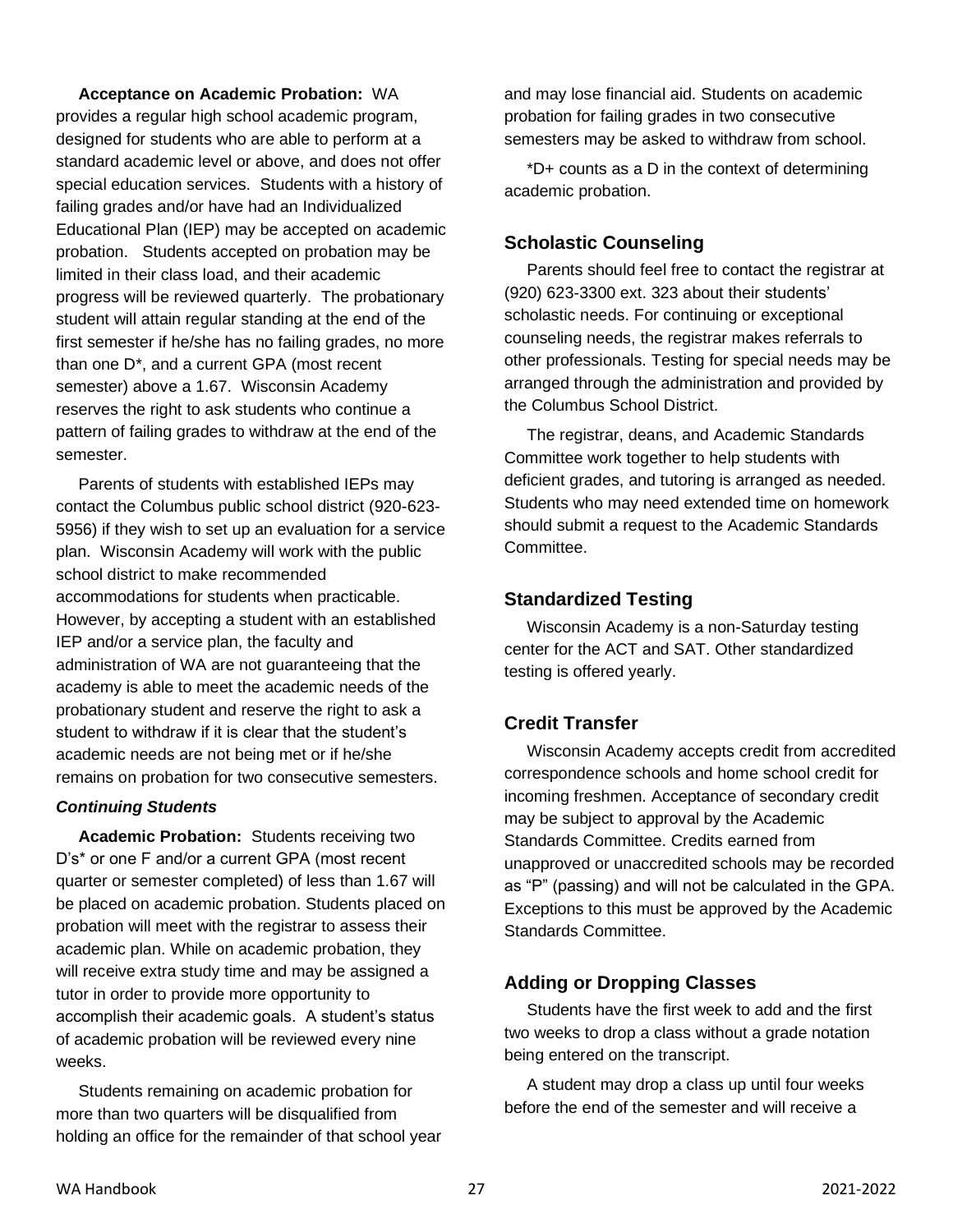grade of "WP" (withdrawal pass) or a "WF" (withdrawal fail).

## **Classroom Makeup Work**

When a student has excused absences, he/she will have the same number of days to make up the work.

## **Accelerated Course of Study**

A student requesting to accelerate must meet the following requirements:

- A written request must be submitted by the parent(s).
- A program for acceleration should be planned as early as the close of the student's first year and not later than the end of the first semester of the sophomore year.
- The student's complete curriculum must be approved by the Academic Standards Committee and made a matter of record at the time the program is initiated.
- The student must meet all the Academic Diploma requirements for graduation, including four units of religion. A student transferring from a public high school at the end of the freshman year must meet all requirements for graduation including three units of religion.
- The student who wishes to follow the accelerated program must be in attendance in the school program at least one semester prior to entering the accelerated program.
- Before approval may be given for acceleration and after approval has been granted, the student must have and maintain a cumulative grade point average of 3.5.
- The student must achieve at an 85th percentile or above on a standardized test.

## **Academic Appeal Process**

Students who seek an exception to an academic policy or who question an academic decision may appeal to the Academic Standards Committee.

In order to be pre-approved for online classes, summer school, or correspondence classes, students must submit a request to the registrar who will, in turn, take the request to the Academic Standards Committee.

## **International Students**

A maximum of six credits per year may be granted for secondary school work completed prior to entering the United States. Calculation of credits earned from non-American schools is made on the basis of Carnegie Unit Standards.

## **Transcript Policy**

We cannot accept a student before receiving a transcript from the school or schools previously attended. Transcripts should be submitted to the Registrar's Office.

## **Transcript Requests**

To request a transcript, please submit the Transcript Request Form available on the Wisconsin Academy website (www.wisacad.org) to the Registrar's Office. A seven-dollar processing fee will be charged.

## **Graduation Exercises**

Graduation at Wisconsin Academy is a formal occasion honoring the graduating seniors. Candidates must have been in residence for the full semester immediately preceding graduation. To participate in these exercises, a senior must have completed all academic requirements and be a citizen in good standing.

- Members of the junior class participate in a specifically defined role and must be present throughout graduation weekend.
- Guest speakers, musicians, program format, and program content are arranged by the school administration in cooperation with class sponsors.
- Students must wear Sabbath meeting attire for all weekend programming.
- Seniors who are suspended through graduation weekend should expect to forfeit graduation privileges.
- Seniors are required to attend all scheduled weekend programs and to abide by all Wisconsin Academy policies. All dorm students are to remain on campus on Friday and Saturday nights.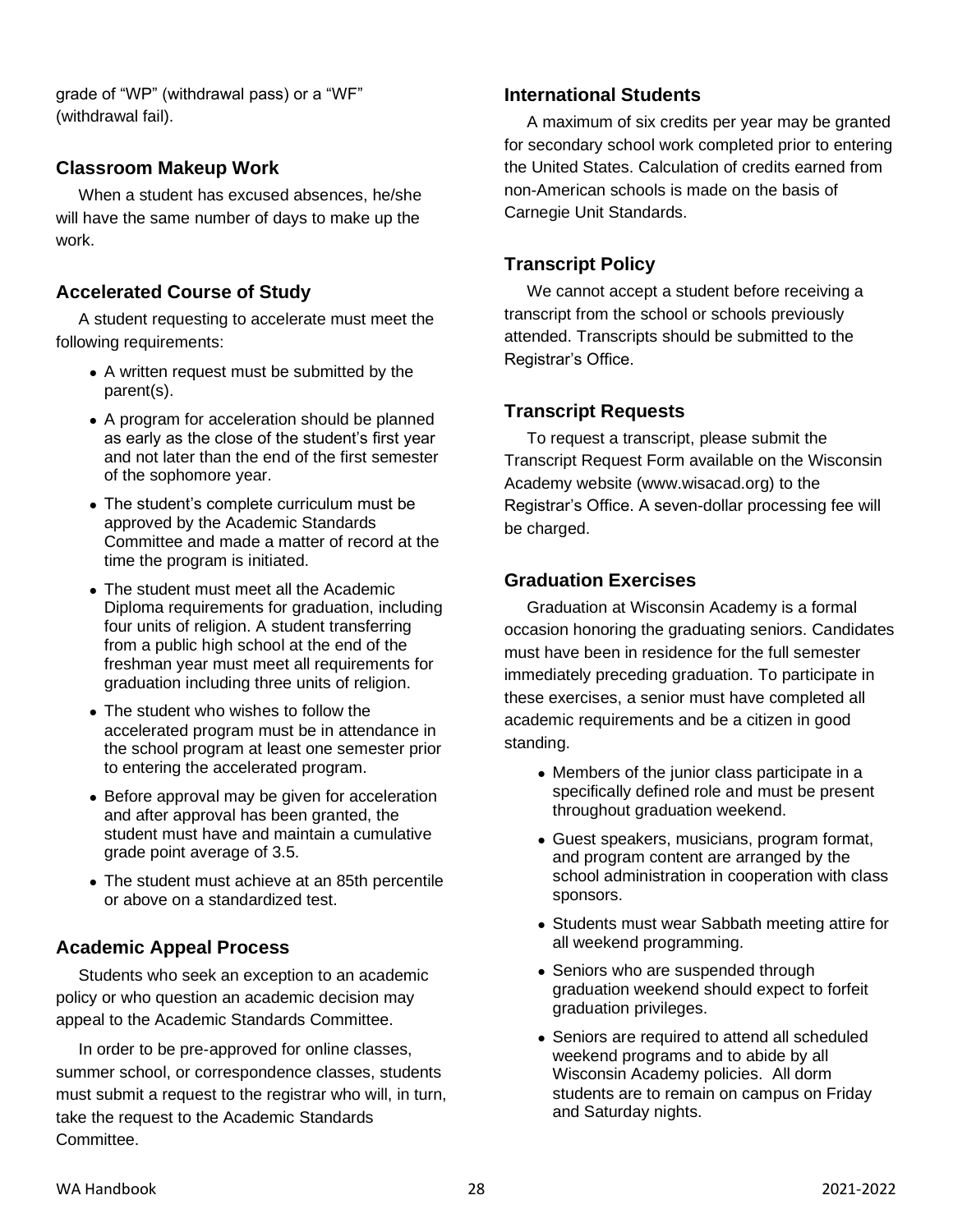Any senior who chooses not to cooperate with the standards outlined above will not be allowed to participate in graduation activities. Serious infractions of school rules in the last few weeks of school could result in suspension until after graduation, at which time a special exam fee would be levied should the student wish to finish course work and receive a diploma.

Disciplinary and/or legal action will be taken against anyone who interrupts the program or behaves inappropriately.

Junior and senior dormitory students are expected to remain dormitory students throughout graduation weekend.

#### **Graduation Events**

#### *Consecration*

A worship service for and with the senior class during Friday evening vespers.

#### *Baccalaureate*

A spiritual challenge during the church service hour on Sabbath for the senior class to continue in Christian service.

#### *Tribute to Parents*

A Sabbath afternoon presentation to and for the families of graduating seniors.

#### *Class Night*

A secular presentation by and about the seniors, held after sundown Saturday.

#### *Commencement*

A general challenge to the graduates, including the awarding of diplomas and scholarships, Sunday at 10:00 a.m.

## **Graduation Weekend Checkout Times**

Freshman and sophomore dorm students should check out of the dormitory and go home following their final tests on Thursday before graduation.

Only seniors, juniors, and those freshmen and sophomores with family members graduating or those who are working may remain in the dorm during graduation weekend; all non-seniors will be expected

to move out of their dorm rooms to provide space for the families of the graduates.

All students should be checked out of the dorm by 4:00 p.m. on graduation Sunday.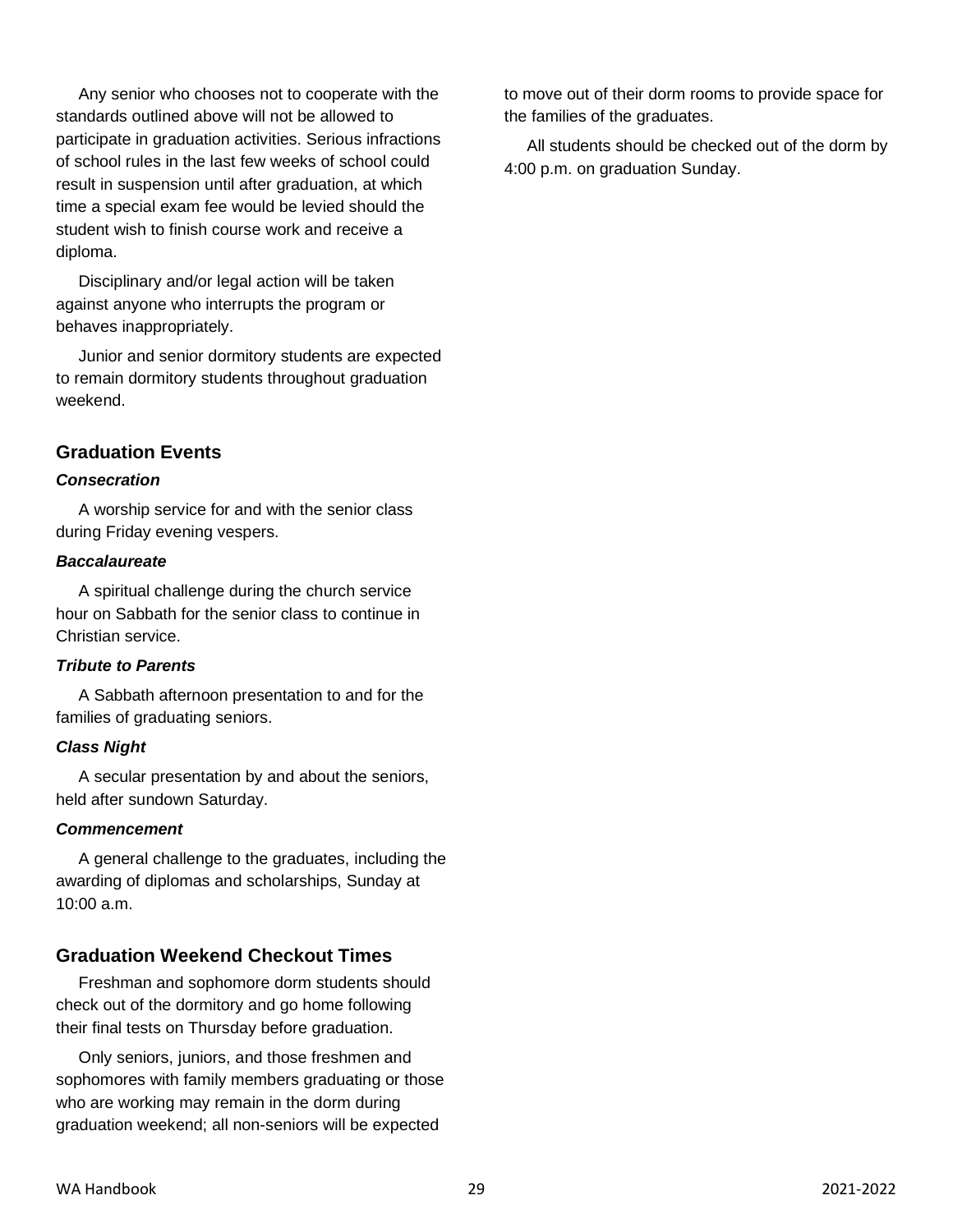## **Attendance Policy**

There is a positive relationship between class attendance and academic success. Irregular attendance is one of the prime factors associated with student failure and frustration with the school experience.

Wisconsin Academy's attendance policy has been designed to encourage regular attendance in classes and reflects these underlying aspects of school philosophy:

- Community and business surveys regarding educational goals continually stress the development of reliability and responsibility as high priority objectives.
- Students in this age group should be expected to exercise self-discipline and responsible behavior.
- Students who attend classes regularly learn better and get better grades.
- Attendance is the responsibility of the student and parents.
- Regular attendance at all appointments is expected of every student. This includes classes, assemblies, music appointments, work, residence hall worships, and weekend religious programs.

School attendance is required. Irregular attendance affects the student's standing in the school, the opportunity to hold office, participation in touring groups, and ability to receive special privileges associated with good attendance. The attendance is part of a student's permanent record. State law says that students are considered truant if they have 5 or more days of unexcused absences per semester. Wis. Stat. sec. 118.16(1)(a) and (c).

Every student may not be capable of an A in every subject; but every student is capable of an A in attendance.

## **Attendance Records**

Absences in the academic and work areas will be reflected in the student's attendance grade on the permanent transcript. All unexcused absences and

tardies are considered in computing a student's attendance grade.

## **Absences and Class Credit**

Unexcused absences/tardies will result in loss of credit for work missed. Excused absences will allow for makeup work. It is the responsibility of the student who has been absent to ask the teacher about work he/she may have missed and to find out how best to quickly make up the assignments. An unexcused absence for a school activity automatically drops the student 10 attendance points.

## **Attendance Codes**

#### *Absences*

Each unexcused absence counts as three attendance points. Codes indicating absences:

#### *AE = Excused*

*AU = Unexcused—any absence that is inexcusable by the teacher or work supervisor.*

*AS = Absence (school) - any absence excused because of a school-sponsored event.*

A student who misses more than half of class or who leaves class without teacher permission should expect to be counted absent.

#### *Tardies*

Each unexcused tardy counts as one attendance point. Each unexcused extended tardy counts as two attendance points. Generally, tardies are unexcused unless a student is detained by a staff member. In that case the student must present a tardy slip from the staff member to the teacher of the class to which he/she is tardy, and the tardy may be excused.

*TE = Excused tardy (less than 5 minutes late to a class)*

*TXE = Excused extended tardy (more than 5 minutes late, but present for at least half the class)*

*TU = Unexcused tardy (less than 5 minutes late to a class)* 

*TXU = Unexcused extended tardy (more than 5 minutes late, but present for at least half the class)*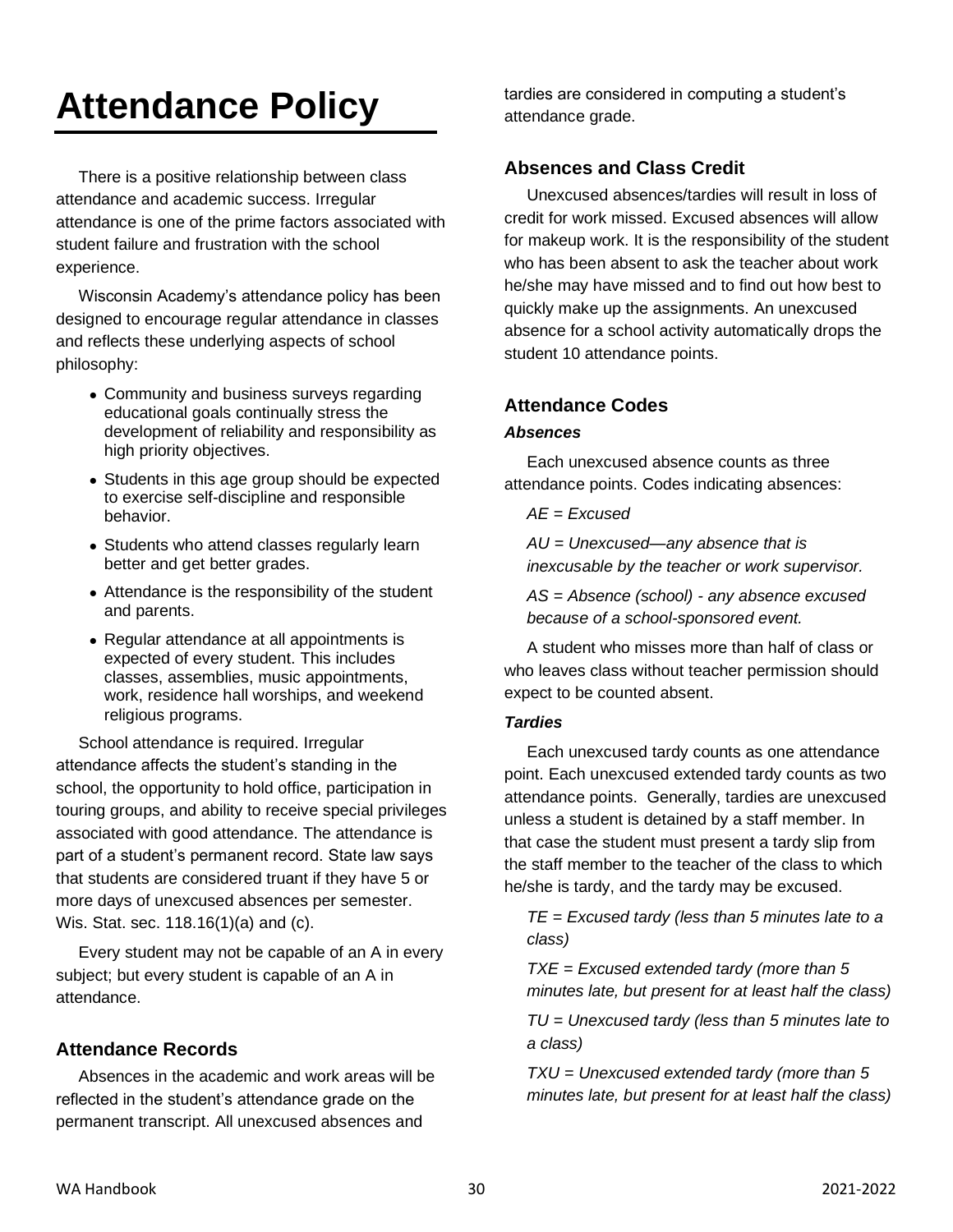## **Attendance Grades**

Attendance grades are given each quarter based on the following scale:

#### Grade Points

- A 18-21
- B 14-17
- C 8-13
- D 3-7
- F 0-2

Students should check the attendance board daily to see if they have attendance issues that they are not aware of.

## **Excusing Absences and Tardies**

If a student has missed class for an excusable reason (other than being on sick list, for a prearranged absence, or for a school-sponsored activity) and wishes to have an absence or tardy excused, the following procedure should be followed:

- The appropriate teacher, parent/guardian, or work supervisor must call or send an email to the Attendance Officer requesting that the absence or tardy be excused and explaining the reason for the absence or tardy.
- The Attendance Officer will review the request and determine whether the absence or tardy may be excused or not.
- For medical appointments, the student must bring an official signed doctor's note.

## **Perfect Attendance**

Perfect attendance is defined as no absences or tardies, excused or unexcused, (except for school sponsored activities) for the grading period. An award will be given at the end of fall semester and/or spring semester to any student who has perfect attendance for that semester. An additional award will be given at the end of spring semester to any student who has perfect attendance for the entire school year.

 Students who maintain perfect attendance (no excused or unexcused tardies or absences) throughout the quarter, semester, and year will receive special recognition and awards. Perfect attendance for a semester = \$25.

## **Motivational Assistance Program**

Tardies and absences accrue and reset quarterly. Students will receive 21 points at the beginning of each quarter.

- Unexcused tardies (less than 5 minutes late to a class) deduct one attendance point,
- Extended unexcused tardies (more than 5 minutes late, but present for at least half the class) deduct two attendance points,
- Unexcused absences (more than half or all of the class missed) deduct three attendance points.
- One week perfect attendance (no unexcused tardies or absences) adds three points. (Total points will never exceed 21 points.)

#### *Consequences:*

- Deduction of 6 points within the quarter  $=$  a letter from the Attendance Officer to a student's parents and dean.
- Deduction of 12 points within the quarter  $= $25$ fine paid in cash, call to parents, and potential loss of office(s).
- Deduction of 18 points within the quarter = additional \$25 fine paid in cash, room binding, call to parents.
- Deduction of all points  $=$  student may be asked to withdraw from school; a \$50 reapplication fee may be paid, along with a conference between parents, student, and Ad Committee; if the student is reaccepted, 9 points will be added. However; if the student returns to a failing grade, he/she will no longer be able to continue as a student for the remainder of the semester.

Students who reach a D in attendance will permanently lose any offices held (SA, class, or clubs, etc.) and will not be allowed to miss classes due to tours or other school activities. Ad Committee will make the final decision.

A student with excused and unexcused absences for more than 15% of any class may receive a failing grade; however, an appeal may be made to Academic Standards committee. A student with unexcused absences for more than 15% of any class (12 absences) will receive a failing grade without appeal.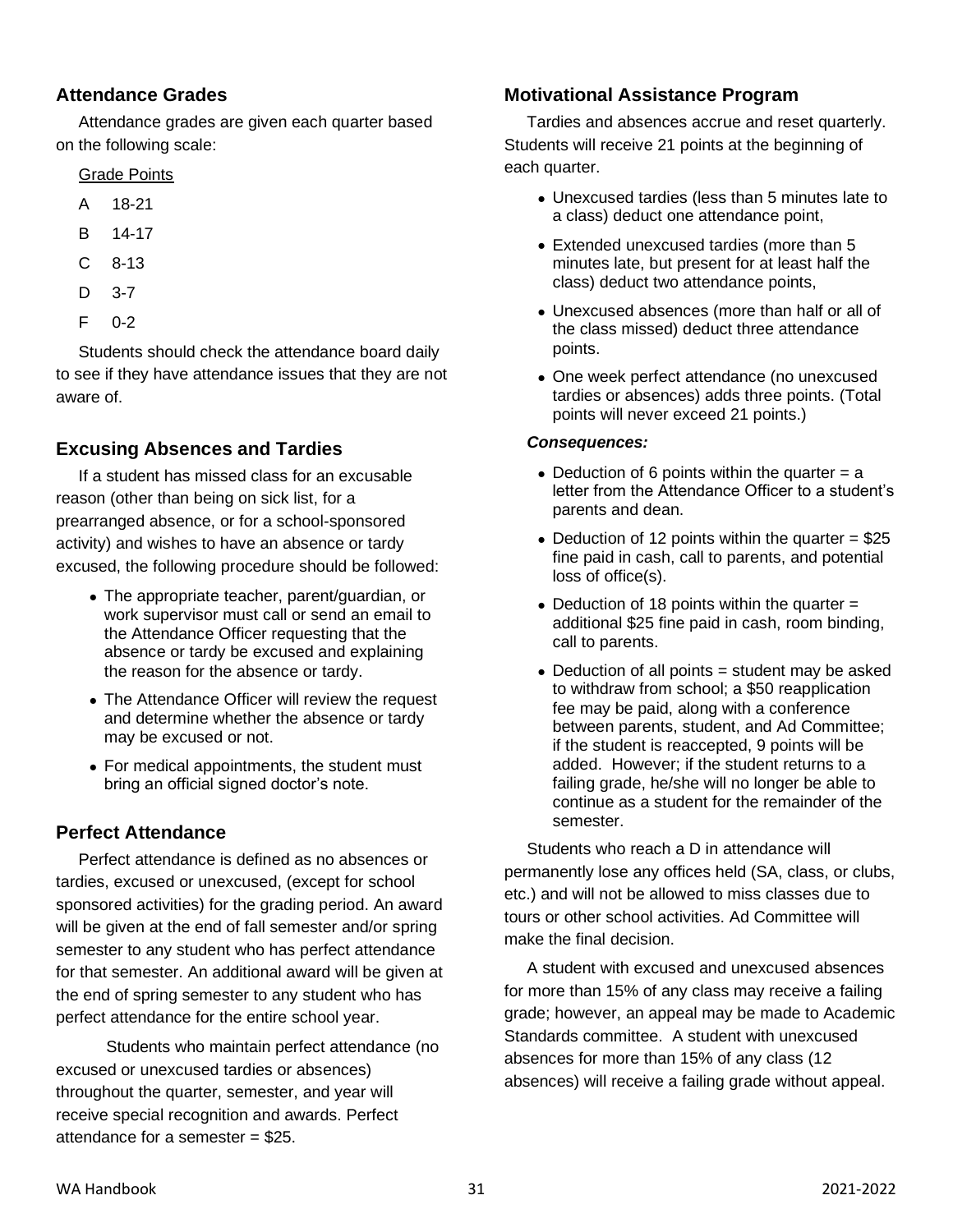## **Prearranged Absences**

In considering whether to request a prearranged absence, students and parents should realize that . . .

- The teachers will not be held responsible for the loss of learning experiences and the consequent likelihood of reduced grades.
- Excessive absences from class may contribute to the loss of credit due to inability to meet the academic requirements of the class.
- The student will be responsible for lecture material given, quizzes missed, and all homework or other activities associated with every class.
- The parent and student will suffer loss of student labor earnings as a result of missing work.
- Even excused absences result in a loss of perfect attendance during a given quarter.

The student should obtain Ad Committee approval before making irreversible plans for trips requiring absence from required school activities.

To request approval for a prearranged absence, the student should . . .

- Review with the Attendance Officer his/her current attendance status
- Obtain an Ad Committee Request form
- Make arrangements with each teacher for making up missed work
- Find a substitute for work and make arrangements with the work supervisor for the missed work time
- Submit the completed Ad Committee Request form for possible approval.
- Pre-arranged absences must be arranged at least a week in advance.
- Classes missed for medical appointments will NOT be excused without a doctor's note.

## **School-excused Absences**

Participants in required school-sponsored activities will be excused from the classes they miss.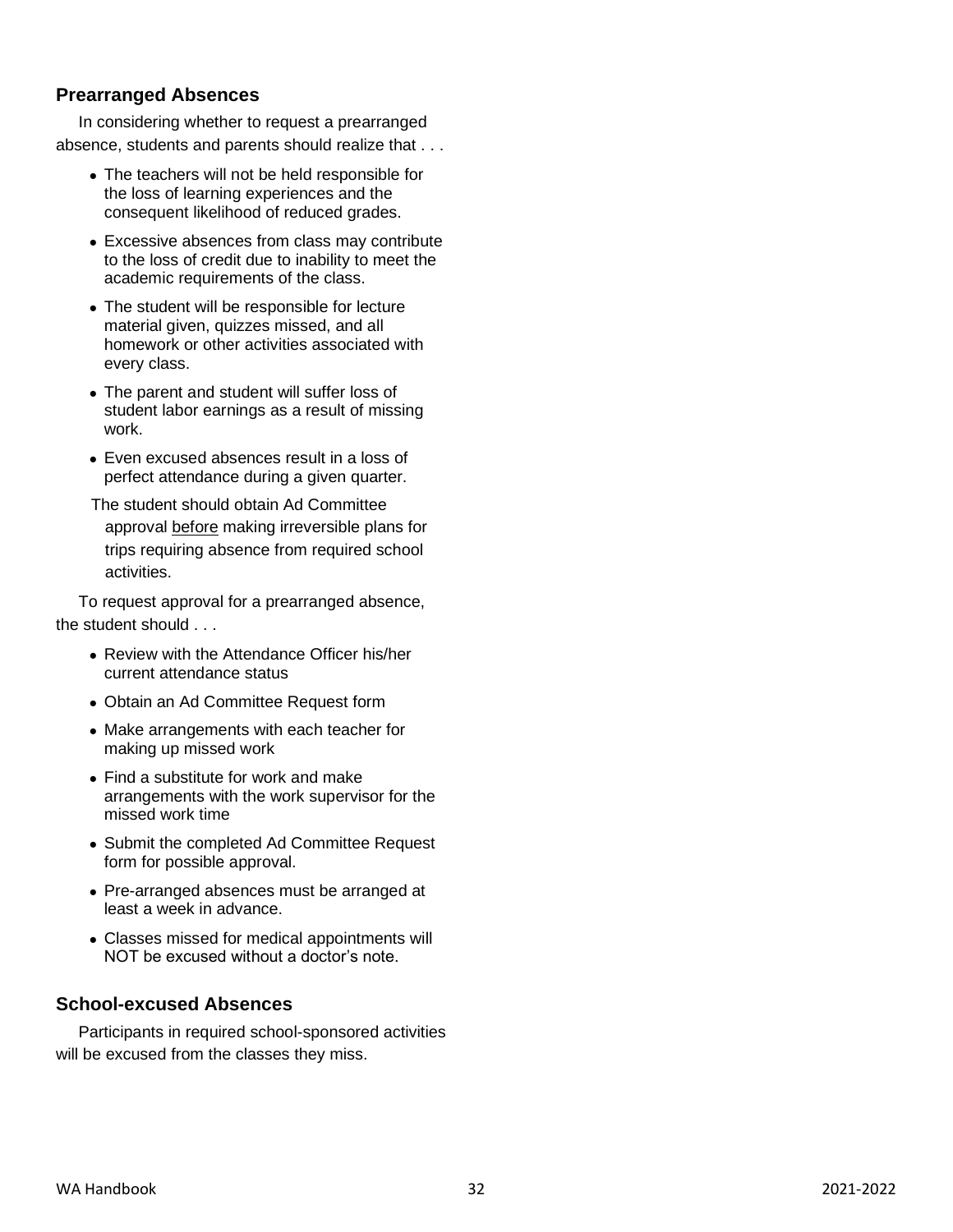## **Behavior Guidelines**

## **Discipline Policy**

One of the most valuable skills for success in this life and for eternity is that of self-discipline. Those who have learned to manage themselves are able to make good life choices and will rarely need to be disciplined by others. Those who are unable to discipline themselves will cause unnecessary pain to themselves and to others throughout their lives.

When it becomes necessary for staff members to apply external discipline, they work within the philosophy and guidelines of the school. Wisconsin Academy defines discipline as acts of love taken to bring one who has strayed back into harmony with the body.

Most discipline is accomplished in the ordinary educational environment between the student and the teacher or dean. Discipline may be imposed for inappropriate conduct not listed in the handbook. It is, however, always administered with these factors in mind:

- Is the student being completely honest and forthright?
- Does the student take responsibility for his/her actions and truly want to change?
- Is the student willing to work with school staff to reach the goals set forth in the mission statement and student statement of commitment?
- What is best for the student and for the school? There are times that the school just does not have the resources or ability to meet the needs of some students. In these cases, it is best if they find a school that can better meet their needs.

It's important for parents to understand that confidential information may make it impossible for the school to explain all facts to those making inquiries. Nevertheless, the school encourages dialogue so that judgements will not be made with an unnecessarily incomplete understanding of circumstances.

## **Behavior Code**

Although the behavior guidelines are based on Christian principles, not all have to do with one's spirituality. This list deals with the things that generally describe safety issues, procedures that involve a student's responsibility, and inappropriate conduct or items.

These policies apply to all school activities, both on and off campus.

#### *Racial and Disability Harassment Policy*

Wisconsin Academy requires respect for the individual. Every student has a right to safety without fear of personal harm. Words, looks or actions that devalue another person are detrimental to achieving the mission of the school. Offenders may face disciplinary action.

#### *Hazing/Initiation*

Students have the right to feel safe from demeaning and degrading treatment which is or is deemed to be hazing or initiation. Involvement in any such conduct is unacceptable and will be subject to discipline.

#### *General Harassment*

Harassment, intimidating or offensive conduct will be subject to discipline up to and including suspension or expulsion. Harassing, intimidating or offensive conduct includes, but is not limited to: jokes, gestures, demeaning comments, name calling, drawings, pictures, writings or offensive conduct.

Students who have experienced harassment should report the incident to a teacher or principal as soon as possible. The incident(s) will be investigated, and the administration will review the results of the investigation with the victim and offender separately and explain the corrective action that has been taken and will encourage the victim to report any further events. Wisconsin Academy prohibits retaliation against those reporting incidents of harassment.

#### *Sexual Harassment*

No individual should ever be placed in a position of embarrassment, harassed because of gender, or subjected to sexually harassing behavior. Sexual harassment of any student by another student or any employee, or other person under the supervision of Wisconsin Academy is unlawful and is prohibited.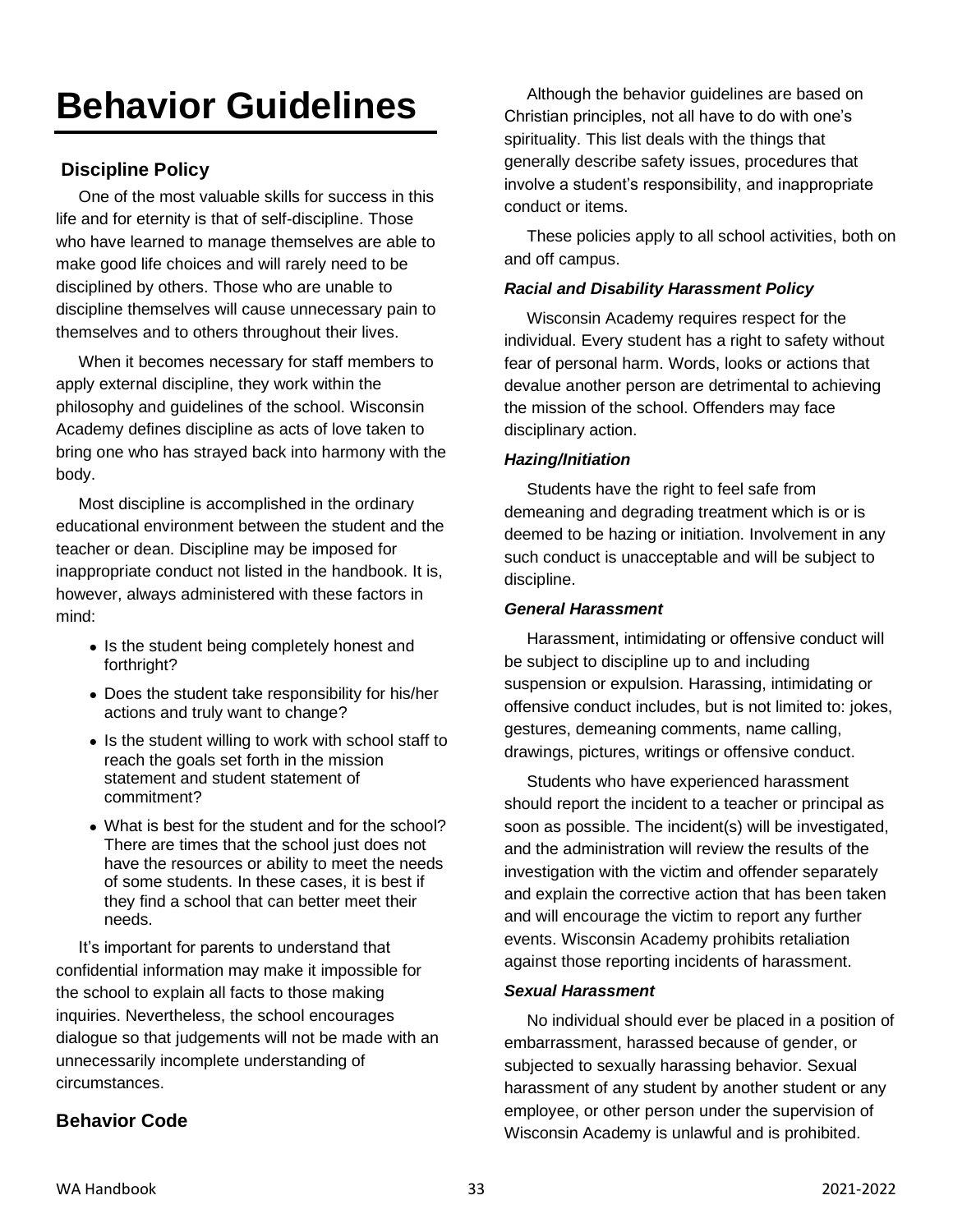Sexual harassment involves such conduct that has the purpose or effect of unreasonably interfering with an individual's work or academic performance or creates an intimidating, hostile, or offensive environment.

Improper conduct includes, but is not limited to:

- Unwelcome or offensive sexual comments (e.g. kidding, teasing, joking, degrading or offensive sexual comments).
- Requests or pressure for sexual activity, unnecessary or inappropriate touching of a sexual or abusive nature (e.g. patting, pinching, repeated brushing against another person's body)
- Displays of sexually suggestive pictures, drawings, or objects.
- Suggestions, threats, or demands for sexual favors.
- Making submission to sexual conduct a condition of academic status, progress, services, benefits, honors, or activities.

#### **Complaints of Harassment or Offensive Conduct**

Those who believe that they have been harassed should immediately take the following steps:

- Make it clear that such conduct is offensive and should be stopped immediately.
- Report the incident to a teacher or the principal as soon as possible.
- Keep the complaint in confidence except for correction and prevention.

All complaints of harassment will be taken seriously and investigated promptly. If necessary, immediate actions shall be taken to protect the safety of students.

Administration will review the results of the investigation with the victim and offender separately and explain the corrective action that has been taken. The investigation and response should be age appropriate. The victim will be encouraged to report any further events.

The administration will prepare the investigation report to document the incident, conclusions, and appropriate disciplinary actions, if any.

Wisconsin Academy will not tolerate retaliation against those reporting harassment or offensive conduct. (Anyone who believes they have been subjected to retaliation should report the incident to the administration).

## **Prohibited Behavior**

The following are unacceptable at Wisconsin Academy and could result in suspension or expulsion from school:

- Undermining the principles of Wisconsin Academy.
- Discrimination against others.
- Stealing, lying, or other forms of dishonesty.
- A consistent uncooperative and negative attitude displayed by the student regarding school rules and principles.
- Using profane or indecent language
- Possessing or displaying obscene literature or pictures, or indulging in suggestive conduct or gestures.
- Having or collecting paraphernalia associated with drugs, including alcohol and tobacco. This includes vapor pens.
- Using or possessing alcohol or illicit beverages, tobacco products or harmful drugs in any form.
- Gambling, betting, or possessing gambling devices.
- Insubordination or disrespect for school authority.
- Illegal activities on or off campus.
- Possession of novels, comics, magazines, or books which are not in accordance with our Christian principles.
- Entering or leaving residence halls by any means other than the regular entrances or exits.
- Intentional vandalism of school property, or the property of a fellow student or staff member. The student will be required to pay for damages done by him/her.
- Violating school regulations relating to social conduct.
- Leaving campus without proper permissions and/or staying in an unauthorized setting.
- Throwing objects of any kind in the cafeteria.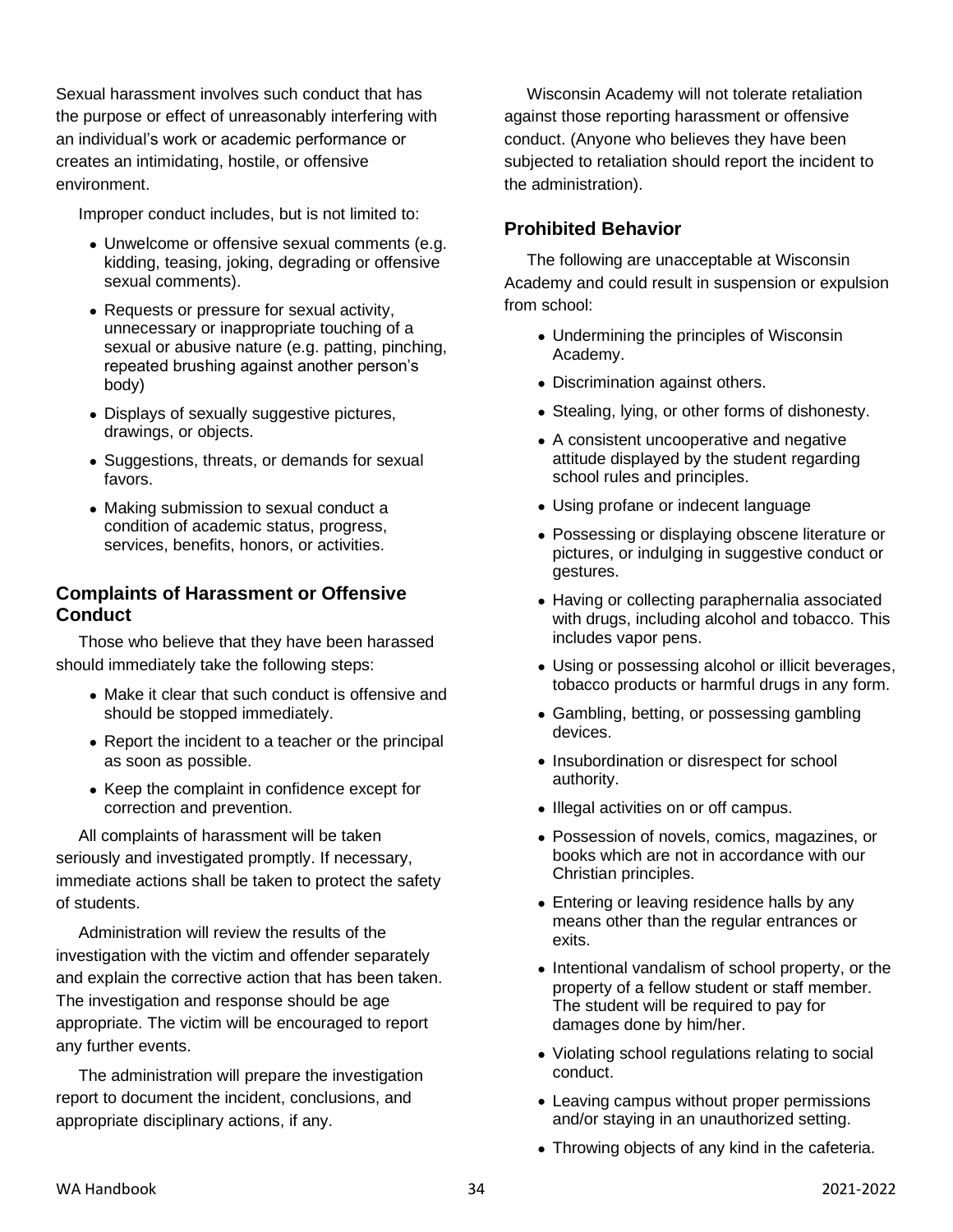- Promoting atheistic, satanic, or occult ideas and practices.
- Hazing, bullying, or similar activities which cause bodily or emotional harm.
- Being in the opposite dormitory without permission.
- Sexual activity.
- Using and/or possessing alcohol and tobacco.
- Entering locked facilities, picking or breaking locks, doors or windows, duplicating school keys, or possessing unauthorized keys.
- Possession of weapons on campus such as knives, nun chucks, BB guns, batons, pellet guns, paintball guns, airsoft guns, etc.
- Tampering with security systems.

## **Zero-Tolerance Behaviors**

Involvement in any one of the following areas of conduct will result in dismissal from school on the first infraction:

- Possession of firearms.
- Selling and/or supplying drugs including alcohol and tobacco.
- Tampering with fire alarms.

When a student is involved in an incident which requires discipline, the student may be asked to fill out a statement of involvement and appear before the Administrative Committee.

## **Suspension/Expulsion**

Students who have been suspended are required to go home and may not return to campus during their suspension.

Parents are responsible to pick up their student when he/she is suspended. If they do not pick up the student, administration will arrange a ride at the parents' expense. Any office, leadership positions, or select groups held by the student may be lost.

If it becomes necessary to expel a student, the student will lose his/her right to all educational opportunities provided through Wisconsin Academy, and under s. 118.15 (1) (a), Wis. Stat., the student's parents/legal guardians are solely responsible for finding an alternate option for the student's

educational needs. Upon request, Wisconsin Academy will provide public school districts, private schools, correspondence schools, technical colleges, etc. with information concerning the reasons for expulsion and the student's academic standing at the time of expulsion. Unless stated specifically in writing, all expulsions are in effect until the conclusion of the current school year. This time frame specifically includes graduation weekend. After the time of the expulsion has concluded, a student may once again apply for enrollment at Wisconsin Academy. As with all students, enrollment is at the discretion of the school board and the admissions committee.

Students who have been expelled must submit a request to the Administrative Committee in advance in order to return to campus for any reason. Wisconsin Academy does not consider a student who has been expelled to be part of its student body and reserves all rights and privileges of a private institution on private property.

## **Right to Appeal**

Parents and students have the right to appeal. Parents may request a conference with the administration to gain understanding and/or questions about a decision or policy. In the case of a decision made by an individual teacher or staff person, the decision should be appealed first to that individual and then to the principal. Policies or judgments rendered by committees may be appealed in writing to the chairman of the committee or to the committee as a whole.

Academic policies are generated through the Academic Standards Committee and approved by the staff. Administrative policies are generated through the Administrative Committee and approved by the staff. Residence hall policies and procedures are generated by the Deans' Council and approved by the Administrative Committee. If a situation remains unresolved the parent or legal guardian may appeal in writing to the Board of Education.

## **Zero-Tolerance Drug Abuse Policy**

The school reserves the right to have drug testing done on any student (at the parents' expense) when there is just cause to suspect him/her of drug use.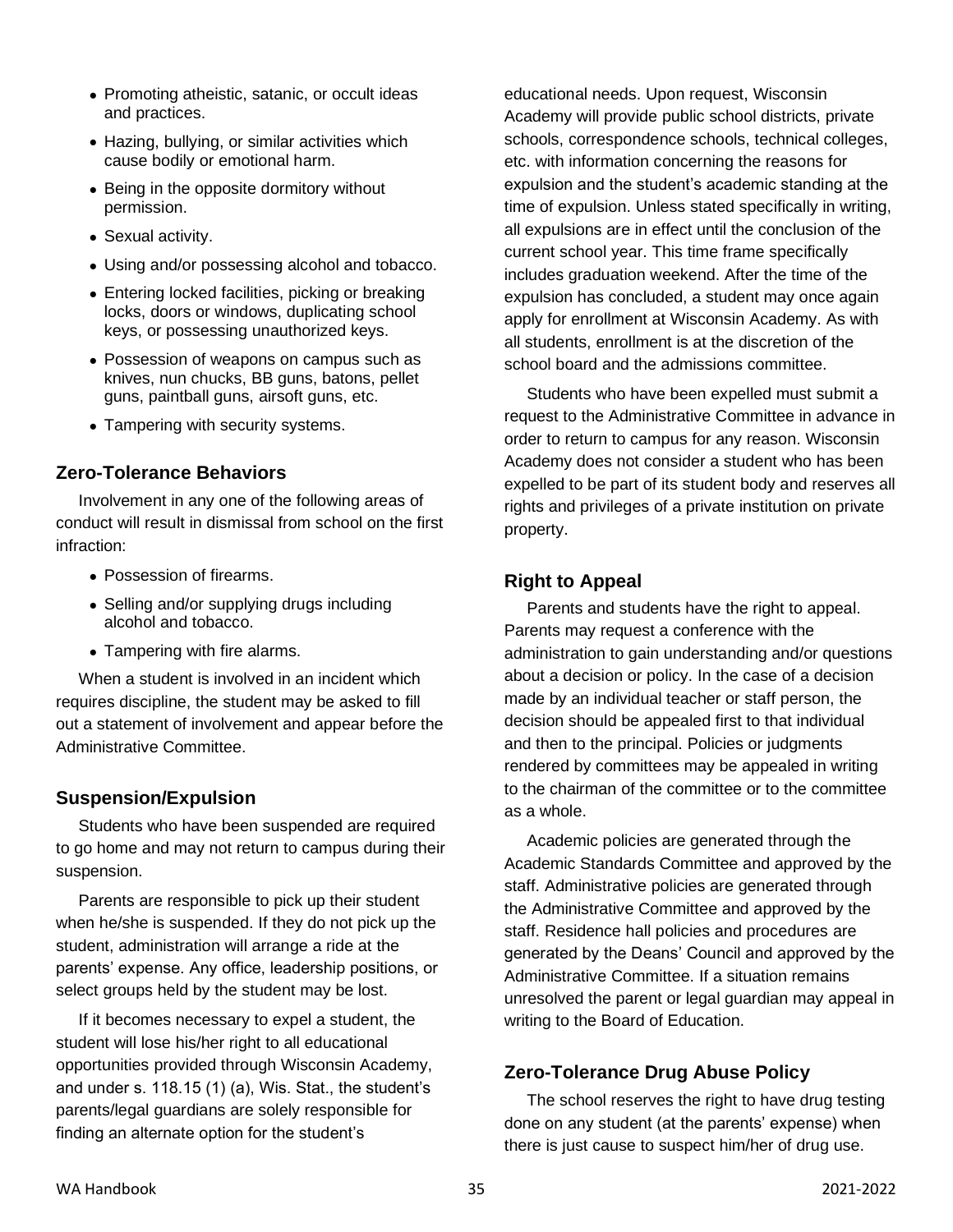The testing must be done within 48 hours of the request. If the parent or the student refuses to have the drug testing done, the student will automatically be dismissed from school.

No student shall possess, use, consume, sell or give away any tobacco, alcohol or other illegal drugs (including those represented to be such), in any form or in any amount.

When a student is known to use or consume tobacco, alcohol, or other illegal drugs he/she may be immediately expelled or suspended until Ad Committee has reached a decision. A parent/guardian will be contacted by the school and law enforcement will be notified if required by law.

When a student is known to sell or distribute tobacco, alcohol or other illegal drugs, he/she will face immediate dismissal from school. A parent/guardian will be contacted by the school and law enforcement will be notified if required by law.

## **Suicide Policy**

As a Christian school responsible for the care and welfare of each student, we realize that an attempted suicide is a very serious cry for help. Students will be required to go home to undergo professional evaluation and treatment should they attempt suicide or lead people to think they are considering harming themselves. These students may return when the licensed psychologist or psychiatrist verifies in writing their readiness to return to school. The school strongly recommends a Christian psychologist or psychiatrist.

## **Search and Seizure**

The individual right of privacy is balanced by the school's responsibility to protect the health, safety, and welfare of all students and school employees.

The school reserves the right to search student dormitory rooms, lockers, desks, vehicles, and personal belongings for objects or materials deemed noncompliant with the school's rules and regulations and/or which threaten the safety of the students and staff.

## **Ad Building and Gym Expectations**

Efficient use of class time is essential to student success. To decrease classroom distractions, the following are considered unacceptable in class: laser pointers, or other electronic devices, talking out of turn, throwing items, or other behaviors as identified by the teacher.

Food, gum, and drink (with the exception of water) are not permitted in classrooms unless with permission.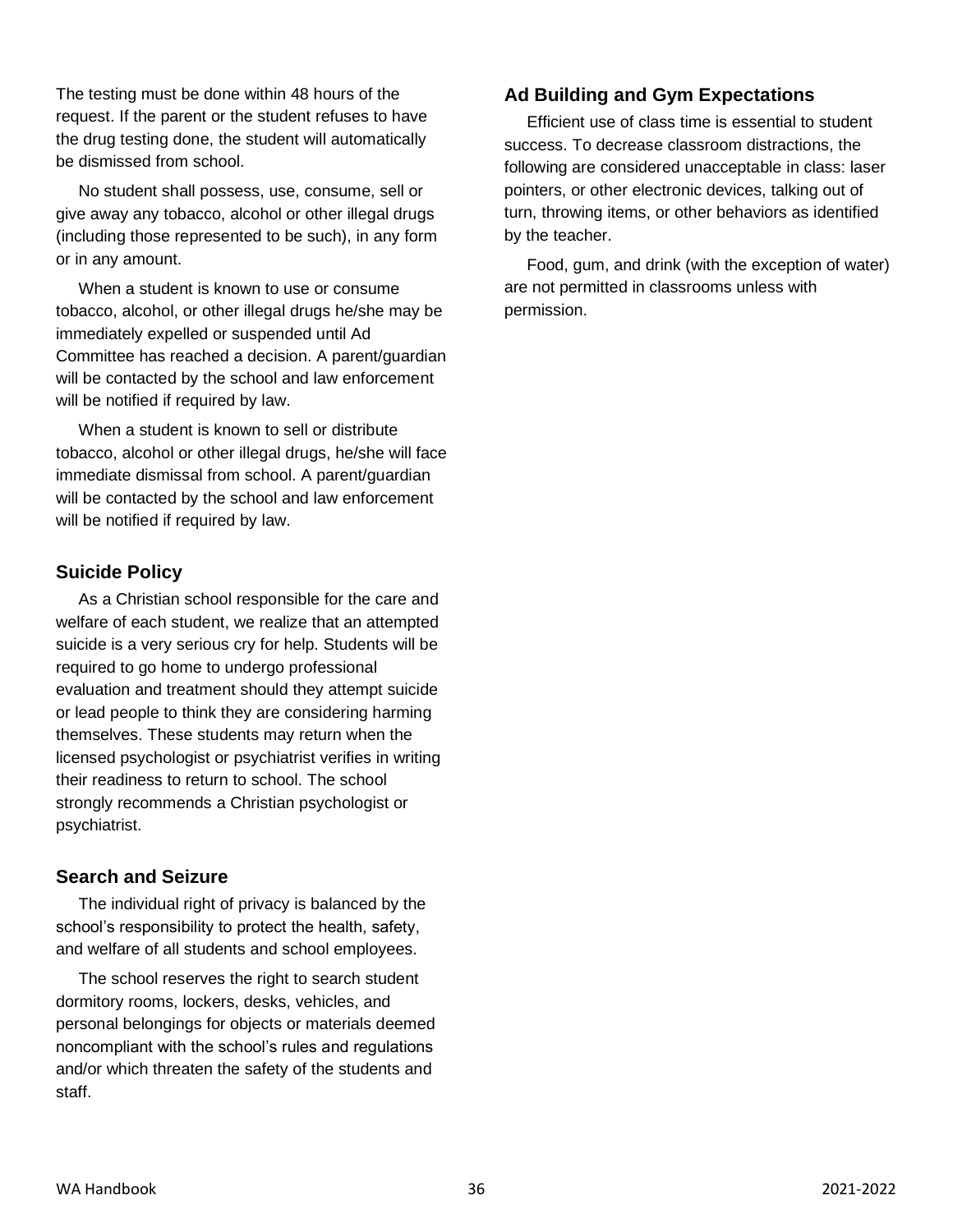## **Campus Life**

All groups of people need operating guidelines to help them work together harmoniously. These guidelines, called protocol, reduce stress and improve communication by providing standardized ways of doing things. This section describes Wisconsin Academy protocol for a variety of needs.

## **Living Off Campus**

Students who are not living in the dorm must be living with a parent or a member of their immediate family (adult sibling over 21 years old, uncles, aunts, or grandparents). Exceptions to this rule must have prior Board of Education approval. Due to traveling difficulties, we do not recommend that a student live an excessive distance from school.

## **Dorm Visitation**

Dorms are always off limits to students of the opposite gender except under special circumstances. This includes being in or in close proximity to the dorm. Students may only be allowed to visit the dorm of the opposite gender with explicit permission from a dean in each dorm.

## **Personal Property**

Wisconsin Academy cannot assume responsibility for lost, stolen, confiscated, or damaged goods. Neither can it assume responsibility for packing and shipping personal effects left by a student.

## **Skateboarding & Snowboarding**

Due to an exclusion on our insurance policy, skateboarding and snowboarding are not allowed.

## **Campus Vehicle Policy**

To have a vehicle on campus, a student should abide by the following:

- Cars are to be used for transportation to and from home only.
- Written permission is required from parents/guardians of all carpooling students.
- Couples carpooling alone are not permitted.
- Cars must be parked in designated spots.
- Vehicles cannot be loaned out for other students to drive.
- Students may not drive to and from any school event or function.

Unauthorized loitering in and around cars is subject to discipline. Vehicle violations may result in the loss of vehicle privileges. The school does not assume responsibility for a student's vehicle.

## **Student Services**

#### *Bookstore*

All textbooks are to be checked out at the beginning of classes from the school bookstore. Any required workbooks are to be purchased from the bookstore at the time of enrollment. Upon graduation or withdrawal, or when the class work is completed, students are to return all textbooks to the bookstore. No additional charge will be made if the books are kept in good condition and returned by the student who checked them out. If textbooks are not returned, are returned in damaged condition, or a second copy of a book or workbook is needed during the year, a charge will be placed on the bill.

#### *Student Bank*

The Business Office provides a student bank to safeguard student funds. Deposits and withdrawals may be made during Business Office hours.

#### *Computers*

The computer lab is available for student use during the day. The use of the computer lab is a privilege and students should keep in mind that they must follow the "Computer Use Agreement" signed at registration. There are also computer labs in the dorms that are available when the deans or RA's are around.

#### *FACTS*

Wisconsin Academy provides FACTS as an easy way to keep up-to-date on your student's progress online. Once you receive your access code information, and school and class information has been posted, you can use FACTS to:

• Check your student's grades and attendance.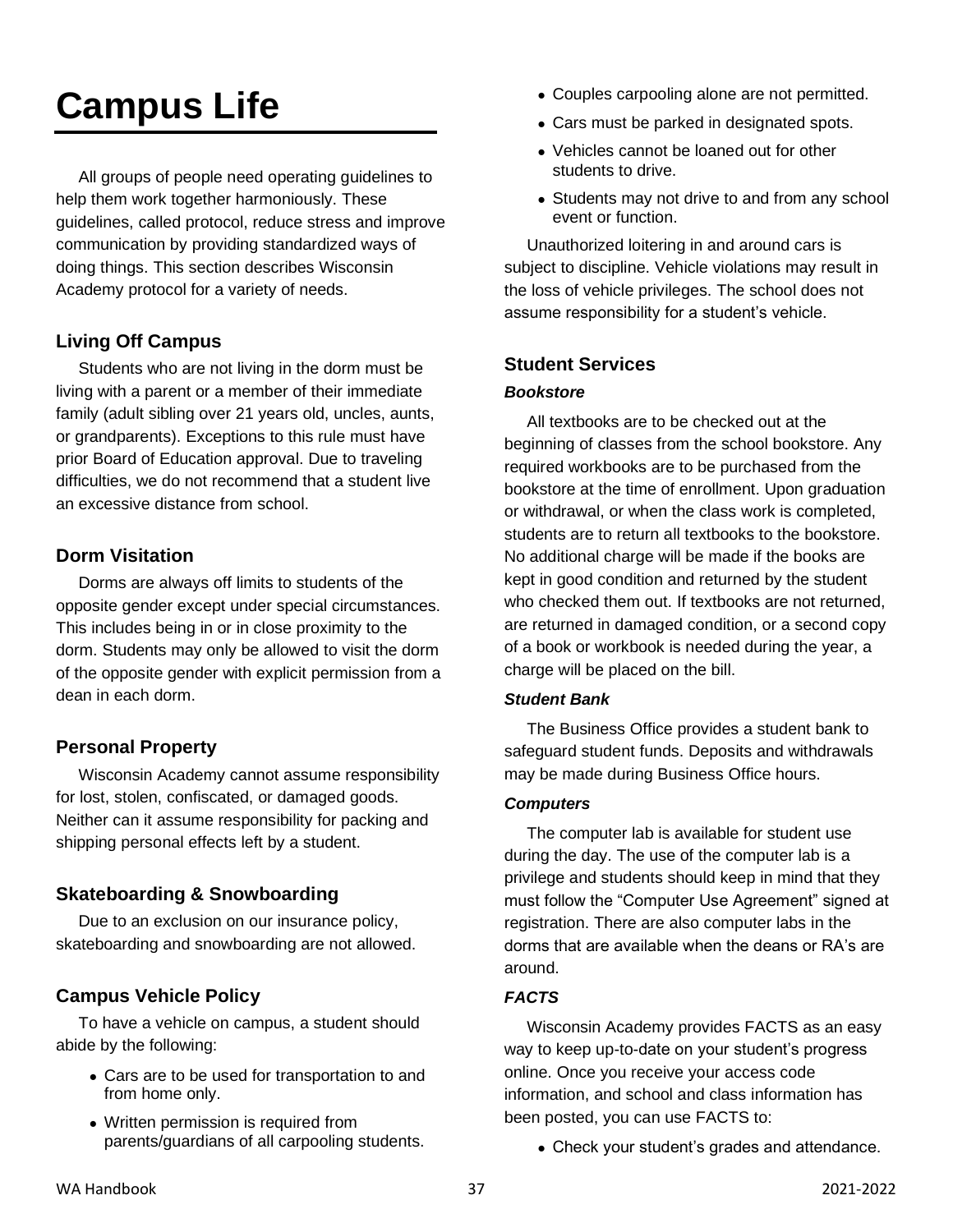- Receive E-mail alerts when new grades are posted.
- Receive E-mail with school or class information.
- See what homework is not turned in and read notes from your student's teachers.
- View school announcements.

Your personal access code for FACTS will be assigned to you at registration.

#### *Library*

The library provides additional resources for class assignments and extracurricular reading. All materials taken from the library must be checked out. Students are responsible for all materials checked out and may be charged a replacement fee should materials not be returned.

If a student does not find the materials that they need in the school library, they should order material through the librarian. These materials are generally loaned to the library for a period of four weeks. The student is responsible for replacing lost, stolen, or late books.

#### *Lost and Found*

A lost and found department is located in the front office. Textbooks and other items left lying around should be turned in there. It will cost \$1 for a student to retrieve an item from the lost and found department. Any articles left unclaimed at the end of the school year will be disposed of. Students are expected to be responsible for their own items. The school is not responsible for any item lost or misplaced.

#### *Mail*

Outgoing mail may be deposited in the mail slot at the Business Office. Mail is picked up daily at about 10:00 a.m. You may purchase stamps at the Business Office. Incoming mail is sorted in the Business Office and delivered to the dorms on a daily basis. Your mailing address is:

> (Your Name) c/o Wisconsin Academy N2355 DuBorg Rd. Columbus, WI 53925-9520

#### **Plant Services**

The Plant Services Department cares for all the campus buildings. If your room needs repairs, please contact your dean. If you see something on campus that is damaged or in need of repair, please report it to the administrative office. The deans and the administrative personnel will notify the Plant Services Department.

#### *Security*

The buildings on campus are locked when not in use. Students are expected to stay out of locked buildings and unsupervised areas at all times. Each student will receive a key fob that is programmed to allow him/her into certain buildings at certain times. Students may not lend their fobs to other students; they will be responsible for the other students' actions if they do. Students who lose their fobs must tell their deans right away. They will then have to pay \$15 to receive a new fob. The fob is to be turned in at the end of the school year; otherwise, a \$15 fee will be charged to the student's account.

#### **Dress Code**

The way we dress reveals something about how we view ourselves and others. At Wisconsin Academy we seek to create an environment where  $\ldots$ 

- Students are encouraged to focus on a personal friendship with Jesus, on academic excellence, and on wholesome social relationships.
- Personal value is based on what Jesus is doing in us rather than on outward display.

#### *Campus Dress Principles*

- Be neat, clean, and simple.
- Be modest.
- Be appropriate for the place and activity.
- Do not offend or distract others including members of the opposite sex

Wisconsin Academy dress standards apply on campus and on all school-sponsored tours and outings for all students, village and dorm. Students, both dorm and village, are expected to follow the dress code standards whenever they are on campus or on school-sponsored trips. Their dress and appearance should be suitable for the occasion. As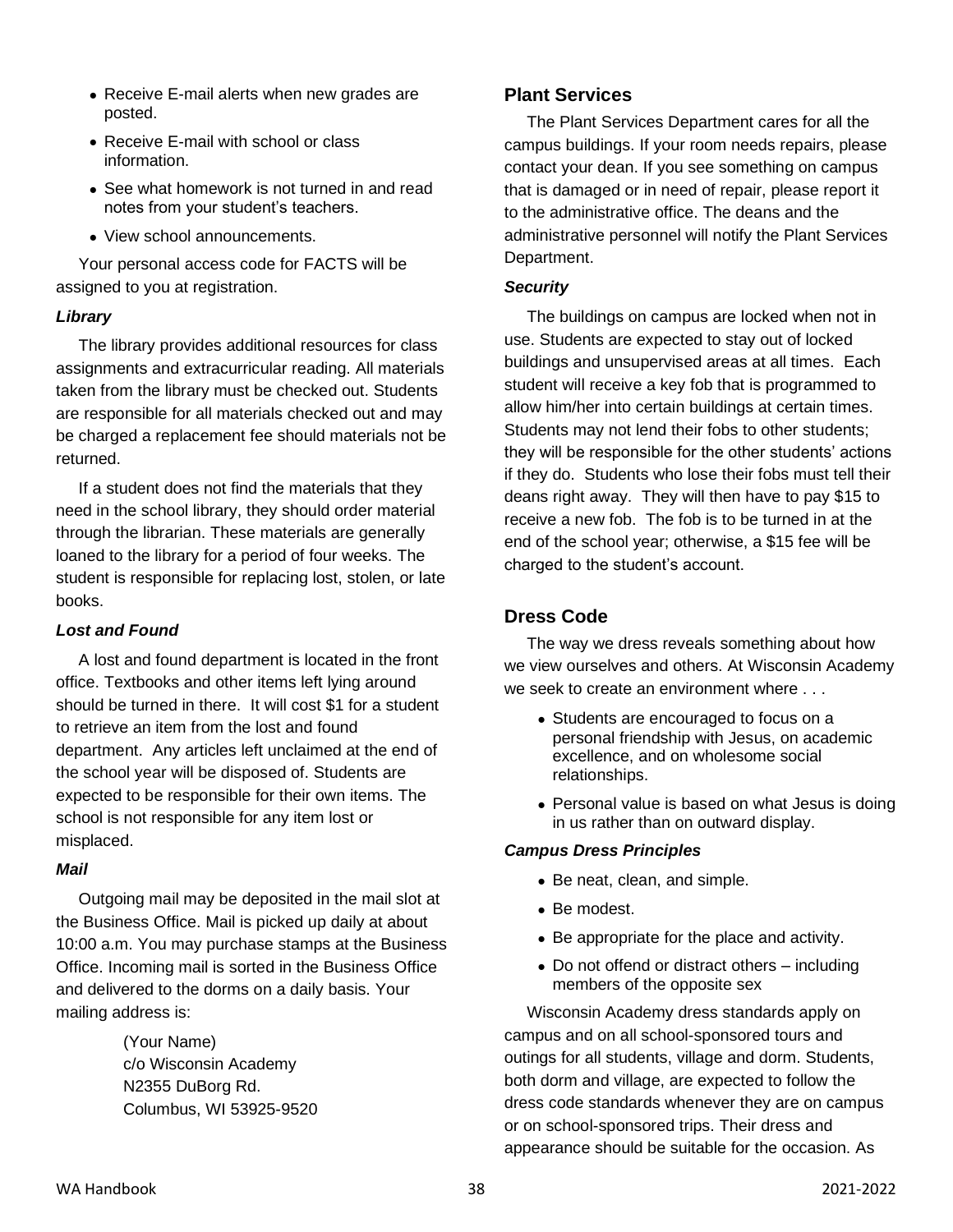you select your wardrobe, please keep in mind that you are representing Jesus and a Christian institution. Parents/guardians are also urged to lend their influence in following the dress code policy.

Clothing for various meetings and activities will be announced, and it is expected that all students will seek to cooperate with these announcements. Please direct specific questions regarding appropriateness of clothing to the deans or administration. Village students who choose to attend a school function who are not dressed according to school dress code will be held to the same consequences as dorm students.

Any dress, fashion, or behavior that is gang-related is unacceptable. Torn, slashed, or patched clothing is unacceptable. T-shirts, sweatshirts, and all other types of shirts worn on campus must be in harmony with Christian values. Pictures, slogans, and brandname logos conducive to Christian principles are acceptable. References to music groups, the drug culture, or video games are not acceptable.

#### *Miscellaneous*

- Midriffs and cleavage must be covered at all times.
- Clothing should be modest and loose-fitting. Tight-fitting clothing such as jeggings or skinny jeans, is not allowed.
- Slacks must be appropriately sized and worn at the waist – no underwear showing.
- Bare feet are not permitted outside of individual dorm rooms
- Slippers may not be worn outside of the dormitories.
- Pajama type clothing may not be worn outside of the dormitories.
- Athletic shorts must not be shorter than 4" above the knee when standing. Slits may not extend higher than this level. Spandex must be worn with loose-fitting shorts.
- Tank tops, off-the-shoulder and sleeveless tops or dresses are not allowed.
- Only modest full-coverage swimsuits are appropriate swimwear–no low-cuts, no highcuts.
- To protect our furniture, studded belts or chains are not permissible.

#### *School Dress (During class times)*

Classroom attire consists of the following:

- WA uniform pants or: a. WA uniform shorts (for guys) b. WA uniform shorts or skirts (for girls)
- WA uniform polos, long sleeved or short sleeved
- OPTIONAL: WA uniform fleece/sweater/cardigan over a WA polo or a WA uniform hoodie over a WA polo. A dorm hoodie will become available for purchase at some point after school starts. Closed-toed, closed-heeled shoes or shoes with heel straps (no slippers, flip flops, or slides)

NOTE: Students must wear school dress anywhere on campus, except the dorms, from breakfast until, but not including supper unless otherwise designated by a work supervisor or dean. There are some exceptions (e.g., Gardening or PE class).

#### *Work Dress*

Work supervisors in all areas of the campus should determine the appropriate dress for their workers, but it must follow the dress code principles.

#### *Recreation Dress*

All miscellaneous guidelines listed above apply. In addition, non-marking, non-slip shoes must be worn for activities in the gym. Shirts must be worn at all times.

#### *Cafeteria Dress*

#### *Weekdays (Lunch)*

Students must wear classroom dress or clean work clothes.

#### *Weekdays (Breakfast/Supper)*

Students may wear classroom dress, clean work clothes, or recreation dress.

#### *Sabbath (Breakfast/Lunch)*

Students must wear Sabbath dress.

#### *Hats*

Head coverings (baseball caps, hats, doo-rags, athletic headbands, hoods, and bandanas) are not to be worn in the cafeteria, ad building, classrooms, or chapel. Athletic headbands, hoodies, and baseball caps may be worn for recreation.

#### *School-Sponsored Trips*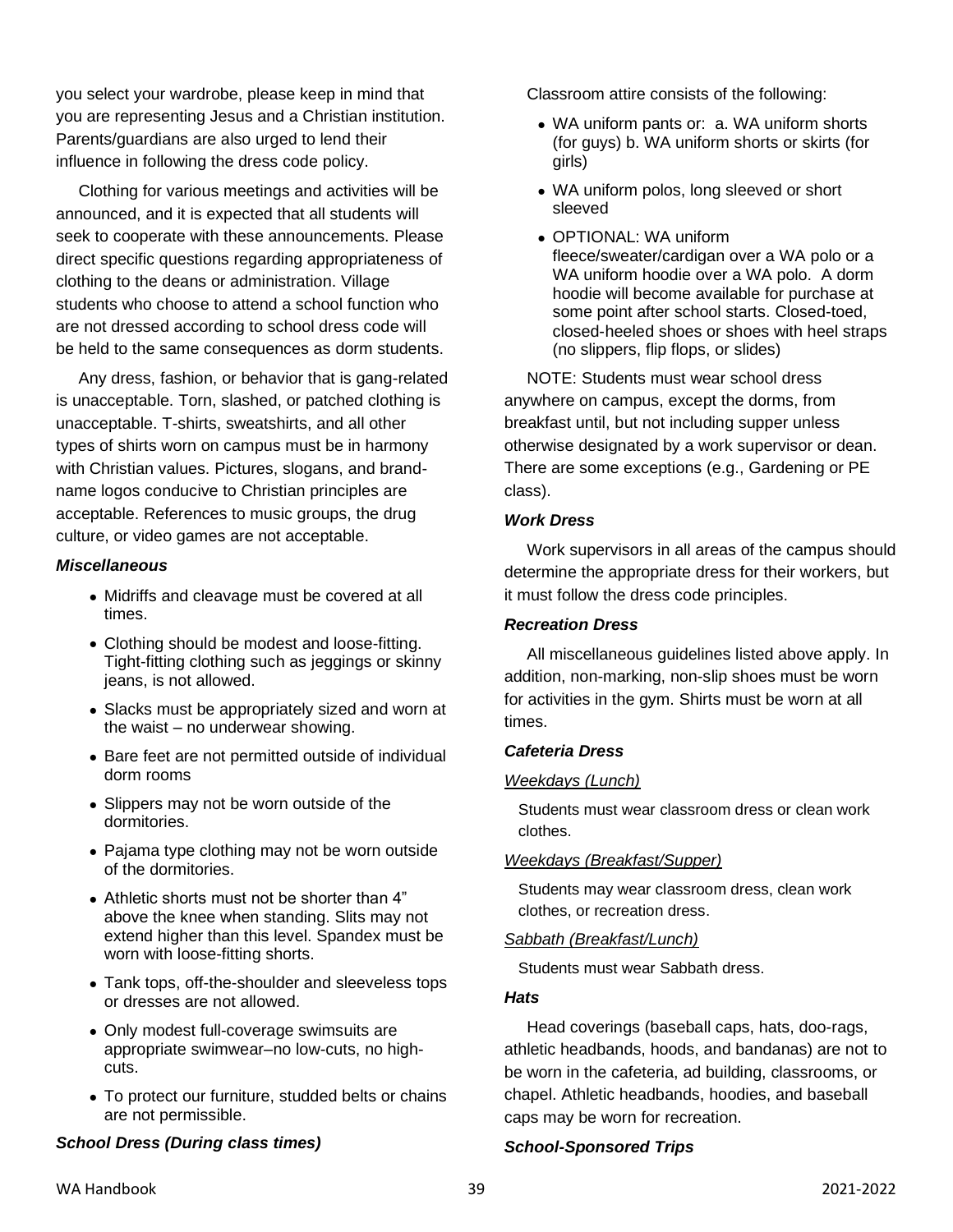School dress must be worn unless otherwise specified.

#### *Hair Styles*

Hair should always be neat, clean, and well groomed. Extreme, faddish, and unnatural appearing hairstyles – such as shaving a portion of the hair, cutting designs into the hair, bleaching or dyeing the hair an unnatural color are not permitted. Bleaching or dyeing of hair while on campus is not permitted. Hair length for young men should stay above the collar and above the eyes.

#### *Adornment*

Bracelets (including friendship bracelets and hair ties), decorative chains, rings, necklaces, earrings, ear studs, and all other body ornaments and piercings are not permitted. Writing or marking on oneself or tattooing of any kind is not acceptable. All makeup including eye makeup and lip color should give only a natural appearance. Fingernail polish should be clear.

#### *Vespers, Sabbath School, and Church*

#### *Young Men*

Sabbath attire consists of a suit or dress shirt and dress pants. Recreational shoes are not appropriate footwear. Sabbath dress must be worn to Sabbath breakfast and lunch.

#### *Young Ladies*

Sabbath dress consists of a modest dress, blouse (sleeveless are not appropriate) and skirt or dress slacks. Recreational shoes are not appropriate footwear. Slits in dresses and skirts must not be excessive (must be within 1" of the knee). Shawls or sheer coverings may be worn over approved dresses only. Tight-fitting clothing is not appropriate.

Dress length must be to the knee cap. Leggings may be worn only under dresses or skirts that meet the above guidelines.

#### *Banquet Dress*

#### *Young Men*

Banquet attire must follow the Sabbath dress policy unless otherwise announced.

#### *Young Ladies*

Banquet dress must follow the Sabbath dress policy unless otherwise announced.

#### *Dress Code Infraction Consequences*

Dress code infractions may result in the following:

- the student may be asked to change into appropriate clothing
- The item may be confiscated
- The student may meet with the administrative committee to discuss further action

## **Dorm Life**

#### *Moving In Guidelines*

All rooms are inspected to ensure that everything is in good repair before students move in. Make sure that your key works and that your room has no major problems before moving into it.

#### *Items to Bring*

- School clothes
- Pillow
- Church clothes, including dress shoes
- Hygiene necessities
- Hangers
- Laundry bag or basket
- Sheets
- Detergent
- Blankets
- Towels
- Bedspread
- Toilet paper
- Mattress pad extra-long (required)
- Cleaning supplies for bathrooms
- Alarm Clock

#### *Do Not Bring*

The following items should not, for safety reasons, be in the dormitory:

- Chains, knives (including pocketknives).
- Weapons of any kind, such as batons, pellet/BB guns, paint-ball guns, toy weapons (e.g., Nerf guns), etc.
- Skateboards
- Halogen lamps, candles, incense, lighters, matches, or any combustible materials.

#### WA Handbook 40 2021-2022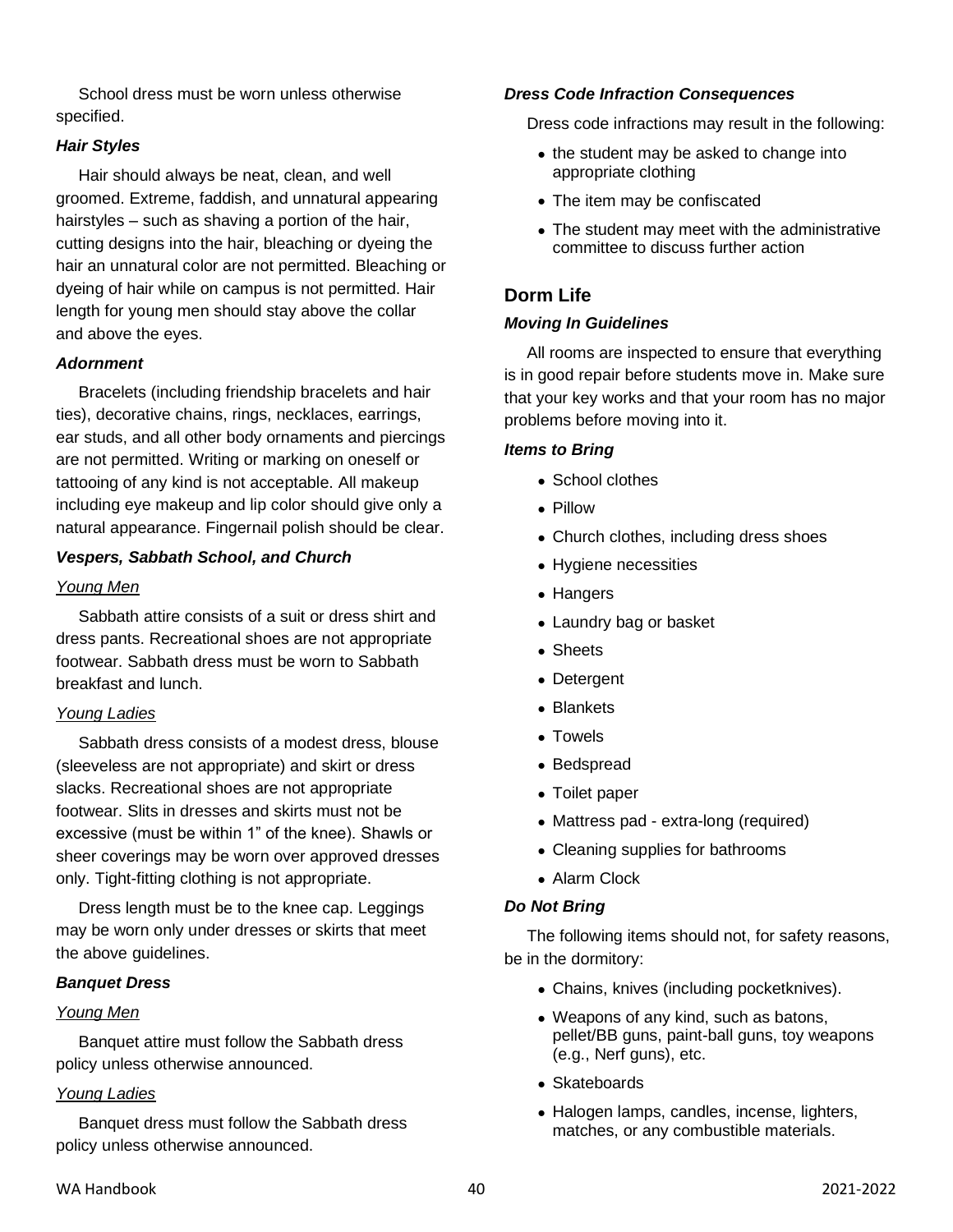In addition, do not bring the following:

- TVs
- Microwave
- Coffee makers
- Refrigerators
- Caffeinated drinks
- Hot plates
- Items excluded by the dean

## *Moving Out Guidelines*

Any time a student moves out of a dorm room, the student needs to fill out a check-out sheet, and a dean must inspect the room. The room must be left clean and free of damage. If left otherwise, charges will occur. Personal items may be stored over the summer in a specified storage area with the dean's permission. Other items left in the dorm at the end of the year will be discarded.

#### *Roommates*

Students are required to have a roommate unless otherwise approved by the dean. An important part of your academic life will be the relationship you establish with your roommate. Taking time to communicate about each other's needs can prevent many problems.

## *Room Keys*

A room key will be issued to each student for his/her room. If you lose your key, a second key will cost you \$50, which includes the rekeying of the lock. If you do not turn in your key at the end of the year, you will be charged \$50 which may be used to rekey the lock.

## *Room Locks*

Lock your door when you are not occupying your room. All doors will be locked at room check time. Reasonable efforts will be made to protect the students' property; however, it is understood that Wisconsin Academy is in no way responsible or liable for the loss or damage to students' private property. If something is missing, report it to the dean immediately. Please do not keep large amounts of money in your room. A student bank is provided for you in the Business Office.

## *Room Reservations*

Reserving a room is based on the previous year's room cleanliness scores. New students are placed by the dean.

## *Room Changes*

All room changes must be authorized by the dean. Before you move out of your room, it must be cleaned, repair needs reported, and inspected by the dean.

## *Room Check*

Rooms are expected to be clean and orderly and will be checked regularly. Although it does not happen frequently, in certain cases the deans and administration reserve the right to inspect a student's room at any time. Both roommates will be held financially responsible for any damage done throughout the year unless it is determined that one student is solely responsible.

## *Room Decorations*

Your room needs to reflect Christian standards. All decorations are subject to the dean's approval. Stickers or tape may not be used on the doors, walls, windows, or furniture, except with specific dean approval.

Do not put nails in the walls. Please note that there is a minimum \$50 charge for repainting your room if you do not follow this policy. Do not hang items on the outside of the door or on the walls beside the door except with specific dean approval.

## *Furniture*

Each room is furnished with drawers, one desk, and a bed for each student. Furniture (including mattresses) may not be moved from room to room without permission from the dean.

## *Appliances*

Because of safety codes issued by the state, no electrical appliances may be used in an individual's room. This includes hot plates, refrigerators, microwaves, space heaters, etc. Halogen lamps and black lights are also not allowed.

## *Painting*

In order to keep the rooms in good repair, students are asked not to paint the walls, woodwork, or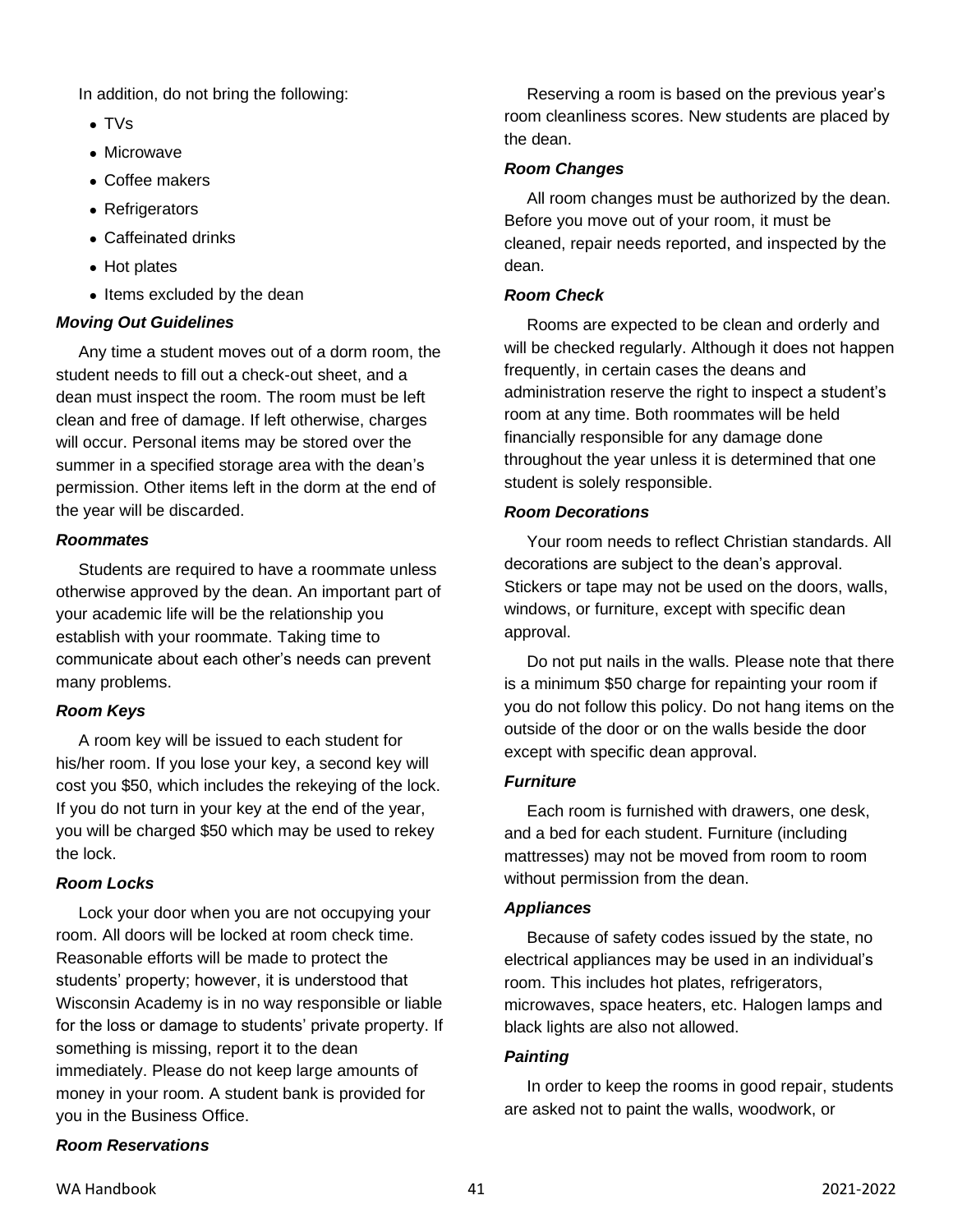furniture in the rooms. In addition, wallpaper and decorative boarders may not be used.

#### *Dorm Services and Facilities*

#### *Trash*

All personal trash should be deposited in an outside dumpster. Your room trash should not be deposited in any other place.

#### *Telephones*

Students can use the phones in the dorm lobbies and provide those numbers to their families.

#### *Hallways*

The hallways are to be kept clean and free of clutter. Any item left outside your dorm room will be disposed of.

## *Laundry Room*

Washers and dryers are provided for your convenience. Please help maintain them by using them properly. Each student is required to put \$5 on the laundry card given to him/her at the beginning of the year. Money can be added to the card throughout the year.

## *Lobby*

The lobby is a comfortable visiting area for residents and guests. Please do not eat or drink in this area. Due to guests in the dorm, you must dress appropriately. To maintain a clean dorm, please remove your dirty shoes and cleats outside.

## *Kitchenette*

A kitchenette is available in each dormitory. Remember to clean up after yourself. Kitchenette dishes are expected to be returned to the kitchenette after use.

## *Dorm Library*

Books and games are in the dorm lobbies for your use. Please be respectful in your use and treatment of these.

#### *Pets*

Pets are not allowed. Close dormitory quarters and numerous home leaves do not make having a pet feasible.

#### *Food*

Students may have food in their rooms if it is kept in sealed containers. Students are not to bring food or drinks into the dorm to sell. Meat and caffeinated beverages may not be brought onto campus.

#### *Repairs*

We ask that all residents help make us aware of repairs that need to be done by filling out a repair request form and giving it to the dean. This includes any repairs in your room as well as throughout the dormitory. Please do not attempt to do repairs on your own, especially on electrical items.

#### *Prohibited Actions*

Because some actions go beyond affecting just yourself, it is necessary to have some starting guidelines for restitution of certain actions. If you should cause or be involved in any of the following, disciplinary action will be taken:

- Tampering with door alarms.
- Tampering with electrical system.
- Tampering with fire alarms (will result in \$50 fine), extinguishers, or sprinkler systems.
- Possession of candles, incense, matches, lighters, or other combustible materials.
- Possession of firearms or weapons of any kind, such as nun chucks, batons, pellet guns, paintball guns, etc.
- Possession of firecrackers or explosive materials. Possession of unauthorized appliances.
- Unauthorized entering or exiting of windows or doors.
- Tampering with or removal of screens.
- Destruction or tampering with school or personal property (including some acts that may be viewed as pranks but leave a mess to be cleaned up).

Any infraction of the above will call for disciplinary action or possible charges.

## **Campus Boundaries**

Wisconsin Academy owns over 600 acres of rolling farmland and forest land. This property is divided into three zones.

Zone 1 - Center Campus: This area, bounded by the four main buildings (cafeteria/gym, dorms, and ad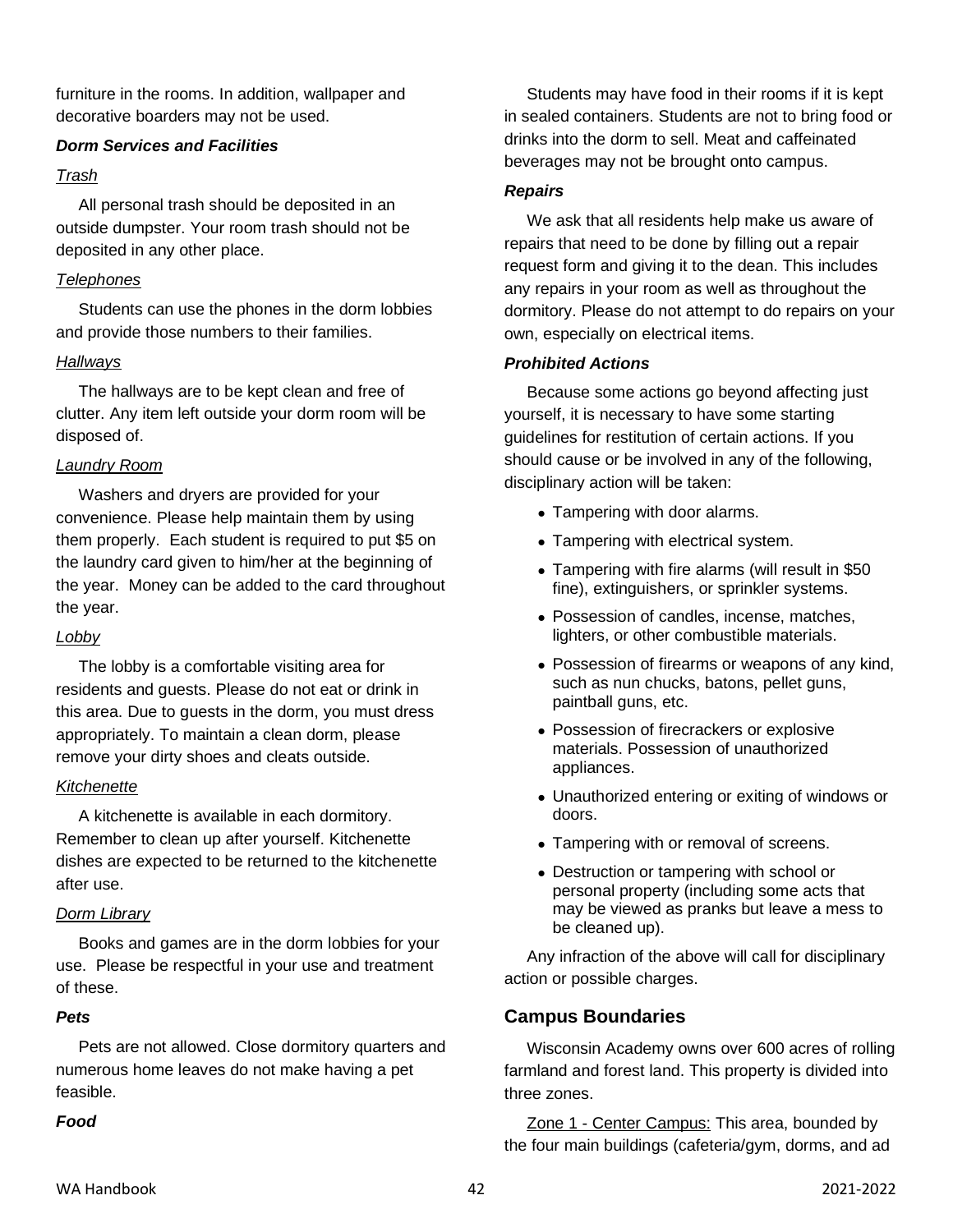building), is open to students during regular school hours.

Zone 2 - Extended Campus: This area, bounded by the perimeter road and including the ballfield may only be used by students with special permission.

Zone 3 - WA Property: The Crawfish River and the grove, along with the rest of the property not included in Zone 1 and 2, are off limits to students except with direct faculty supervision. Being in an area without proper supervision is subject to disciplinary action.

All faculty homes are considered off-campus, and permission must be obtained from a dean to visit a faculty home for any reason.

## **Administrative Committee Requests**

Administrative Committee considers special requests from students. Before students bring requests to the Administrative Committee, they should first obtain permission from their parents/legal guardians and fill out an "Ad Committee Request Form." Ad Committee requests are needed for the following:

- To take a weekend leave if it involves missing classes or work.
- To miss classes or work on a school day.
- To go home on a weekend not designated "open"
- All major requests.

#### **Campus Leaves**

Students may go to town or other approved destinations with a faculty member or a person on their Authorized Drivers List if they meet the following criteria:

- Have permission from their dean.
- Sign out before leaving.
- Are returned to campus by the adult.
- Sign in when they return.

#### *Signing In and Out for Leaving Campus*

Anytime students leave the dorm to go off campus, they need to get permission from the dean on duty and sign out at the front desk. Signing out is not permission; it is merely a record in the event the

student might need to be located. When returning, the student must sign in at the front desk. This includes home leaves, overnight leaves, and shorter trips off campus during the day.

#### *Written Parental/Guardian Permission*

Written and signed parental/guardian permission must be received for any overnight leave other than travel to a parent/guardian's home on a home leave. Permission consists of a request and explanation of the leave, including the name of the driver, the destination, and who will be accompanying the student/s throughout the leave, including at the proposed destination. This permission may be submitted by mail, fax, a photo of the signed letter, or an email with a phone call for confirmation. This consent must be communicated to the appropriate dean on duty at least 24 hours in advance.

#### *Authorized Drivers List*

Students may only leave campus with a faculty member, work supervisor (for their job), or a person on their Authorized Drivers List. This list, written and signed by the parent/guardian must be submitted to the appropriate deans' office at the beginning of the school year and may only be updated at the beginning of each academic quarter.

A student's Authorized Drivers List may include adults 21 years of age and older. Drivers under the age of 21 may only be added if a compelling reason is given by parents and the request is approved by the Administrative Committee.

#### **School Leaves**

#### *Home Leaves*

Home leaves are extra-long weekends planned to allow students to go home every four to five weeks throughout the school year. They are intended to provide time for medical appointments, a change of pace, and time with family. As much as possible, all appointments that could interrupt the school day should be scheduled during this time. Home leaves are posted on the calendar to aid in planning for family events and personal appointments.

It is important not to miss the school days immediately preceding a home leave, both because attendance in class is essential for learning and good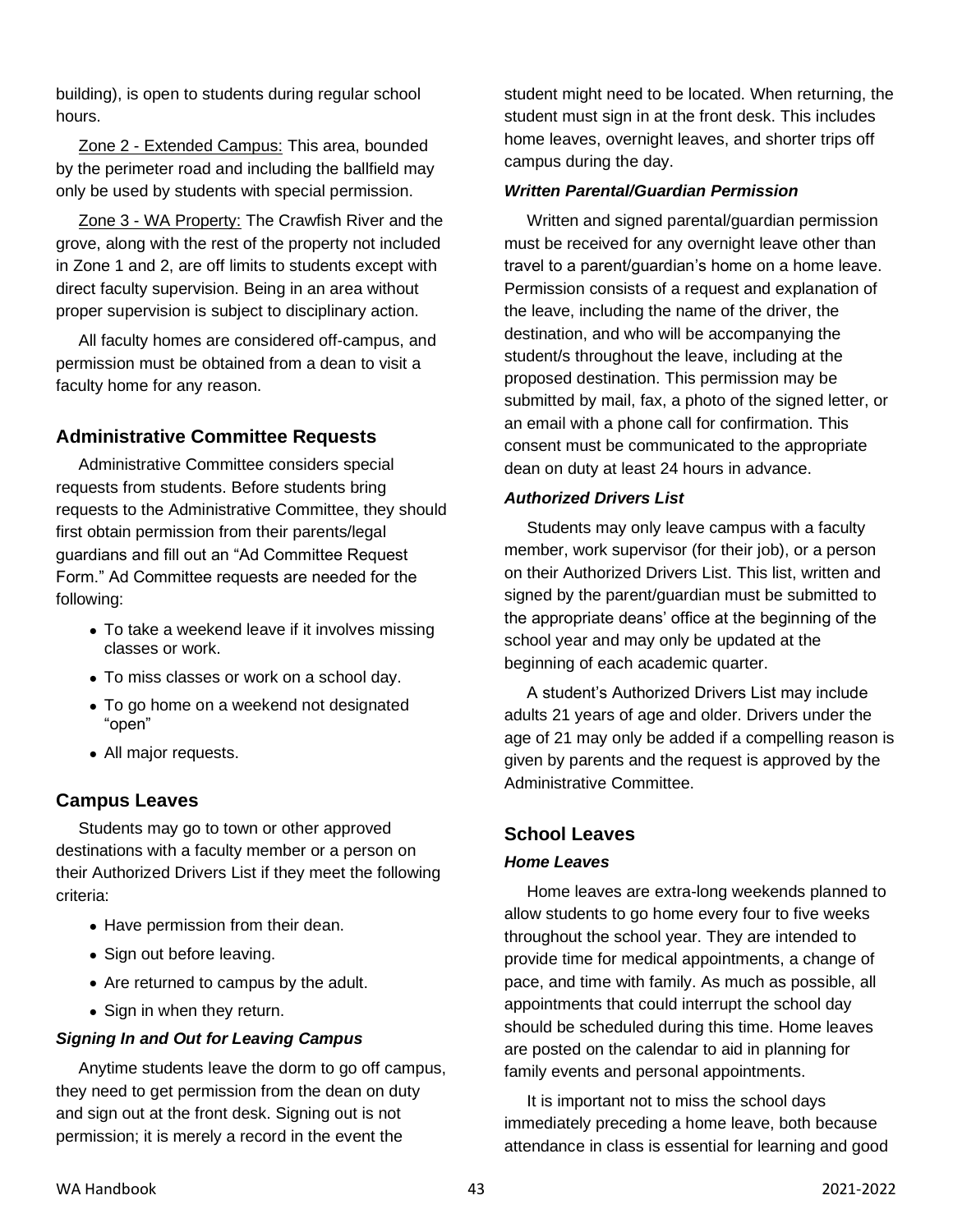grades, and because the day just before home leave may be the last day of the quarter, and tests will normally be scheduled for that day. Class work or tests missed because a student leaves early for home leave cannot always be made up.

Students are expected to leave campus during all scheduled home leaves and vacations unless they have made special arrangements. Dorms are closed during home leaves. All students are required to have an approved destination for home leaves.

Scheduled home leaves begin officially after the student's last class and work appointment on home leave day and end at 9:00 P.M. on Sunday. Students returning earlier than 5:00 P.M. or later than 9:00 P.M., must make advance arrangements with the dean. Meal services are not available until breakfast of the first day of classes. When students return from home leave, they are expected to return directly to the school and are then under school regulations.

Students planning to go to a home other than their own must have written permission from their own parents and a written invitation from the host family. Parents must submit this permission/invitation by mail, by fax, or by photo of the signed letter. Phone calls, emails, or texts are not sufficient permission. This consent must be communicated to the appropriate dean on duty at least 24 hours in advance.

#### *Open Weekends*

Students may request leaves on weekends that are designated "open." Permission will be considered on an individual basis depending on the student's responsibilities for the weekend. Written parental permission must be received before a student leaves campus overnight with anyone other than his/her parents/guardians, and the driver must be on the student's Authorized Drivers List.

If a student is scheduled to work or has other responsibilities, he/she must obtain permission from the work supervisor and dean on duty before leaving campus.

#### *Closed Weekends and Other Overnight Leaves*

A student requesting permission to leave campus during a closed weekend or any other overnight leaves other than home leaves or open weekends,

must fill out an Ad Committee Request form, receive the proper permissions, and have the request approved prior to leaving campus. A leave request and permissions must be turned in by the Wednesday prior to the leave. If the student fails to turn in his/her leave slip on time, he/she may not be approved to go. Students will not be granted overnight leaves on "closed" weekends: the Friday of the Week of Spiritual Emphasis or the Saturday night before a Sunday school day except for in unusual circumstances.

#### **Transportation**

Students traveling home with anyone other than their parents must have written parental permission. Bus and train service is available from Columbus and Madison. Students must make arrangements with their respective deans for transportation to and from the station. There is a charge for this service except during home leaves. The charge is \$5 to Columbus and \$20 to Madison.

For local bus and train schedule information, call the following numbers:

#### **Badger Coaches**

*Madison, WI 887-292-8259 www.badgerbus.com* **Greyhound** *Madison, WI 800-231-2222 www.greyhound.com*

#### **Amtrak**

*Columbus, WI 800-872-7245 www.amtrak.com*

#### **VanGalder**

*Madison, WI 800-747-0994 www.vangalderbus.com (Shuttle to O'Hare Airport)*

#### **Visitors**

We welcome visitors to Wisconsin Academy campus. If arriving on campus during school hours, guests should check in with the administrative office. After school hours, guests should check in with the appropriate dorm and check in with the dean on duty.

If guests wish to participate in a specific school activity—meals, recreation, worships, etc.—they should request permission from the staff member responsible for that activity. Visitors on campus or attending school functions must abide by the rules of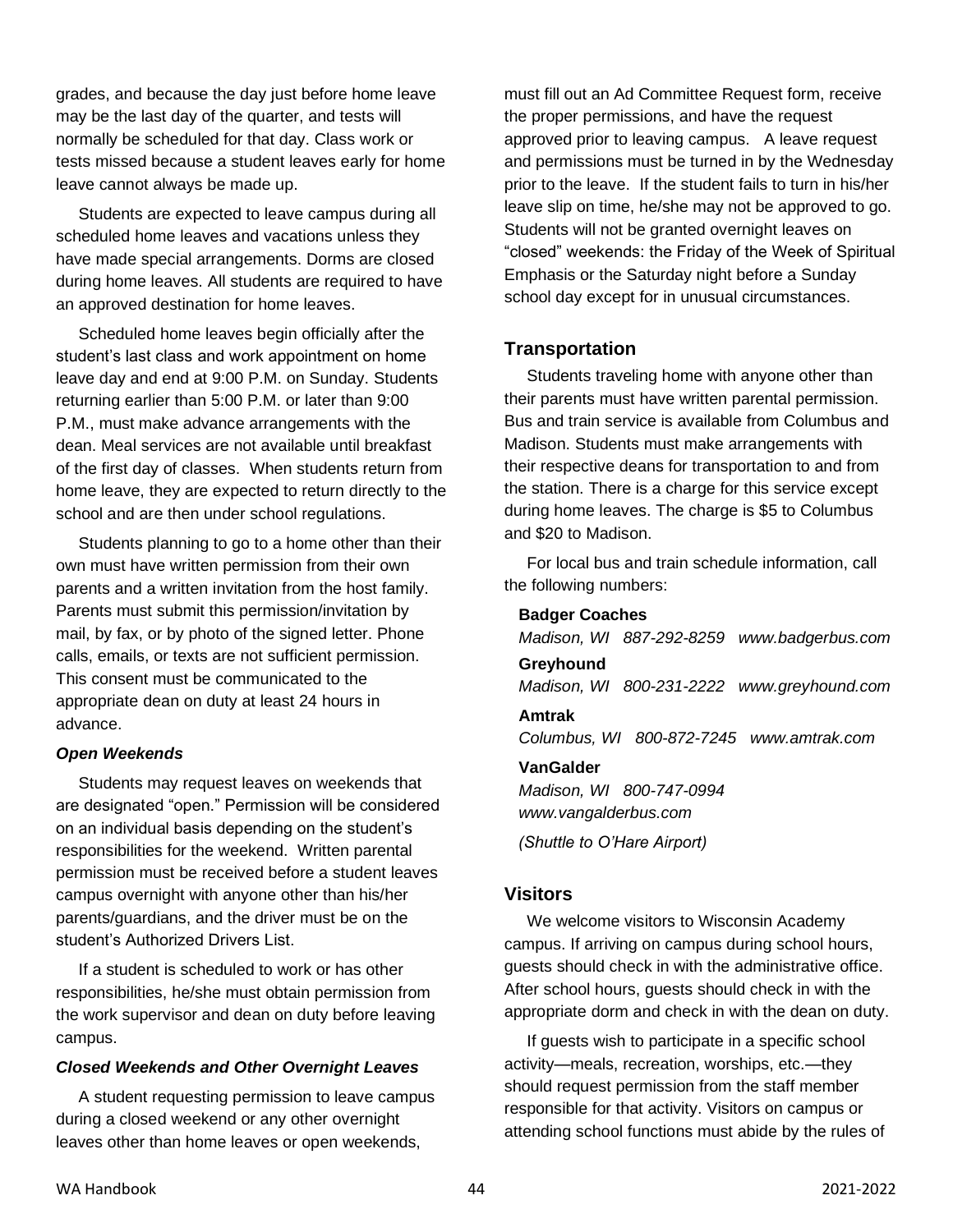Wisconsin Academy. Staff reserves the right to ask visitors to leave during any activity. Some school activities, such as banquets, are limited to enrolled students.

As a courtesy to teachers and deans, individuals wishing to visit either during school hours or overnight must obtain permission from the administrator on duty at least one day prior to the visit. A student may request permission to have a visitor by submitting a request to Ad Committee. Ad Committee requests should be turned in one week in advance.

Our dorms are the private home of many individuals. Permission by the dean must be given before guests of the opposite gender may visit in the lobby. A young person of the opposite gender should never visit a student's dorm room. This includes siblings unless parents are present.

Visitors are expected to reserve lodging in advance in a same-gender dorm and to make arrangements for their meals. (Check with the business office for current rates to stay in a room and pay for meals.) Only same-gender parents or siblings are allowed to spend the night in a resident's room unless administration and deans indicate otherwise for special weekends.

All guests must check into the dorm by first checking in with the front office in the ad building. Arrangements for guests to stay in the dorm should be made in advance. Please note that dorm rooms are not always available for visitors.

Arrangements for cafeteria charges must be made in advance with the Business Office. Students should not assume that their guest(s) will be able to stay if proper arrangements are not made. No members of the opposite gender may be in the dorm without permission.

## **Buses & Vans**

Students are often transported in buses or school vans. While traveling, students should remain seated and follow the instructions of the bus driver.

Male and female seating on buses will be separated front to back. Sleeping on the floor or in the racks of the bus is prohibited. Mixed seating in either vans or buses is not permitted.

Open drinks/liquids are not allowed in buses or vans at any time.

#### **Fire Drills**

In order to meet state requirements and to be prepared for an emergency, monthly unannounced fire drills will be practiced in the dormitory, gymcafeteria complex, and administration building. Students should acquaint themselves with the posted exit routes in the various buildings.

The following guidelines will help educate you in case of emergency:

- If in the dorm, close your room doors but do not lock them.
- Leave the building immediately in an orderly fashion (dressed appropriately).
- Do not run.
- Go directly to your designated meeting area for roll call.
- Remain quietly in the designated area at least one hundred feet from the building until further instructions are given.

Students should acquaint themselves with the posted exit routes in the various buildings. Note: It is a federal offense to pull a fire alarm without just cause.

## **Asbestos Notification**

As a result of federal legislation (Asbestos Hazard Emergency Response Act - AHERA), all primary and secondary schools are required to inspect for asbestos and to have a plan of management for all asbestos-containing building materials. Wisconsin Academy is in full compliance with this law. Wisconsin Academy's plant services director maintains a list of the locations and types of asbestos-containing materials, a description, and time table for their proper management. Questions may be directed to Mr.

Douglas Show, maintenance director and designated person for asbestos, at (920) 626-4035 or at his office in the maintenance building.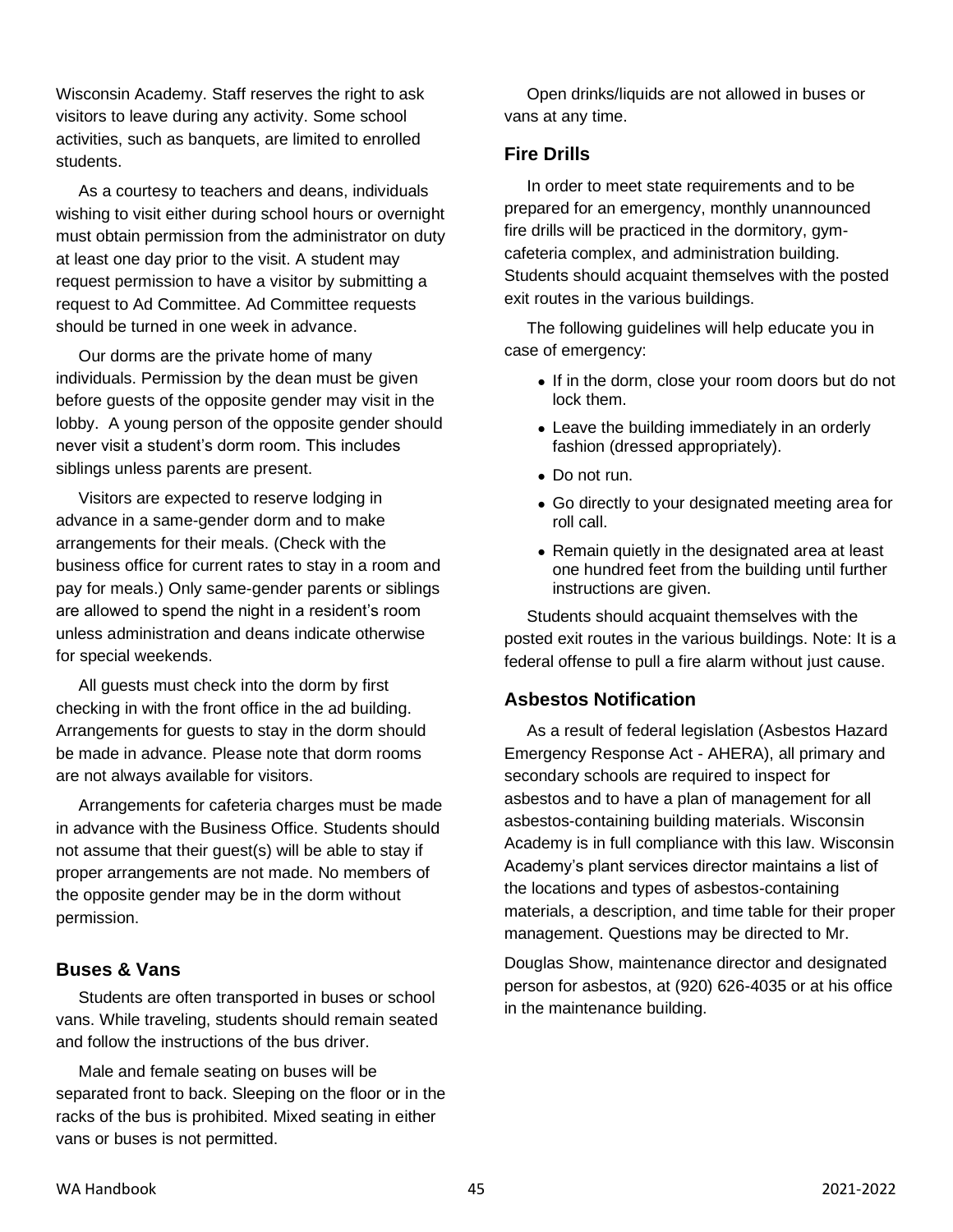## **Media & Technology**

## **General Media Guidelines**

Wisconsin Academy recognizes that media in its various forms (music, books, magazines, games, and movies) has a strong influence on personal growth.

Media can be used effectively and powerfully in the service of God. However, it can also sway the mind from the peace Christ provides. Christian standards must be used in selecting media. The school finds unacceptable any media that:

- is satanic, pornographic or immoral
- is anti-Christian or anti-authority
- includes inappropriate language
- focuses on depression and suicide
- is intended to degrade males or females
- is used to create altered states of consciousness.

While many people have differing views of media, Wisconsin Academy follows the teachings of Philippians 4:8 which says, "Finally, brethren, whatsoever things are pure, whatsoever things are lovely, whatsoever things are of good report; if there be any virtue, and if there be any praise, think on these things.

#### **Music**

We believe that an increasing appreciation for sacred music is an important component in a person's spiritual growth. In the music department, students develop skill in producing fine music both individually and with others. Study, worship, and relaxation times can often be enhanced by uplifting music that honors Christ and reflects positive Christian standards. All music brought on campus should be such.

Music devices should not be used outside dorms. Headphones, earbuds, or the like may not be used at any time in the dorms or outside the computer labs where teachers have consented for them to be used. Continued use of inappropriate music will result in disciplinary action. Village students should not bring music devices to campus.

## **Cell Phones**

Cellular phones are a useful tool to communicate with friends and family, however, they can prove to be disruptive to study, social, and spiritual life. As a result, cell phone usage is not permitted on campus. Occasionally, on major, off-campus, schoolsponsored trips, there will be exceptions, with specific guidelines. Upon arrival at school, students must turn in cell phones to the deans. They may be retrieved when students are picked up for home leaves. Public phones with free long distance are available in the dorms.

Village students are required to turn in their phones to the office when arriving on campus and may retrieve them when picked up after school. When on campus, and on trips, they are required to abide by the aforementioned cell phone policy.

## **Personal Computers**

Computers can be very useful tools, especially in an educational setting. For this reason, computers with internet access are provided in both dormitories. The school computer lab and Student Success Center are open much of the day. These locations provide filtered, monitored internet. Because of the availability of computers, students may not bring their own personal devices to campus.

#### **Games**

Wisconsin Academy wants to encourage students to use their time wisely; therefore, computer-based games are to be used only for education purposes in connection with a class. No gaming devices should be brought to campus. Board and card games of a spiritualistic nature should not be brought or played on campus. These will be confiscated for the rest of the year.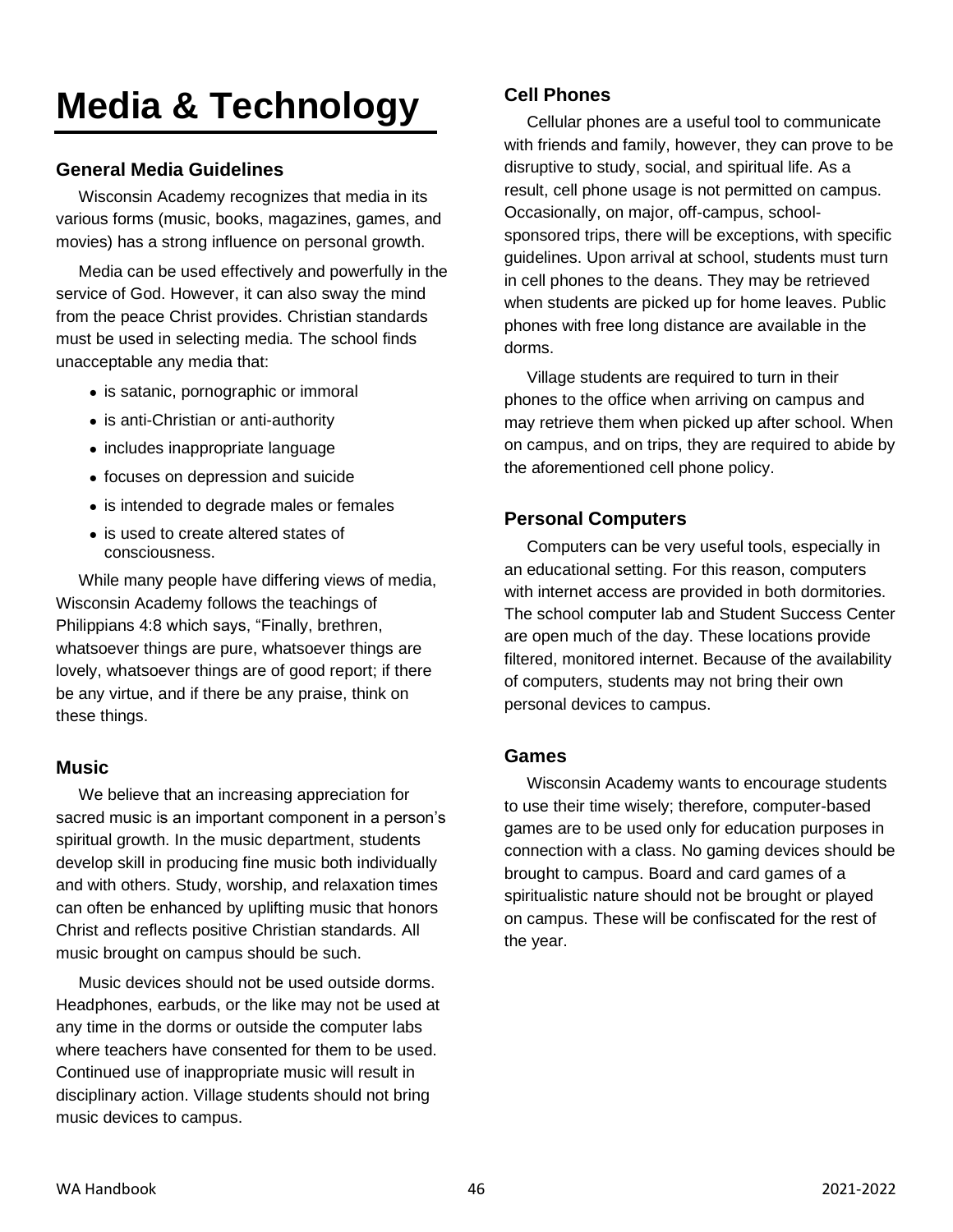## **Financial Information**

| <b>Dorm Student</b> |          | <b>Day Student</b> |         |
|---------------------|----------|--------------------|---------|
| Tuition             | \$9,000  | Tuition            | \$9,000 |
| Cafeteria           | \$3,350  |                    |         |
| Dorm                | \$2,550  |                    |         |
| Fees                | \$850    | Fees               | \$850   |
|                     |          |                    |         |
| <b>Total</b>        | \$15,750 | <b>Total</b>       | \$9,850 |
|                     |          |                    |         |
| Due at              | \$2,340  | Due at             | \$1,750 |

## **Financial Costs**

| <b>International Student</b> |          |
|------------------------------|----------|
| Tuition                      | \$9,000  |
| Cafeteria                    | \$3,350  |
| Dorm                         | \$2,550  |
| Fees                         | \$850    |
|                              |          |
| Int'l Student Fee            | \$7,000  |
| Total                        | \$22,750 |
|                              |          |
| Due at                       | \$9,340  |

The payment due at registration includes the fees of \$850 and the first month's payment of tuition, room and board.

## **Billing Information**

Statements will be sent out from the Business Office the beginning of each month and are due by the 20th of every month. Payments can be made through the mail by check, in the Business Office by cash or check, through the school's online payment link at www.wisacad.org (click Pay Bill Online in the blue bar at the top of the page for AdventistSchoolPay) or by using http://paypal.me/wisconsinacademy.

Payments by credit card (MasterCard, Visa, or Discover) can be made by phone or in the Business **Office** 

## **Financial Assistance**

Any youth who desires to be at Wisconsin Academy, and demonstrates financial need, may apply for assistance. Parents must fill out a "Financial Assistance Application" that can be obtained from the Business Office or online at www.wisacad.org (Click on the "Admissions" tab then "US Student Application"). Each Financial Aid application must be accompanied by a copy of the 1040 Federal Tax return. Assistance may vary depending on need and available funds.

## **Financial Assistance Program**

The Youth Educational Scholarship (YES) has been established to provide revenue from five sources for qualifying students: the student's family, the student's labor, the student's local church organization, Wisconsin Academy, and the Wisconsin Conference of Seventh-day Adventists.

This is a matching program contingent on the family meeting their monthly obligation, where the academy and conference will each match what the local church gives up to the maximum of \$2,000 (\$1,000 for village students and for Choice students.

The local church, on the other hand, can contribute as much as they choose. Children of conference employees are not eligible for the YES program if they receive tuition subsidy.

If the local church does not contribute to the YES program, or if the family does not meet its obligation (determined through the Financial Aid Application), no matching funds will be awarded. Furthermore, students may lose financial aid for a pattern of poor attendance, failing grades, or repeated discipline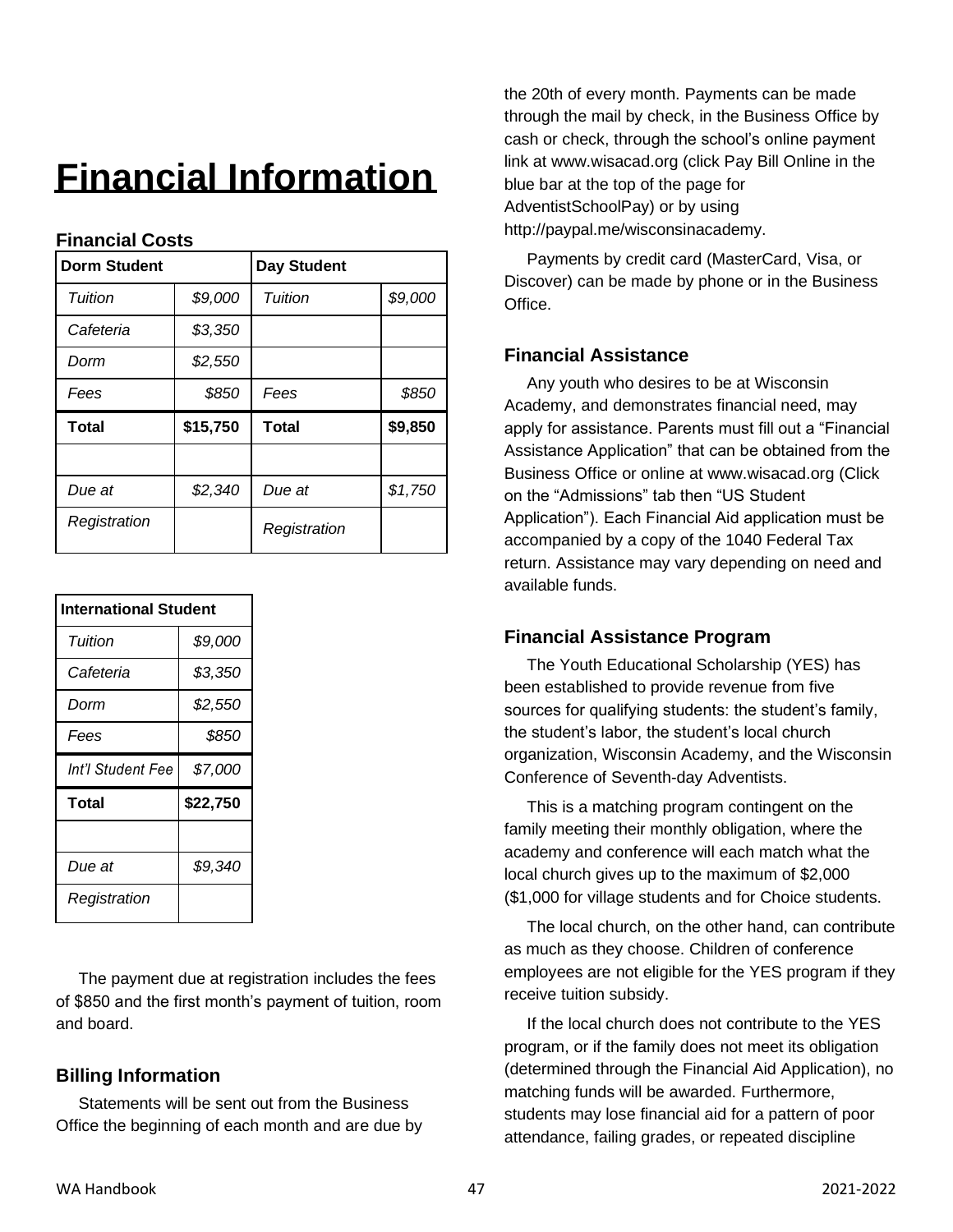issues. The YES program will be awarded at the end of each semester and will be prorated for the number of months the student stays in school.

The YES Financial Assistance Program Form is to be completed by the local treasurer after a church board has voted to assist the student through participation in the YES program. The complete document, along with a completed financial aid application and the family's most recent signed tax return, must be presented to the Wisconsin Academy Business Office as soon as possible. Without these documents, matching funds cannot be awarded. A separate form and aid application is to be complete for each qualifying student.

## **Financial Policies**

The financial policies of Wisconsin Academy are as follows:

- The entrance fee must be paid in full at or before registration
- Returning students cannot enroll in the current year until the outstanding balance from the prior year is paid. Exceptions may be granted upon arrangement with the Business Office.
- Outstanding accounts in other schools must be settled before students are admitted to Wisconsin Academy.
- Payments are due by the 20<sup>th</sup> of each month.
- Students must have an exam permit to take semester exams. Before they can receive their exam permits in December and May, their bills must be current or arrangements made with the Business Office. Students can pick up their permits in the Business Office.
- Outstanding balances must be paid in full before a transcript or a diploma is issued.
- •
- Outstanding balances of students who leave Wisconsin Academy may be referred to a collection agency.

## **Family's Acceptance of Responsibilities**

All those who are awarded financial aid must abide by the following policies:

- A student receiving financial aid must maintain passing grades in all subjects.
- A student receiving financial aid must cooperate fully with the work-study program by working in his or her assigned job willingly and conscientiously. If a student does not work the assigned number of hours, the scholarship will be pro-rated accordingly.
- Students receiving financial aid are expected to cooperate fully with the school administration and to comply with all the rules and standards of the school. If a student receiving financial aid is involved in disciplinary action that results in a period of suspension or probation, the student will not receive financial aid for the time involved. The parents or guardians will be expected to pay the amount of aid lost because of the disciplinary action.
- The family's financial commitment plus any incidental charges such as music lesson fees must be paid by the twentieth (20th) of each month. Failure to do so will jeopardize further financial aid.
- Financial aid is contingent on the student and family faithfully fulfilling their obligations under this agreement. Failure to do so is taken seriously by the administration and the donors who provide these funds.

## **Discounts**

The following discounts are available from Wisconsin Academy to assist with the cost of education:

- Early Registration Discount \$100 off if financial arrangements are made with the Business Office by August 1st. (Please Note that this does not apply to Choice village students)
- Pre-paying for the Semester 3% off tuition for that semester
- Pre-paying for the Whole Year 7% off tuition for the year
- Multi-student Discount 3% off tuition for each student (including first cousins)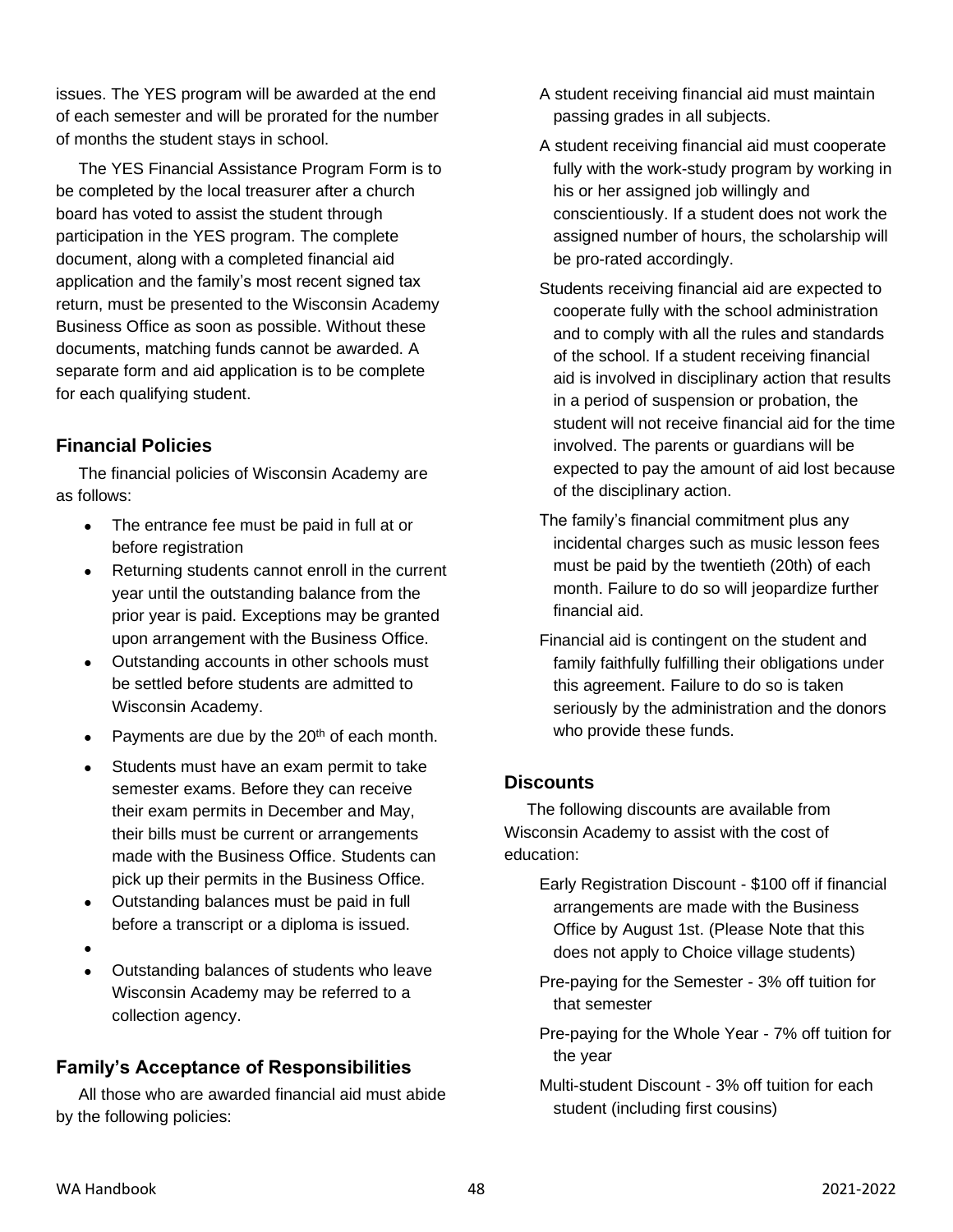These discounts are for full paying students and are subject to a number of variables and some exclusions. Please contact the Business Office with questions.

#### **Student Labor**

Each student is expected to work as part of the work-study program at Wisconsin Academy. Most jobs are 3 hours per day and pay minimum wage which is applied toward this student's account. A student can expect to earn up to \$2,500 over the course of the school year. If a student is unable to work and loses his/her job through discipline or poor job performance, the parents will be responsible to make up the difference.

Wisconsin Academy provides a limited amount of summer employment for full-paying village students. Please contact the business office for more information.

#### **Past Due Accounts**

The Wisconsin Conference Board of Education has voted that students with account balances which are 21 days past due may be sent home at the next home leave and may not be allowed to return until payment is received.

If unforeseen issues arise, it is paramount to communicate with the business office. The business office will do its best to work with each student and family. Failure to communicate will imply lack of commitment to make payment on the account.

Students must obtain semester and final exam permits from the business office before taking exams. To acquire the permits, a student's account must be current.

## **Outstanding Accounts**

Arrangements must be made for the payment of outstanding accounts owed by the student or other members of his/her immediate family before the student will be permitted to enter school for another year. Accounts outstanding in another school should be settled before the student is admitted to Wisconsin Academy.

#### **Partial Charges**

Students who enter late or are absent for a time but make up the back work for full credit will be charged full tuition. No rebates will be made for vacations. Rebates for cafeteria charges might be made for absences from school due to extended sickness or injury if requested. No rebates are made when a student is away for disciplinary reasons.

Should a student wish to withdraw from school, a withdrawal slip must be obtained and signed by the principal. Full charges will be applied until this has been done. If the student has been in school four weeks or less, a partial refund of the entrance fee will be given. If the student completes more than four weeks but less than the first quarter of school, half of the entrance fee will be refunded. Please refer to Wisconsin legislation SPS 408 for more information

## **Separate Charges**

The following items will be charged separately and are subject to change:

| Private Music Lessons<br>(piano, guitar, voice, strings)                               | \$20 per lesson                       |
|----------------------------------------------------------------------------------------|---------------------------------------|
| <b>Music Touring Group Outfits</b><br><b>Choralaires - Guys</b><br>Choralaires - Girls | \$110 for tuxedos<br>\$85 for dresses |
| Bells (including RingFest)                                                             | \$150                                 |
| <b>Welding Class</b>                                                                   | \$75 per semester                     |
| Graduation Fee (for seniors)<br>(cap, gown, diploma, class pic)                        | \$125                                 |
| Science Lab Fees                                                                       | \$40                                  |
| Art Lab Fee                                                                            | \$25                                  |
| Life Skills Fee                                                                        | \$40                                  |
| Group Music Lessons                                                                    | \$10 per lesson                       |
| Math Fee                                                                               |                                       |

## **Village Student Cafeteria Charges**

Village students who wish to eat at the cafeteria must check in at the front table with the faculty member who has the meal charge book. The faculty member will write down that the student is eating in the cafeteria, and the student's account will be charged \$5.00 per meal. Village students will not be charged for school activities that include meals.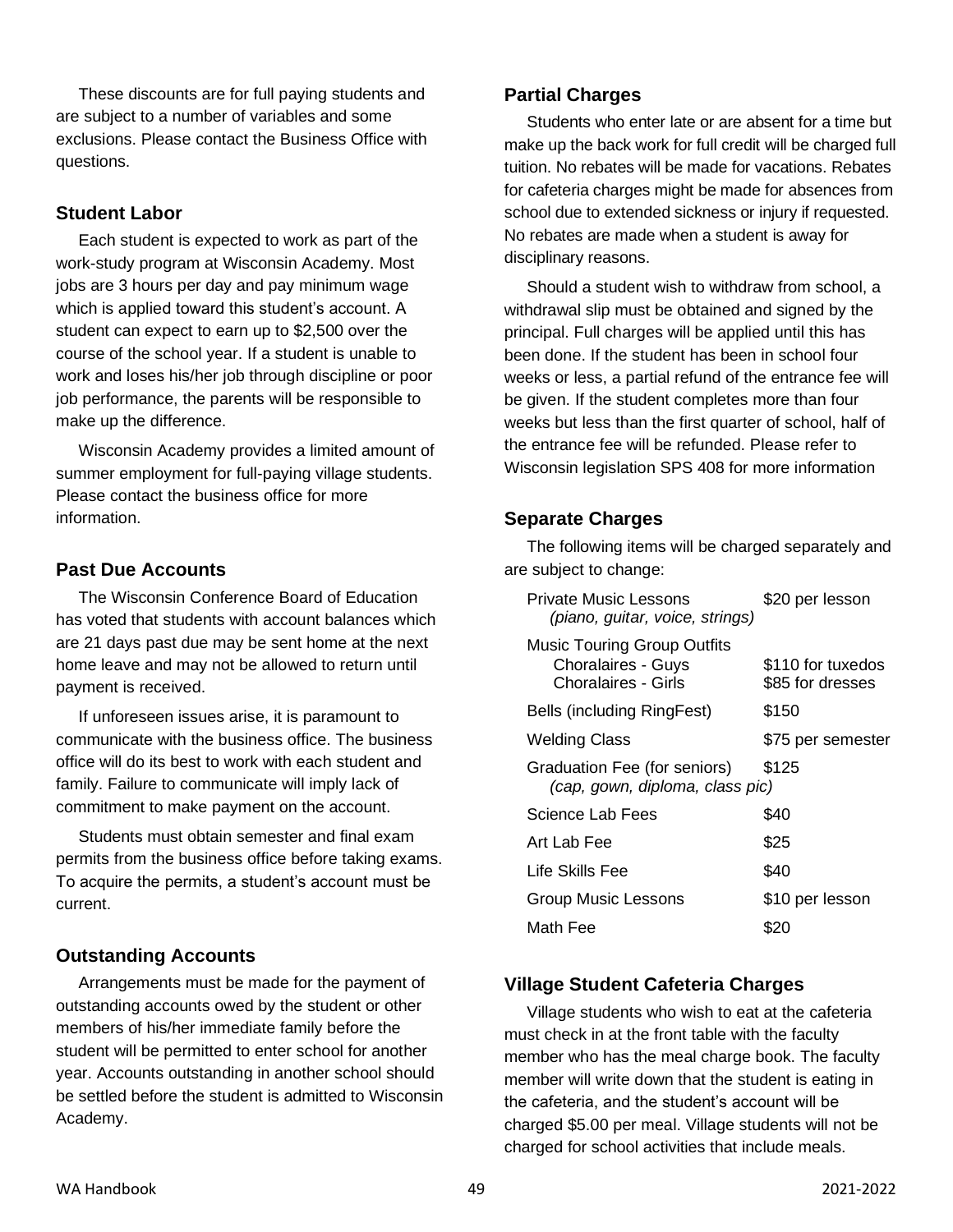## **Guest Meal Charges**

Guests of a student (parents or friends) may eat at the cafeteria if prior arrangements have been made. The cost is \$6.00 per meal for guests. Tickets should be purchased ahead of time through the business office. A booklet of 10 tickets may be purchased for \$50.00.

#### **International Students**

Students coming from another country must be prepared to pre-pay their account. Students should also plan to purchase a round-trip plane ticket.

## **Class Trips and Mission Projects**

When a class trip or recreational activity is combined with a mission project, only those donations given for the mission project are tax deductible. Expenses for specific activities other than those directly associated with the mission project and transportation are the responsibility of the class or individual. While anyone is free to help with these additional expenses, such gifts do not qualify as charitable donations for tax purposes. If unforeseen circumstances prevent the planned project from taking place, donated funds will be held for the next mission project.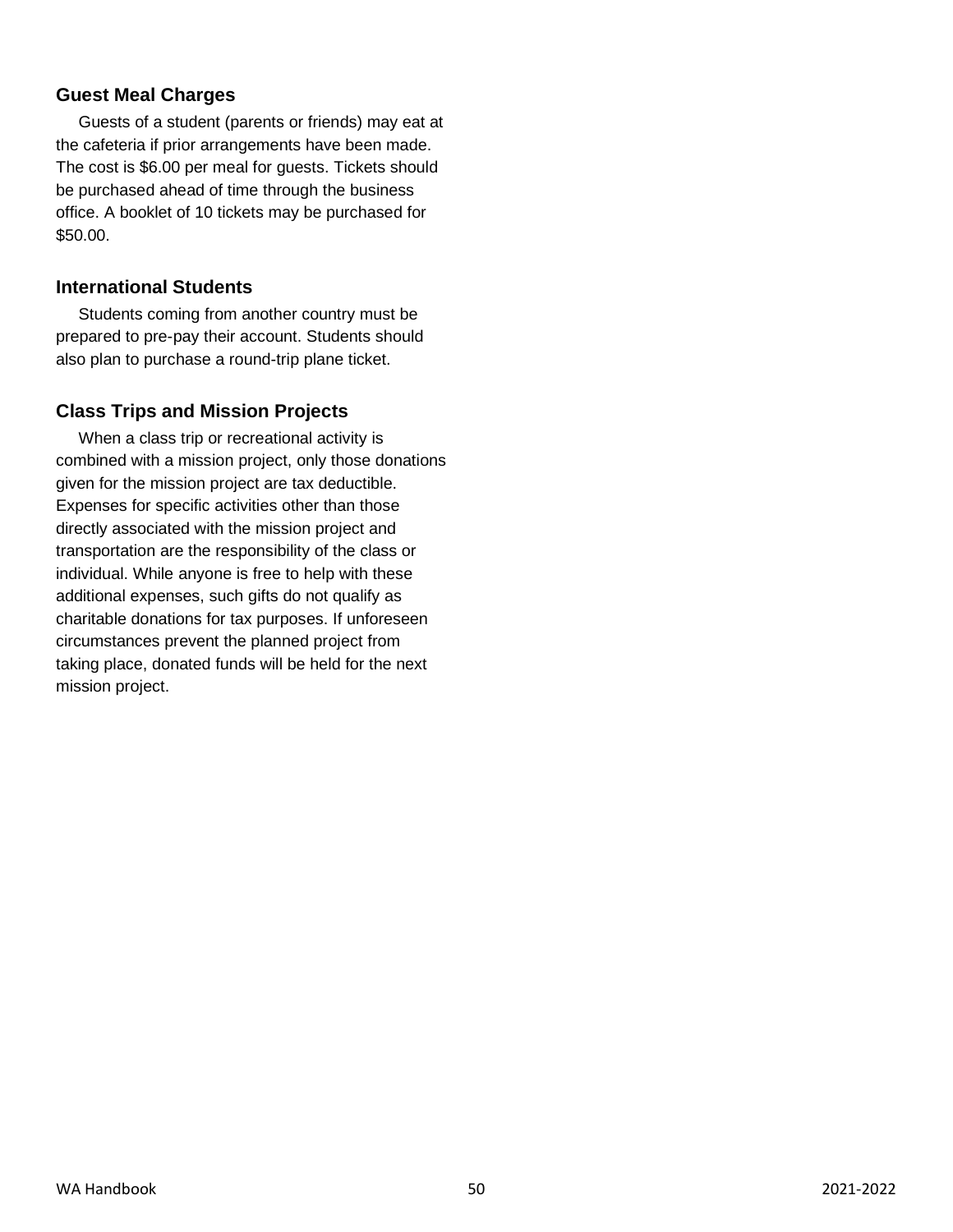## **Village Students**

Village (day) students have made the same commitment as dormitory students and should follow the same guidelines. Each student, whether dormitory or village, will be given a copy of the student handbook and the dorm handbook for his/her gender at the beginning of the school year.

## **Village Student Car Policy**

Village students may commute to and from school. When they arrive on campus, their vehicles must be parked in the church parking lot, and their car keys must be turned over to the registrar or administrative secretary. Village students are not to leave campus until the end of their school day. Those who have to leave campus during the day must sign out on the "Village Sign-out Sheet."

At no time is a dorm student permitted in the car of a village student unless approved through specific Administrative Committee request. Students are not allowed to be in any vehicle, other than their own, without making prior arrangements with administration.

## **Sick List/Illness**

Village students who are sick must have their parent/legal guardian notify the school administration before the student's first appointment. Wisconsin Academy will comply with the stipulations of s. 118.15 (3), Wis. Stat., before it will excuse the absences due to illness. All sick days must be documented, and under s. 118.15 (3) (a), Wis. Stat., the attendance officer may need to ask a parent/legal guardian to get a "written statement" from a licensed physician as "sufficient proof of the physical or mental condition of the child." A written statement becomes even more essential when a student is frequently sick (3 days or more in a single semester). Arrangements should be made with the teacher if a major project/assignment is due that day.

## **Use of Technology on Campus**

Village students are expected to abide by the school's Media and Technology policy. Those who violate this will be subject to discipline

## **Village Student Cell Phone Policy**

When village students arrive on campus, their cell phones and any other electronics need to be turned in to the registrar or the administrative secretary. Students may pick up their phones after their last appointment of the day when they are leaving for home.

## **Lockers**

Each village student may request the assignment of a locker to keep books and personal items. The school will not be held liable for the loss of these items.

## **Dorm Visitation**

Dorm rooms are the home of dorm students while here on campus and are to be treated accordingly. At no time is a village student to enter into a dorm student's room if the dorm student is not present or without his/her permission. Village students must check in/sign in with the deans when visiting the dorms.

Prior arrangements need to be made with the dean before any overnight visits will be allowed in a student's room in the dormitory. Study hall time is off limits for any village student to be in the dorm unless special permission has been given by the dean on duty.

## **Attendance at Meetings**

Village students are required to attend all assemblies and chapels on campus during regular school hours (between 8:15 a.m. and 6:00 p.m.). Additional meetings, such as weeks-of-prayer that are school sponsored, or any meetings that are part of the curriculum are of value and all village students are encouraged to attend.